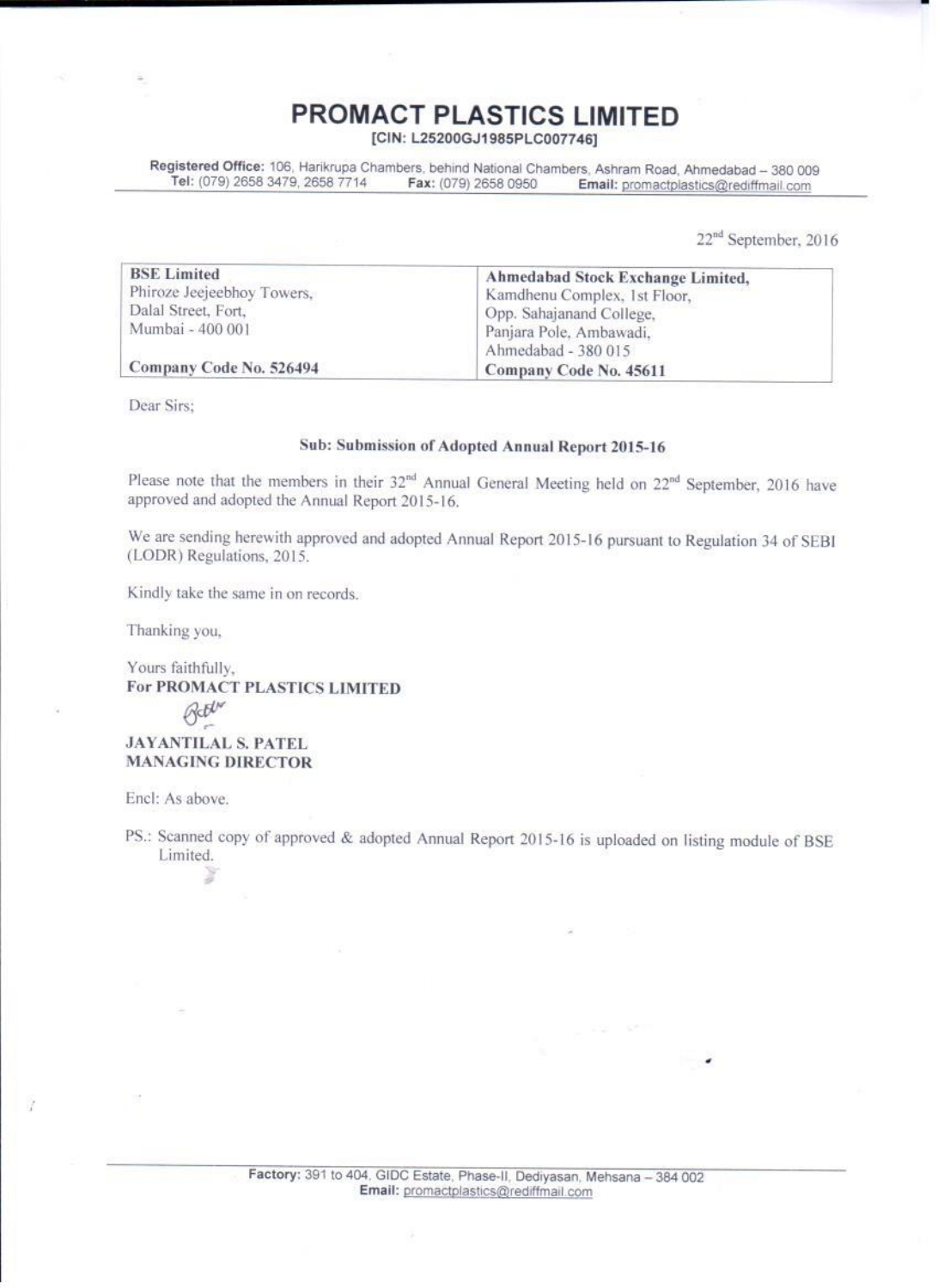## FORM A<br>(for audit report with unmodified opinion along-with Financial Results)

| $\mathbf{1}$   | Name of the Company                                                | <b>Promact Plastics Limited</b>                                                 |
|----------------|--------------------------------------------------------------------|---------------------------------------------------------------------------------|
| $\overline{2}$ | Annual financial statements for the<br>vear                        | 31 <sup>st</sup> March, 2016                                                    |
| $\overline{3}$ | <b>Type of Audit observation</b>                                   | <b>Un Modified</b>                                                              |
| $\overline{4}$ | Frequency of observation                                           | N.A.                                                                            |
| 5              | To be signed by-                                                   |                                                                                 |
|                | Jayantilal S. Patel<br><b>Managing Director</b>                    | Dadenheur Statel                                                                |
|                | Vipul F. Bhavsar<br><b>CFO</b>                                     | Vfghasoer                                                                       |
|                | Dharmendra B. Patel<br><b>Audit Committee Chairman</b>             |                                                                                 |
|                | <b>Auditor of the Company</b>                                      | M/s. M. M. Salvi & Co.,<br><b>Chartered Accountants,</b><br><b>FRN: 109004W</b> |
|                | Salvi &<br>lehsana<br>M.No.30678.<br>R.No.109004W<br>lered Account |                                                                                 |
|                |                                                                    | M. M. Salvi<br>Proprietor<br>Membership Number: 030678                          |

### (Pursuant to Reg. 33 of SEBI (LODR) Reg., 2015)

Place: Ahmedabad<br>Date: 27<sup>th</sup> May, 2016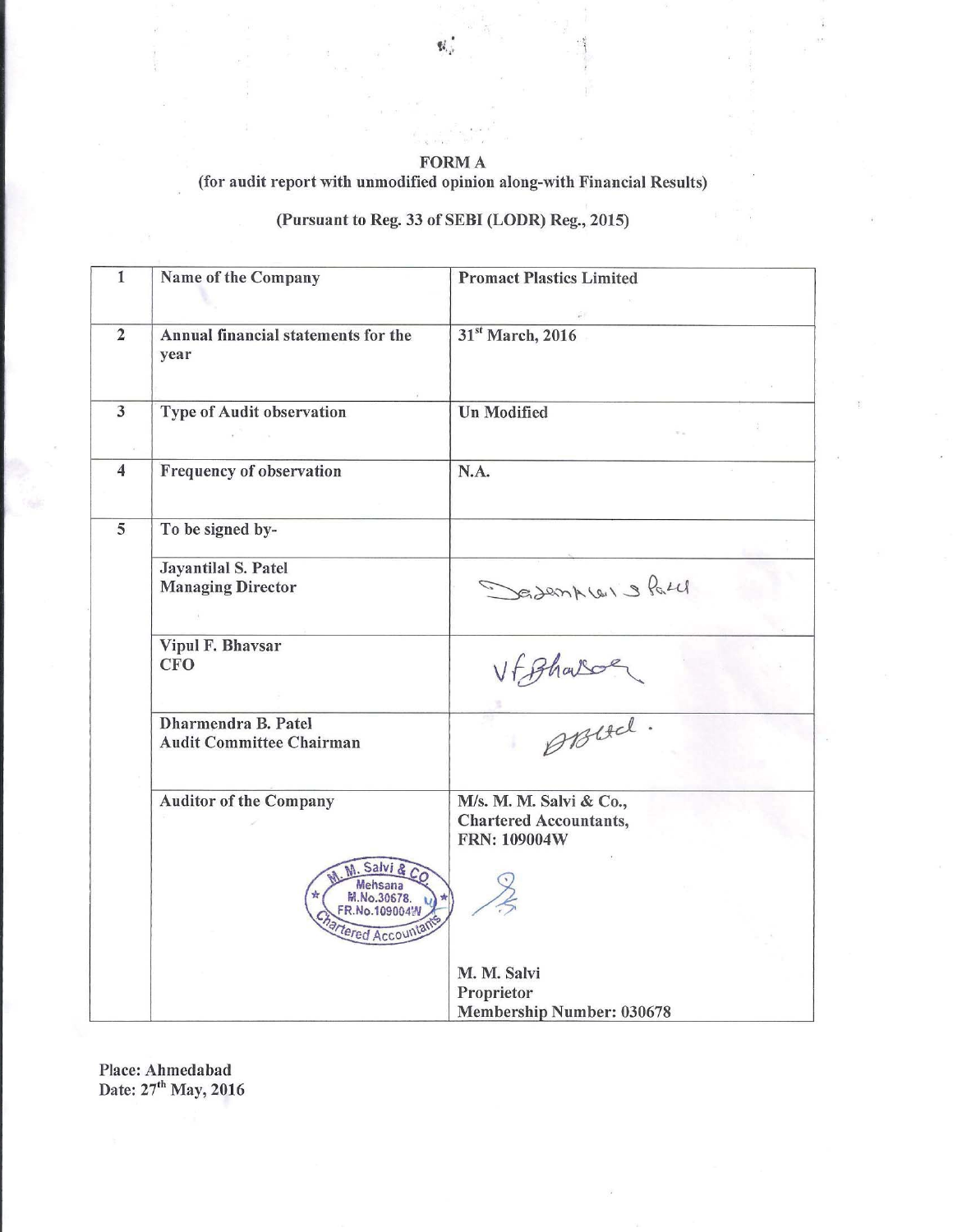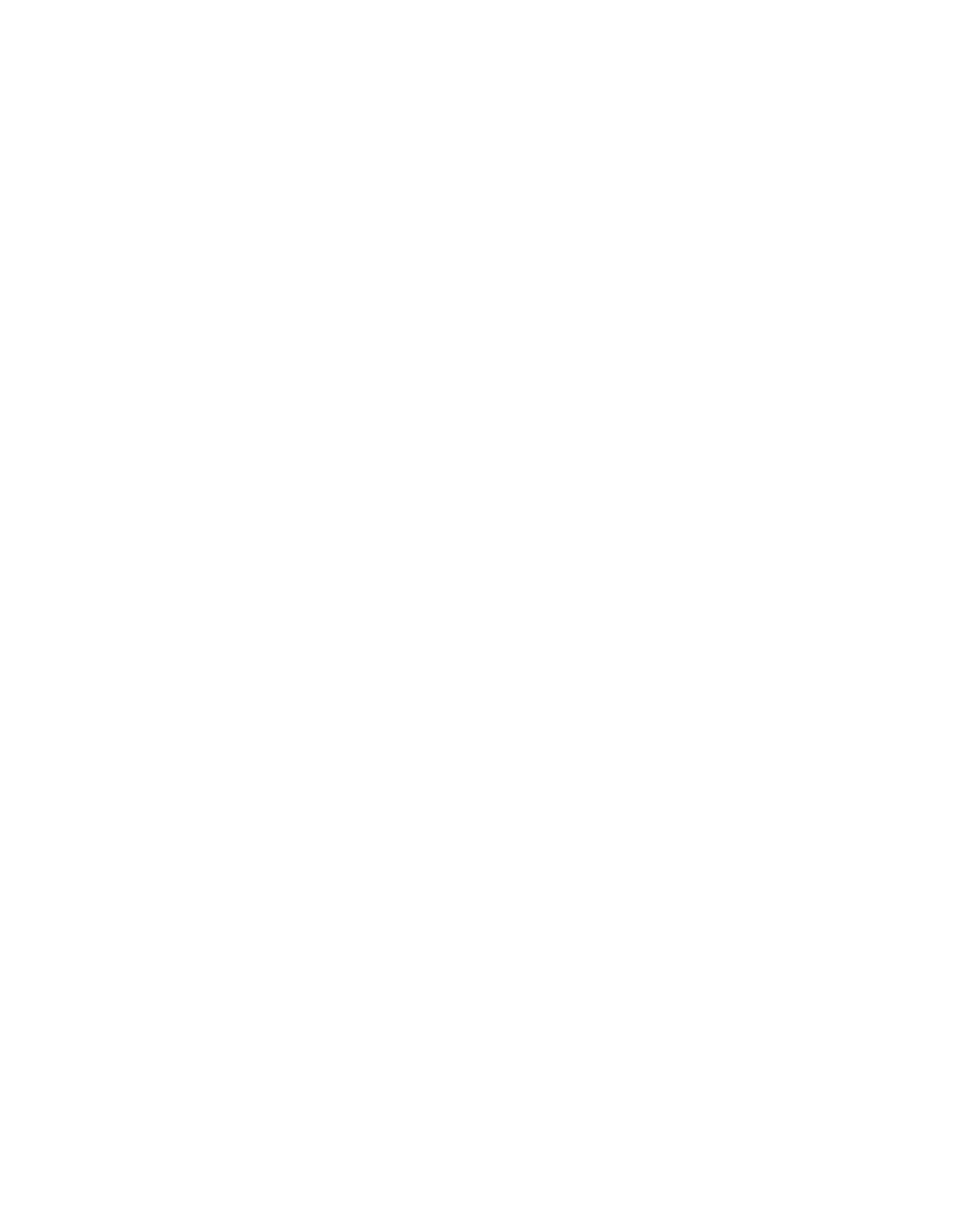### **[CIN: L25200GJ1985PLC007746]**

### $32<sup>ND</sup>$  **ANNUAL REPORT 2015-16**

| <b>BOARD OF DIRECTORS</b>                              | ÷  | Mr. Miteshkumar A. Patel                                                                                                                                                  | Chairman                 |
|--------------------------------------------------------|----|---------------------------------------------------------------------------------------------------------------------------------------------------------------------------|--------------------------|
|                                                        |    | Mr. Jayantilal S. Patel                                                                                                                                                   | <b>Managing Director</b> |
|                                                        |    | Ms. Payalben J. Patel                                                                                                                                                     | Director                 |
|                                                        |    | Mr. Dharmendrakumar B. Patel                                                                                                                                              | Director                 |
|                                                        |    | Ms. Nikitaben J. Patel                                                                                                                                                    | Director                 |
|                                                        |    | Mr. Ankit J. Patel                                                                                                                                                        | Director                 |
| <b>CFO</b>                                             | ÷  | Mr. Vipul F. Bhavsar                                                                                                                                                      |                          |
| <b>BANKERS</b>                                         | ÷  | Mehsana Urban Co.op. Bank Ltd.,<br>Mehsana.                                                                                                                               |                          |
| <b>STATUTORY AUDITORS</b>                              | ÷  | M. M. Salvi & Co.,<br>Chartered Accountants,<br>Mehsana.                                                                                                                  |                          |
| <b>SECRETARIAL AUDITORS</b>                            | ÷  | Kashyap R. Mehta & Associates,<br>Company Secretaries,<br>Ahmedabad.                                                                                                      |                          |
| <b>REGISTERED OFFICE</b>                               | ÷  | 106, Harikrupa Chambers,<br>Behind National Chambers,<br>Ashram Road,<br>Ahmedabad-380 009.                                                                               |                          |
| <b>FACTORY</b>                                         | ÷  | 392 to 403, GIDC Estate, Phase-II,<br>Dediyasan, Mehsana-384 002.                                                                                                         |                          |
| <b>REGISTRAR &amp; SHARE</b><br><b>TRANSFER AGENTS</b> | ÷. | Link Intime India Private Limited<br>Unit No 303, 3rd Floor Shoppers Plaza V,<br>Opp. Municipal Market, Behind Shoppers Plaza II,<br>Off C. G. Road, Ahmedabad - 380 009. |                          |

| <b>CONTENTS</b>                                                                   | PAGE NOS. |
|-----------------------------------------------------------------------------------|-----------|
| Notice                                                                            | $1 - 5$   |
| Directors' Report including<br>Corporate Governance &<br>Secretarial Audit Report | 6-25      |
| Independent Auditors' Report                                                      | 26-30     |
| <b>Balance Sheet</b>                                                              | 31        |
| Statement of Profit & Loss                                                        | 32        |
| Cash Flow Statement                                                               | 33        |
| Notes to Financial Statement                                                      | $34 - 45$ |

∍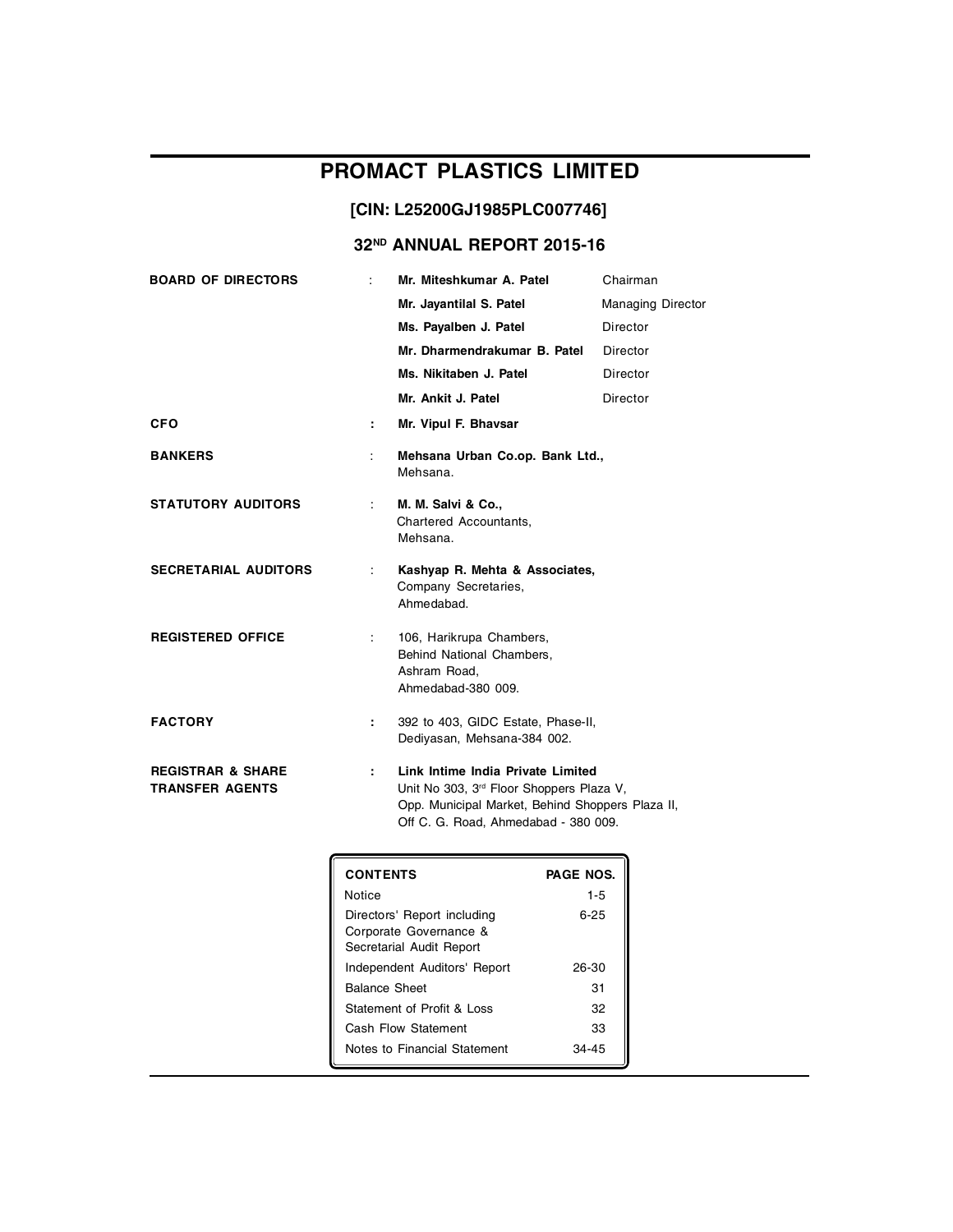### **NOTICE**

**NOTICE** is hereby given that the 32<sup>ND</sup> ANNUAL GENERAL MEETING of the members of **PROMACT PLASTICS LIMITED** will be held as scheduled below:

- Date : 22<sup>nd</sup> September, 2016
- Day : Thursday

Time : 3.00 p.m.

Place : Banquet Hall of Hotel Kanak, Opp. Gujarat College, Ellisbridge, Ahmedabad - 380 006

to transact the following business :

#### **ORDINARY BUSINESS :**

- 1. To consider and adopt the Audited Financial Statements of the Company for the financial year ended 31<sup>st</sup> March, 2016, the reports of the Board of Directors and Auditors thereon.
- 2. To appoint a Director in place of Mr. Ankit J. Patel (DIN: 02351167),who retires by rotation in terms of Section 152(6) of the Companies Act, 2013 and, being eligible, offers himself for re-appointment.
- 3. To consider and if thought fit to pass with or without modification(s) the following resolution as an **Ordinary Resolution**:

"RESOLVED that pursuant to the provisions of Section 139 and any other applicable provisions of the Companies Act, 2013 and the Rules made there under as amended from time to time, and pursuant to the resolution passed by the members at the Annual General Meeting (AGM) held on 22<sup>nd</sup> September, 2015, the appointment of M/s. M. M. Salvi & Co., Chartered Accountants (Firm Registration No.109004W), Mehsana, as the Statutory Auditors of the Company to hold office for a period of 2 years i.e. till the conclusion of the AGM to be held for the year 2017 be and is now hereby ratified for the year 2016-17 and that the Board of Directors be and is hereby authorised to fix the remuneration payable to them as may be mutually agreed upon between the Board of Directors of the Company and the Statutory Auditors."

"RESOLVED FURTHER THAT the Board of Directors of the Company be and is hereby authorized to do all acts and take all such steps as may be necessary to give effect to this resolution."

#### **SPECIAL BUSINESS:**

4. To consider and, if thought fit, to pass with or without modification, the following Resolution as a  **Special Resolution:**

"RESOLVED THAT pursuant to the provisions of section 186 and other applicable provisions, if any, of the Companies Act, 2013 read with Companies (Meetings of Board and its powers) Rules, 2014 (including any amendment thereto or re-enactment thereof), the consent of the members of the Company be and is hereby accorded to the Board of Directors of the Company (hereinafter called 'the Board' which term shall be deemed to include any Committee which the Board may have constituted or hereinafter constitute to exercise its powers including the power conferred by this resolution) to make investment or acquire by way of subscription, purchase or otherwise the securities of any other body corporate whether Indian or overseas up to maximum amount of Rs. 25 Crores (Rupees Twenty Five Crores only) outstanding at any point of time not withstanding that the aggregate amount of all the investments so far made together with the proposed investments to be made, exceeds the prescribed limits under the Companies Act, 2013."

"RESOLVED FURTHER THAT the Board be and is hereby authorised to take from time to time all decisions and steps in respect of the above investment including the timing, amount and other terms and conditions of such investments and varying the same either in part or in full as it may deem appropriate, and to do and perform all such acts, deeds, matters and things as may deem necessary, proper or desirable and to settle any question, difficulty or doubt that may arise in this regard including power to sub-delegate in order to give effect to the aforesaid resolution."

**Registered Office: By Order of the Board,**

106, Harikrupa Chambers, Behind National Chambers, Ashram Road, Ahmedabad-380 009. Date:  $20<sup>th</sup>$  July, 2016.

**Miteshkumar A. Patel Chairman** th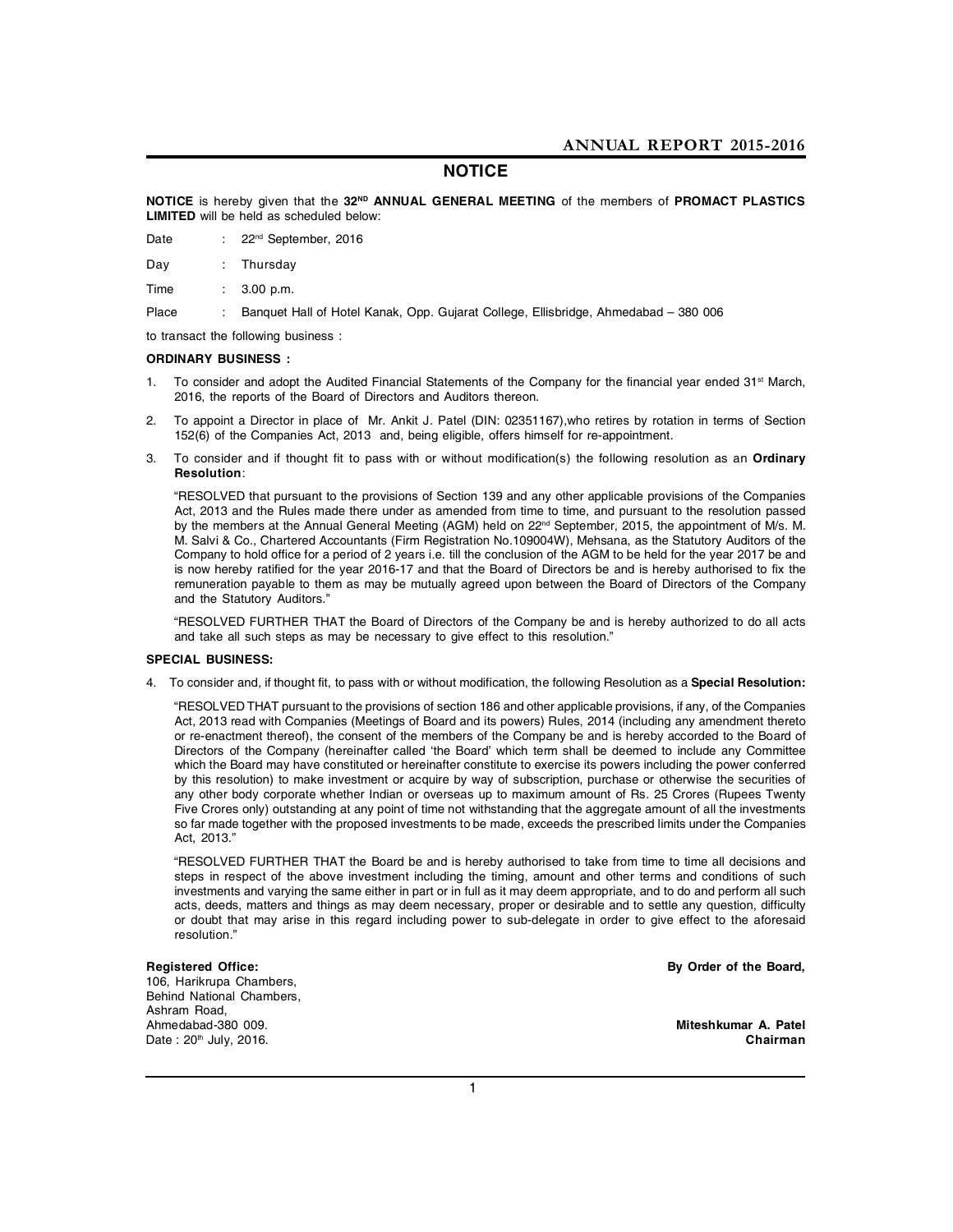#### **NOTES :**

- 1. The Explanatory Statement pursuant to Section 102 of the Companies Act, 2013, in respect of Special Business in the Notice is annexed hereto.
- 2. The Register of Members and Share Transfer Books will remain closed from 2<sup>nd</sup> September, 2016 to 22<sup>nd</sup> September, 2016 (both days inclusive) for the purpose of Annual General Meeting (AGM).
- 3. A MEMBER ENTITLED TO ATTEND AND VOTE AT THE MEETING IS ENTITLED TO APPOINT PROXY OR PROXIES TO ATTEND AND, TO VOTE INSTEAD OF HIMSELF AND SUCH PROXY NEED NOT BE A MEMBER OF THE COMPANY. A PERSON CAN ACT AS PROXY ON BEHALF OF MEMBERS NOT EXCEEDING 50 (FIFTY) AND HOLDING IN THE AGGREGATE NOT MORE THAN 10% OF THE TOTAL SHARE CAPITAL OF THE COMPANY CARRYING VOTING RIGHTS. A MEMBER HOLDING MORE THAN 10% OF THE TOTAL SHARE CAPITAL OF THE COMPANY CARRYING VOTING RIGHTS MAY APPOINT A SINGLE PERSON AS PROXY AND SUCH PERSON SHALL NOT ACT AS A PROXY FOR ANY OTHER SHAREHOLDER.

The instrument of Proxy in order to be effective, must be deposited at the Registered Office of the Company, duly completed and signed, not less than 48 hours before the commencement of the meeting. A Proxy form is sent herewith. Proxy form submitted on behalf of the Companies, Societies, etc. must be supported by an appropriate resolution / authority, as applicable.

- 4. Corporate members intending to send their authorised representatives to attend the Meeting are requested to send to the Company, a certified copy of Board Resolution/ Authorisation document authorising their representative to attend and vote on their behalf at the AGM.
- 5. Members/Proxies are requested to bring duly filled Attendance Form along with their copy of Annual Report at the Meeting. Copies of Annual Report will not be distributed at the Meeting.
- 6. Details under Regulation 36(3) of SEBI (Listing Obligations and Disclosure Requirements) Regulations, 2015 and Secretarial Standard 2 issued by The Institute of Company Secretaries of India in respect of Directors seeking reappointment/appointment/ confirmation at the ensuing Annual General Meeting is provided in the Corporate Governance Report forming part of the Annual Report. The Directors have furnished the requisite declarations for their appointment / re-appointment.
- 7. Members holding shares in the dematerialized mode are requested to intimate all changes with respect to their bank details, ECS mandate, nomination, power of attorney, change of address, change in name, etc, to their Depository Participant (DP). These changes will be automatically reflected in the Company's records, which will help the Company to provide efficient and better service to the Members. Members holding shares in physical form are requested to intimate the changes to the Registrar & Share Transfer Agents of the Company (RTA).
- 8. Pursuant to Section 72 of the Companies Act, 2013, members holding shares in physical form may file nomination in the prescribed Form SH-13 and for cancellation / variation in nomination in the prescribed Form SH-14 with the Company's RTA. In respect of shares held in electronic / demat form, the nomination form may be filed with the respective Depository Participant.
- 9. The Securities and Exchange Board of India (SEBI) has mandated the submission of Permanent Account Number (PAN) by every participant in securities market. Members holding shares in electronic form are, therefore, requested to submit the PAN to their DPs with whom they are maintaining their demat accounts and members holding shares in physical form to the Company / RTA.
- 10. The members are requested to intimate to the Company, queries, if any, at least 10 days before the date of the meeting to enable the management to keep the required information available at the meeting.
- 11. To support the "Green Initiative", Members who have not registered their e-mail addresses so far, are requested to register their e-mail address with the Registrar & Share Transfer Agents of the Company for receiving all communication including Annual Report, Notices, Circulars, etc. from the Company electronically.
- 12. In support of the 'Green Initiative' announced by the Government of India, electronic copies of the Annual Report for 2015-16 and this Notice inter alia indicating the process and manner of e-voting along with Attendance Form and Proxy Form are being sent by email to all the Members whose email IDs are registered with the Company / Depository Participant(s) for communication purposes, unless any Member has requested only for a hard copy of the same. For Members who have not registered their email address, physical copies will be sent to them in the permitted mode. The Notice of AGM will also be available on the Central Depository Services (India) Limited ("CDSL"), www.cdslindia.com, www.evotingindia.com
- 13. All documents referred to in the Notice shall be available for inspection by members at the Registered Office of the Company during the business hours between 11.00 a.m. to 1.00 p.m. on all working days of the Company up to the date of the Annual General Meeting.

#### 14. **VOTING THROUGH ELECTRONIC MEANS**

(a) In compliance with provisions of Section 108 of the Companies Act, 2013 and Rule 20 of the Companies (Management and Administration) Rules, 2014, Regulation 44 of SEBI (Listing Obligations and Disclosure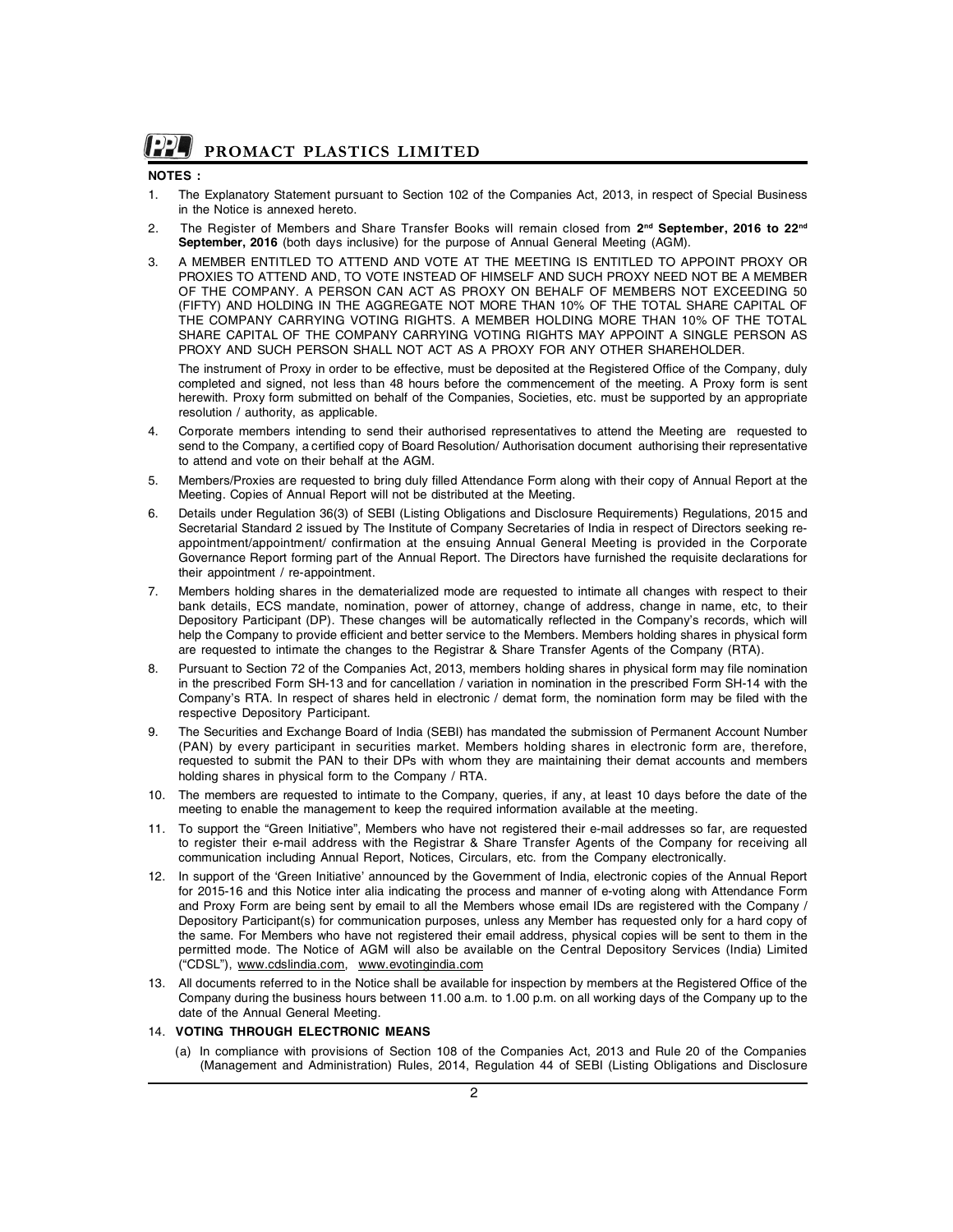Requirements) Regulations, 2015 any other applicable provisions, the Company is pleased to offer the facility of voting through electronic means and the business set out in the Notice above may be transacted through such electronic voting. The facility of casting the votes by the Members using an electronic voting system from a place other than venue of the AGM ('remote e-voting') is provided by Central Depository Services (India) Limited.

- (b) The facility for voting through ballot paper shall be made available at the AGM, and the Members attending the meeting who have not cast their vote by remote e-voting shall be able to exercise their right at the meeting through ballot. E-voting facility will not be made available at the AGM venue.
- (c) The Members who have cast their vote by remote e-voting prior to the AGM may also attend the AGM but shall not be entitled to cast their vote again.
- (d) The remote e-voting period commences at 9.00 a.m. on Monday, 19<sup>th</sup> September, 2016 and ends at 5:00 **p.m. on Wednesday day, 21<sup>st</sup> September, 2016**. During this period members of the Company, holding shares either in physical form or in dematerialized form, as on the **cut-off date i.e.15<sup>th</sup> September, 2016**, may cast their vote by remote e-voting. The remote e-voting module shall be disabled by CDSL for e-voting thereafter. Once the vote on a resolution is cast by the Member, the Member shall not be allowed to change it subsequently or cast the vote again.
- (e) The voting rights of shareholders shall be in proportion to their shares in the paid up equity share capital of the Company as on the cut-off date.

#### **The procedure and instructions for remote e-voting are, as follows:**

- (i) Open your web browser during the voting period and log on to the e-voting website www.evotingindia.com.
- (ii) Now click on "Shareholders" to cast your votes.
- (iii) Now, fill up the following details in the appropriate boxes:

| User ID |    | a. For CDSL: 16 digits Beneficiary ID                                                            |
|---------|----|--------------------------------------------------------------------------------------------------|
|         | b. | For NSDL: 8 Character DP ID followed by 8 Digits Client ID                                       |
|         | c. | Members holding shares in Physical Form should enter Folio Number registered with<br>the Company |

- (iv) Next, enter the Image Verification as displayed and Click on Login.
- (v) If you are holding shares in demat form and had logged on to www.evotingindia.com and voted on an earlier voting of any company, then your existing password is to be used.
- (vi) If you are holding shares in demat form and has forgotten the existing password, then enter the User ID and the image verification code and click on Forgot Password & enter the details as prompted by the system.
- (vii) If you are a first time user, follow the steps given below:

|                                                                    | For Members holding shares in Demat Form and Physical Form                                                                                                                                                                                                                                                                                         |
|--------------------------------------------------------------------|----------------------------------------------------------------------------------------------------------------------------------------------------------------------------------------------------------------------------------------------------------------------------------------------------------------------------------------------------|
| <b>PAN</b>                                                         | Enter your 10 digit alpha-numeric PAN issued by Income Tax Department (Applicable for<br>both demat shareholders as well as physical shareholders)                                                                                                                                                                                                 |
|                                                                    | Members who have not updated their PAN with the Company/Depository Participant are<br>requested to use the first two letters of their name and the 8 digits of the sequence number<br>in the PAN field.                                                                                                                                            |
|                                                                    | In case the sequence number is less than 8 digits enter the applicable number of 0's<br>before the number after the first two characters of the name in CAPITAL letters. Eq. If your<br>name is Ramesh Kumar with sequence number 1 then enter RA00000001 in the PAN field.                                                                        |
| Dividend<br>Bank<br><b>Details</b><br>OR Date<br>of Birth<br>(DOB) | Enter the Dividend Bank Details or Date of Birth (in dd/mm/yyyy format) as recorded in<br>your demat account or in the company records in order to login.<br>If both the details are not recorded with the depository or company please enter the<br>member id / folio number in the Dividend Bank details field as mentioned in instruction (ii). |

#Please enter the DOB or Dividend Bank Details in order to login.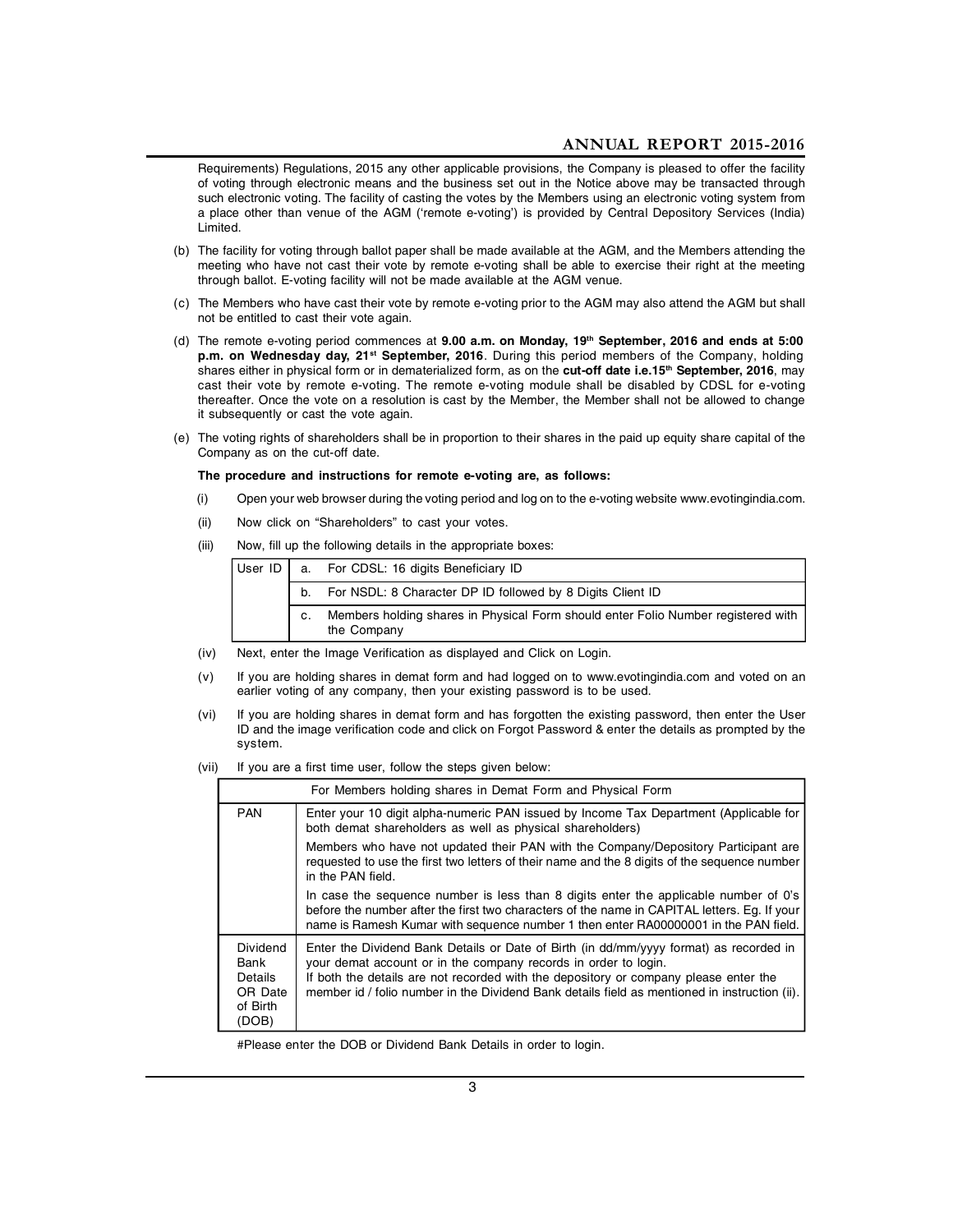

- (viii) After entering these details appropriately, click on "SUBMIT" tab.
- (ix) Members holding shares in physical form will then directly reach the Company selection screen. However, members holding shares in demat form will now reach 'Password Creation' menu wherein they are required to mandatorily enter their login password in the new password field. Kindly note that this password is to be also used by the demat holders for voting for resolutions of any other company on which they are eligible to vote, provided that company opts for e-voting through CDSL platform. It is strongly recommended not to share your password with any other person and take utmost care to keep your password confidential.
- (x) For Members holding shares in physical form, the details can be used only for e-voting on the resolutions contained in this Notice.
- (xi) Now, select the Electronic Voting Sequence Number ("EVSN") of "PROMACT PLASTICS LIMITED" from the drop down menu and click on "SUBMIT".
- (xii) On the voting page, you will see 'Resolution Description' and against the same, the option 'YES/NO' for voting. Select the option YES or NO as desired. The option YES implies that you assent to the Resolution and option NO implies that you dissent to the Resolution.
- (xiii) Click on the 'RESOLUTIONS FILE LINK' if you wish to view the entire Resolution details.
- (xiv) After selecting the Resolution, you have decided to vote on, click on 'SUBMIT'. A confirmation box will be displayed. If you wish to confirm your vote, click on 'OK', else to change your vote, click on 'CANCEL' and accordingly modify your vote.
- (xv) Once you 'CONFIRM' your vote on the resolution, you will not be allowed to modify your vote.
- (xvi) You can also take out print of the voting done by you by clicking on 'Click here to print' option on the Voting page.
- (xvii) Shareholders can also cast their vote using CDSL's mobile app m-Voting available for android based mobiles. The m-Voting app can be downloaded from Google Play Store. iPhone and Windows phone users can download the app from the App Store and the Windows Phone Store respectively on or after  $30<sup>th</sup>$  June 2016. Please follow the instructions as prompted by the mobile app while voting on your mobile.
- (xviii) Note for Non Individual Members and Custodians:
	- Non-Individual Members (i.e. other than Individuals, HUF, NRI etc.) and Custodian are required to log on to www.evotingindia.com and register themselves as Corporate.
	- A scanned copy of the Registration Form bearing the stamp and sign of the entity should be emailed to helpdesk.evoting@cdslindia.com.
	- After receiving the login details, a compliance user should be created using the admin login and password. The Compliance user would be able to link the account(s) for which they wish to vote on.
	- The list of accounts should be mailed to helpdesk.evoting@cdslindia.com and on approval of the accounts they would be able to cast their vote.
	- A scanned copy of the Board Resolution and Power of Attorney (POA) which they have issued in favour of the Custodian, if any, should be uploaded in PDF format in the system for the scrutinizer to verify the same.
- (f) In case you have any queries or issues regarding remote e-voting, you may refer the Frequently Asked Questions ("FAQs") and e-voting manual available at www.evotingindia.com, under help section or write an email to helpdesk.evoting@cdslindia.com.
- (g) **Mr. Kashyap R. Mehta, Proprietor, M/s. Kashyap R. Mehta & Associates, Company Secretaries, Ahmedabad** has been appointed as the Scrutinizer to scrutinize the voting and remote e-voting process in a fair and transparent manner.
- (h) The Chairman shall, at the AGM, at the end of discussion on the resolutions on which voting is to be held, allow voting with the assistance of Scrutinizer, by use of 'Ballot Paper' for all those Members who are present at the AGM but have not cast their votes by availing the remote e-voting facility. **E-voting facility will not be made available at the AGM venue.**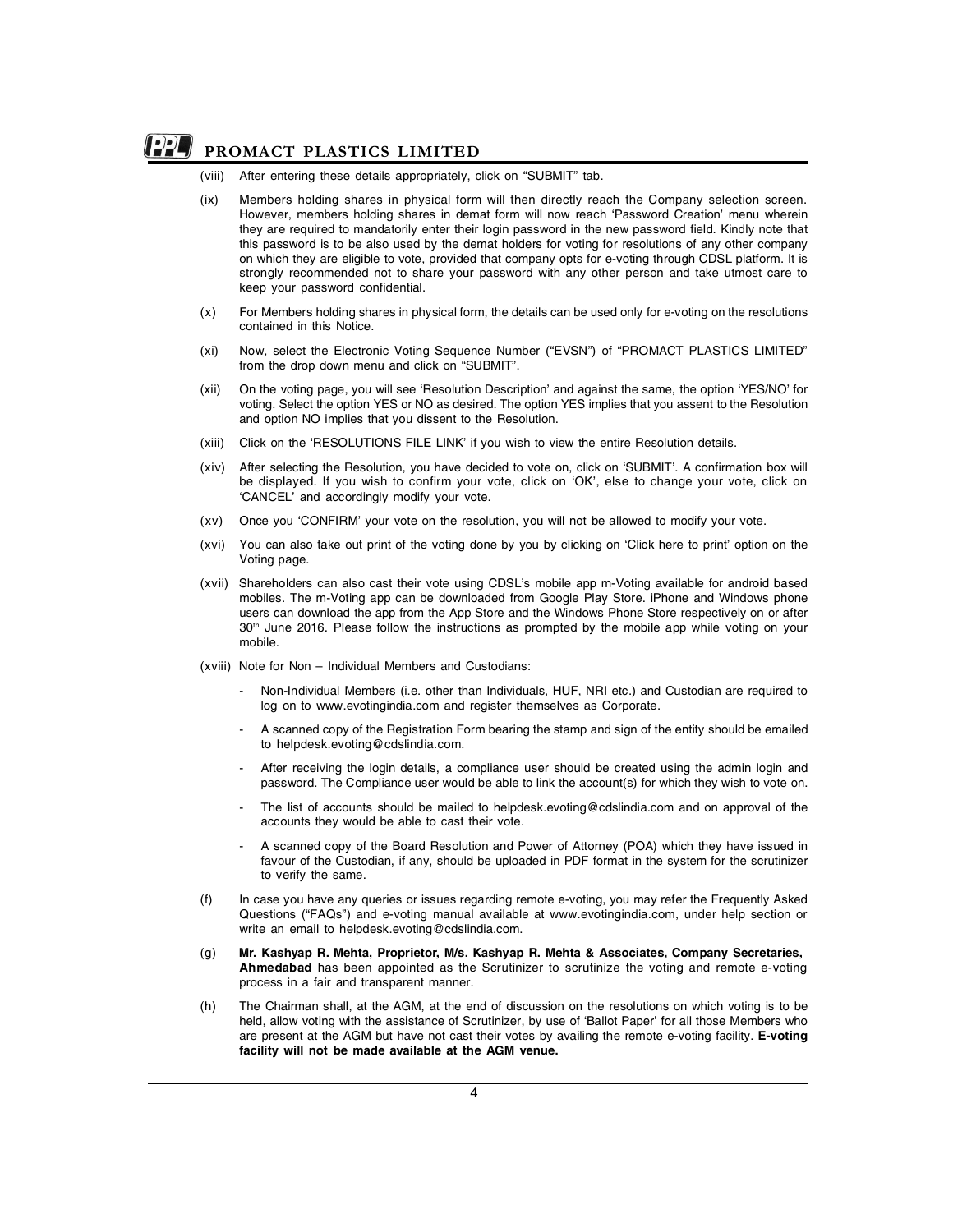- (i) The Scrutinizer shall, immediately after the conclusion of voting at AGM, first count the votes cast at the meeting, thereafter unblock the votes cast through remote e-voting in the presence of at least two witnesses not in employment of the Company and make, not later than three days from the conclusion of meeting, a consolidated Scrutiniser's Report of the total votes cast in favour or against, if any, to the Chairman or a person authorised by him in writing who shall countersign the same. Thereafter, the Chairman or the person authorised by him in writing shall declare the result of the voting forthwith.
- (j) The Results declared along with the Scrutinizer's Report shall be placed on the website of CDSL immediately after the result is declared by the Chairman; and results shall also be communicated to the Stock Exchanges.

#### **ANNEXURE TO THE NOTICE**

#### **EXPLANATORY STATEMENT PURSUANT TO SECTION 102 OF THE COMPANIES ACT, 2013 IN RESPECT OF** SPECIAL BUSINESSES MENTIONED IN THE NOTICE OF 32<sup>ND</sup> ANNUAL GENERAL MEETING DATED 20TH JULY, **2016.**

#### **In respect of Item No. 4:**

As per the provisions of Section 186 of the Companies Act, 2013, the Board of Directors of a Company can make any investment(s) beyond the prescribed ceiling of i) Sixty per cent of the aggregate of the paid-up capital and free reserves and securities premium account or, ii) Hundred per cent of its free reserves and securities premium account, whichever is more, if special resolution is passed by the members of the Company. As a measure of achieving greater financial flexibility and to enable optimal financing structure , this permission is sought pursuant to the provisions of Section 186 of the Companies Act, 2013 to give powers to the Board of Directors or any duly constituted committee thereof, for making further investment(s).

The investment(s) will be made in accordance with the applicable provisions of the Companies Act,2013 and relevant rules made there under. These investments are proposed to be made out of own/ surplus funds/internal accruals and or any other sources including borrowings, if necessary, to achieve long term strategic and business objectives.

None of the Directors, Key Managerial Personnel or their relatives are in any way concerned or interested, financially or otherwise in this resolution.

The Board recommends the resolution for your approval as a Special Resolution.

106, Harikrupa Chambers, Behind National Chambers, Ashram Road, Ahmedabad-380 009. Date : 20 July, 2016. **Chairman** th

**Registered Office: By Order of the Board,**

**Miteshkumar A. Patel**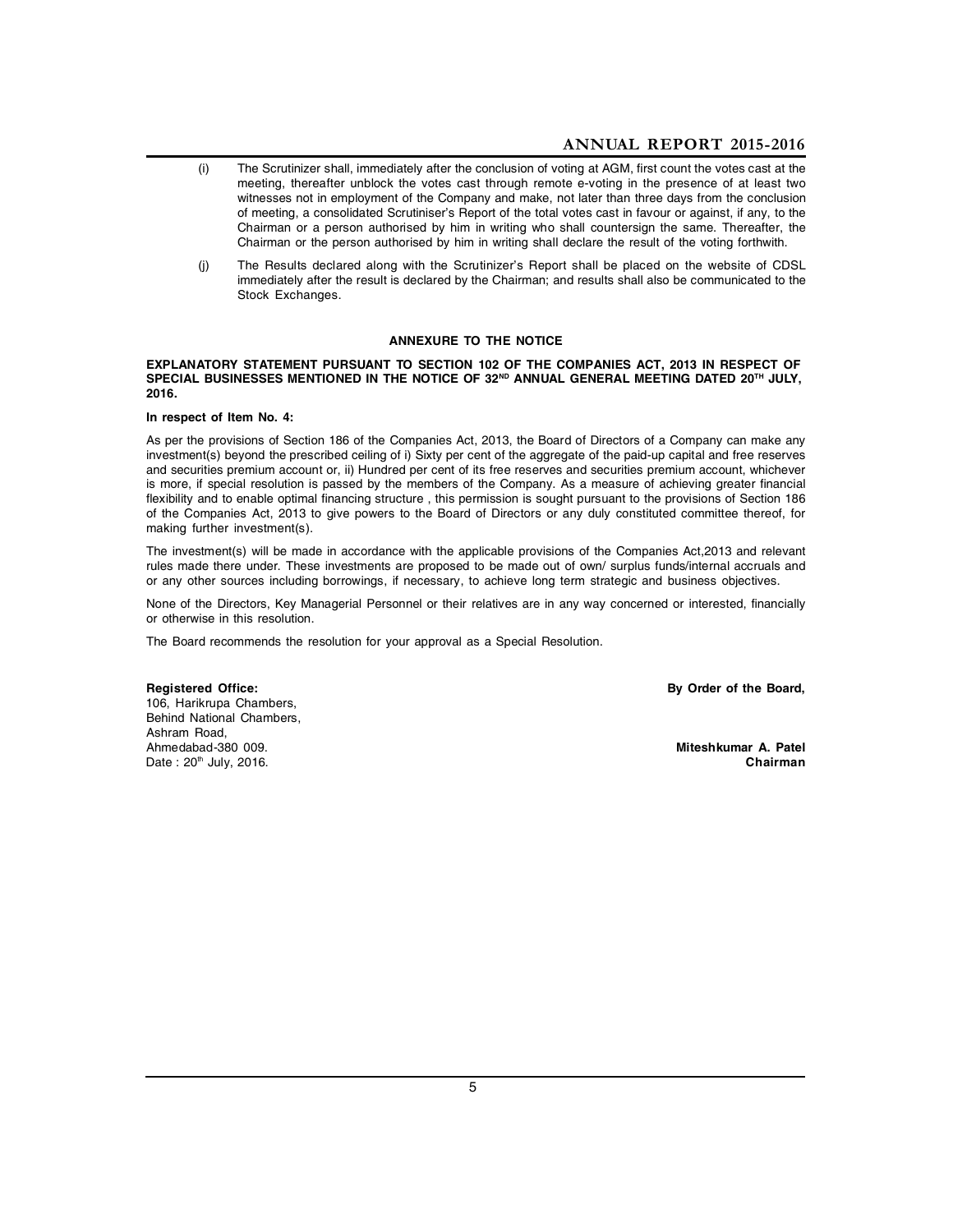#### **DIRECTORS' REPORT**

#### Dear Members,

Your Directors are pleasured to present the 32<sup>nd</sup> ANNUAL REPORT together with the Audited Financial Statements for the Financial Year 2015-16 ended  $31<sup>st</sup>$  March, 2016.

#### **1. FINANCIAL RESULTS:**

|                                                                                                                                                     |                                    | $(5 \in \text{Ln}$ Lacs)             |
|-----------------------------------------------------------------------------------------------------------------------------------------------------|------------------------------------|--------------------------------------|
| <b>Particulars</b>                                                                                                                                  | 2015-2016                          | 2014-2015                            |
| Operating Profit (Before Interest & Depreciation)<br>Less: Interest                                                                                 | 82.65<br>124.17                    | 78.83<br>152.93                      |
| (Loss) before Depreciation<br>Less: Depreciation<br>(Loss) before Exceptional items<br>Add: Exceptional Items / Profit on sale of Plant & Machinery | (41.52)<br>6.38<br>(47.90)<br>0.06 | (74.10)<br>6.38<br>(80.48)<br>272.07 |
| Profit/ (Loss) Before Tax<br>Less: Provision for taxation                                                                                           | (47.84)                            | 191.59                               |
| Profit/ (Loss) for the year after Tax                                                                                                               | (47.84)                            | 191.59                               |
| (Debit) Balance brought forward from Previous year                                                                                                  | (1007.34)                          | (1197.52)                            |
| Adjustment relating to Fixed Assets                                                                                                                 |                                    | (1.41)                               |
| (Debit) Balance carried to Balance Sheet                                                                                                            | (1055.18)                          | (1007.33)                            |

There are no material changes and commitment affecting the financial position of the Company which have occurred between 1<sup>st</sup> April, 2016 and date of this report.

#### **2. DIVIDEND:**

As the Company has accumulated losses, your Directors are unable to recommend any Dividend for the Year 2015-16.

#### **3. SALES & WORKING RESULTS:**

The Company has generated revenue of  $\bar{\tau}$  91.24 lacs during the year under review as compared to  $\bar{\tau}$  83.20 lacs during 2014-15. The Company has earned other income of  $\bar{x}$  29.05 lacs during the year under review during the year under review as compared to  $\bar{\tau}$  21.59 lacs during 2014-15.

The Profit before Interest and Depreciation during the year 2015-16 was ₹ 82.65 lacs as compared to Profit of ₹ 78.83 Lacs during the year 2014-15. As the Company had to provide for Interest of ₹ 124.17 Lacs during the year under review, the Loss before Depreciation was  $\overline{\xi}$  41.52 lacs compared with Loss of  $\overline{\xi}$  74.10 lacs during 2014-15. The Company provided  $\overline{\xi}$  6.38 lacs for Depreciation and therefore Loss before considering Exceptional items stood at  $\bar{\tau}$  47.90 lacs during the year under review compared to Loss of  $\bar{\tau}$  80.48 lacs for the year 2014-15. After taking into account Profit on Exceptional items of ₹ 0.06 lacs, the Net Loss for the year under review stood at ₹ 47.84 lacs as against Net Profit of ₹ 191.59 lacs during 2014-15.

#### **4. FINANCE:**

- 4.1 During the year under review, the Company was generally regular in payment of Principal and Interest to the Financial Institutions/Banks. The Company is enjoying Working Capital Facilities from Mehsana Urban Co-Operative Bank Limited.
- 4.2 The Income tax and Sales tax Assessment of the Company have been completed up to Assessment Year 2013-14 and the Financial Year 2011-12 respectively.

#### **5. DISCONTINUANCE OF BUSINESS:**

The Company had discontinued the running business of HDPE/PP Woven Bags, Fabrics and Tarpaulin in the year 2014-15 in view of unviable operations.

#### **6. WOVEN SACKS PLANT':**

As the operations of 'Woven Sacks' had been non-operational / unviable, the management had decided to dispose off the 'Woven Sacks Plant' of the Company situated at Plot No. 392 to 403, GIDC Estate, Phase – II, Dediyasan, Mehsana – 384 002 in 2014-15.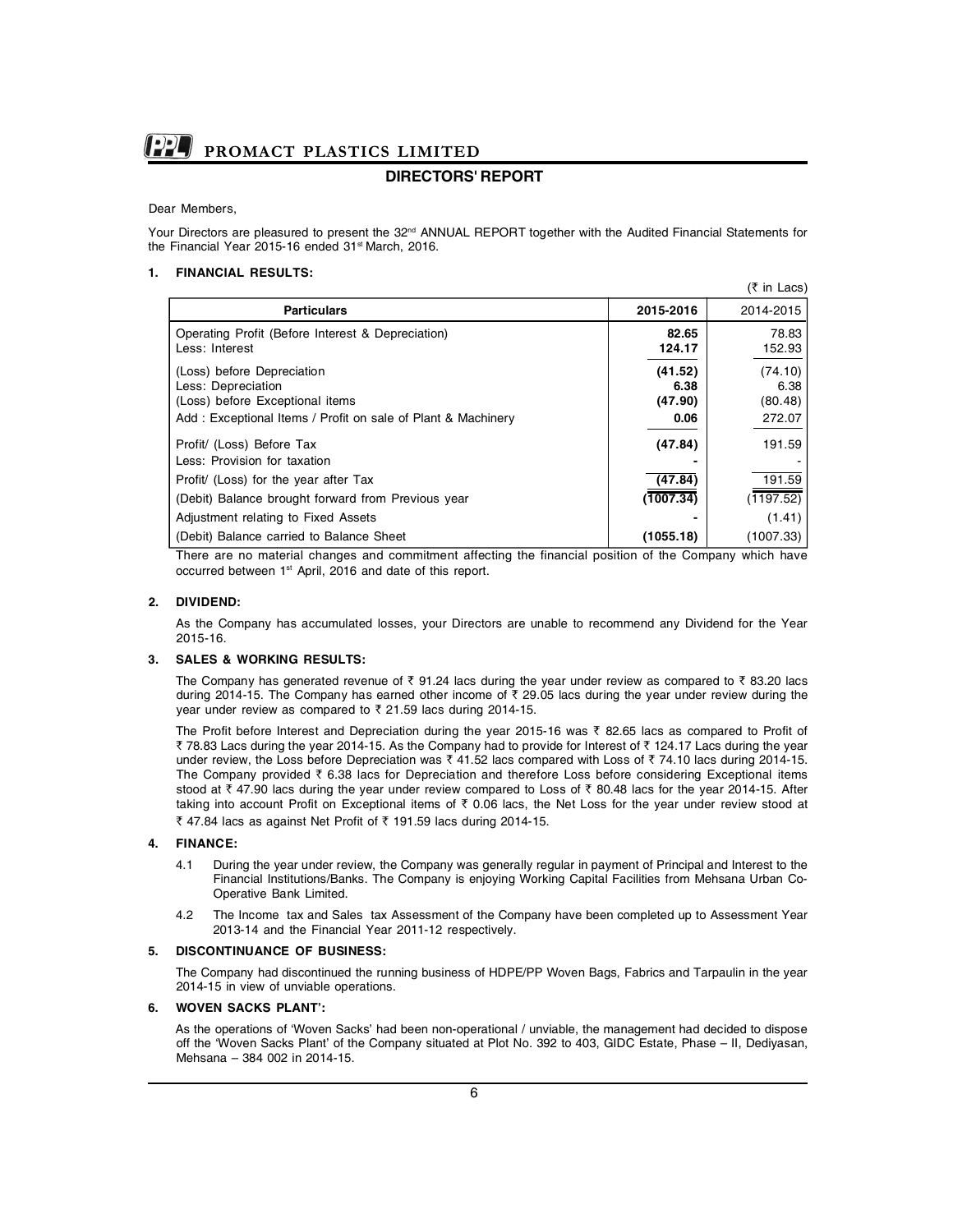The necessary approval of the members of the Company was obtained pursuant to necessary provisions of the Companies Act. The management is in the process of disposing off the plant.

#### **7. DIRECTORS:**

- 7.1 One of your Directors viz. Mr. Ankit J. Patel retires by rotation in terms of the Articles of Association of the Company. However, being eligible offers himself for reappointment.
- 7.2 Mr. Miteshkumar A. Patel has been elevated as Chairman w.e.f.  $12<sup>th</sup>$  February, 2016.
- 7.3 The Board of Directors duly met 6 times during the financial year under review.
- 7.4 The Company has received necessary declaration from each Independent Director of the Company under Section 149(7) of the Companies Act, 2013 (the Act) that they meet with the criteria of their independence laid down in Section 149(6) of the Act.
- 7.5 Formal Annual Evaluation:

The Nomination and Remuneration Committee adopted a formal mechanism for evaluating the performance of the Board of Directors as well as that of its Committees and individual Directors, including Chairman of the Board, Key Managerial Personnel/ Senior Management etc. The exercise was carried out through an evaluation process covering aspects such as composition of the Board, experience, competencies, governance issues etc.

7.6 DIRECTORS' RESPONSIBILITY STATEMENT:

Pursuant to the requirement of Section 134 of the Companies Act, 2013, it is hereby confirmed:

- (i) that in the preparation of the annual accounts, the applicable accounting standards had been followed along with proper explanation relating to material departures;
- that the Directors had selected such accounting policies and applied them consistently and made judgments and estimates that are reasonable and prudent, so as to give a true and fair view of the state of affairs of the Company at 31<sup>st</sup> March, 2016 being end of the financial year 2015-16 and of the loss of the Company for the year;
- (iii) that the Directors had taken proper and sufficient care for maintenance of adequate accounting records in accordance with the provisions of the Companies Act, 2013 for safeguarding the assets of the Company and for preventing and detecting fraud and other irregularities;
- (iv) that the Directors had prepared the annual accounts on a going concern basis.
- (v) the Directors, had laid down internal financial controls to be followed by the Company and that such internal financial controls are adequate and were operating effectively.
- (vi) the Directors had devised proper systems to ensure compliance with the provisions of all applicable laws and that such systems were adequate and operating effectively.

#### **8. INTERNAL FINANCIAL CONTROL AND ITS ADEQUACY:**

The Board has adopted policies and procedures for ensuring the orderly and efficient conduct of its business, including adherence to the Company's policies, safeguarding of assets, prevention and detection of frauds and errors, accuracy and completeness of the accounting records and the timely preparation of reliable financial disclosures.

#### **9. MANAGERIAL REMUNERATION:**

REMUNERATION OF DIRECTORS:

The Company has not paid any Managerial Remuneration or other benefits to any of its Directors. The Board of Directors has framed a Remuneration Policy that assures the level and composition of remuneration is reasonable and sufficient to attract, retain and motivate Directors, Key Managerial Personnel and Senior Management to enhance the quality required to run the Company successfully. The Relationship of remuneration to performance is clear and meets appropriate performance benchmarks. All the Board Members and Senior Management personnel have affirmed time to time implementation of the said Remuneration policy.

The Nomination and Remuneration Policy are available on the Company's website-www.promactplastics.com.

#### **10. KEY MANAGERIAL PERSONNEL :**

% INCREASE IN REMUNERATION OF DIRECTORS AND KMP:

Company has not paid any managerial remuneration to any of its KMP. There is no increase in remuneration paid to Mr. Vipul Bhavsar, CFO.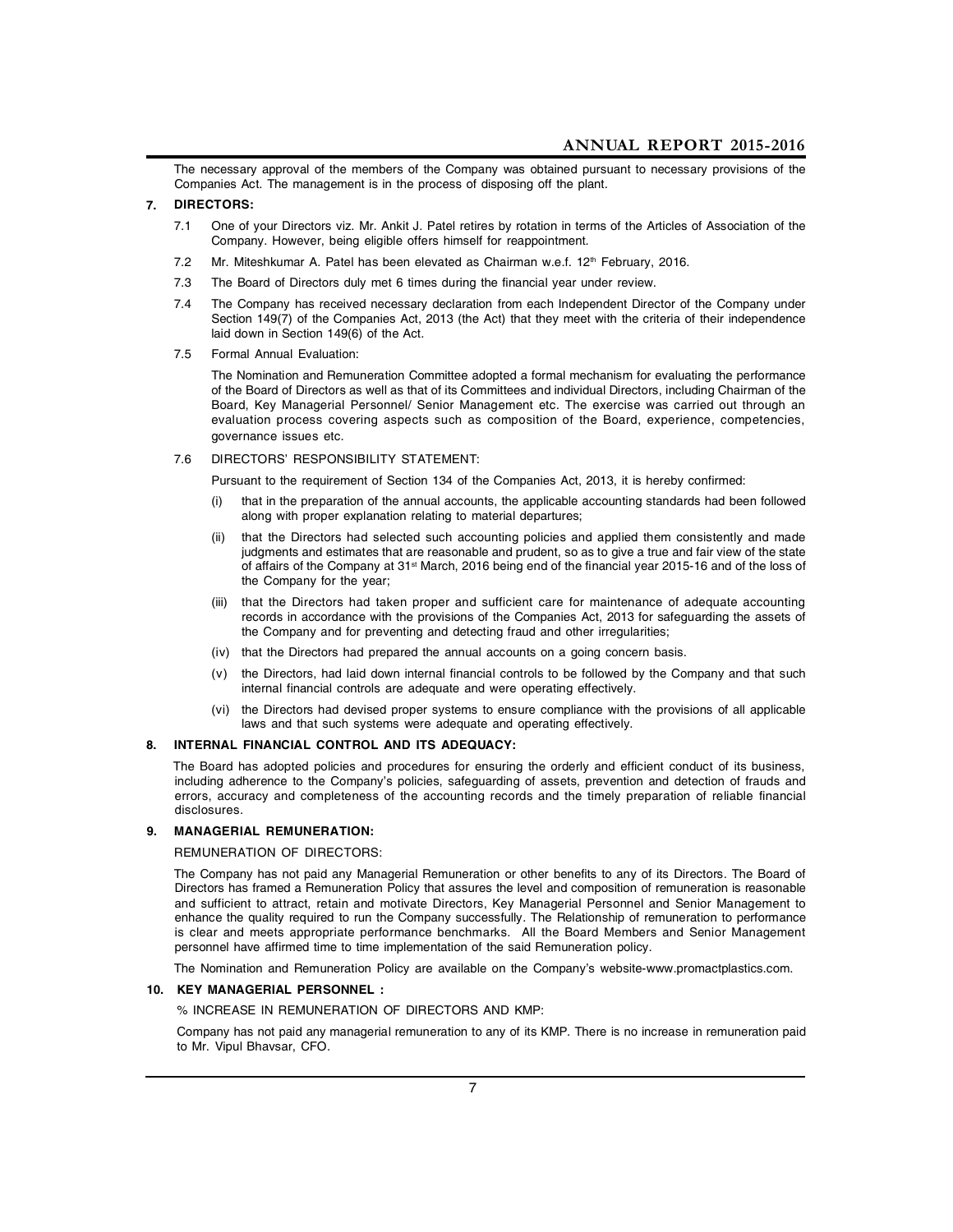

#### **11. PERSONNEL AND H. R. D.:**

11.1 INDUSTRIAL RELATIONS:

The industrial relations continued to remain cordial and peaceful.

The relationship between average increase in remuneration and Company's performance is as per the appropriate performance benchmarks and reflects short and long term performance objectives appropriate to the working of the Company and its goals.

11.2 PARTICULARS OF EMPLOYEES:

There is no Employee drawing remuneration requiring disclosure under Rule 5(2) of Companies (Appointment & Remuneration of Managerial personnel) Rules, 2014.

#### **12. RELATED PARTY TRANSACTION AND DETAILS OF LOANS, GUARANTEES, INVESTMENT & SECURITIES PROVIDED:**

Details of Related Party Transactions and Details of Loans, Guarantees and Investments covered under the provisions of Section 188 and 186 of the Companies Act, 2013 respectively are given in the notes to the Financial Statements attached to the Directors' Report.

All transactions entered by the Company during the financial year with related parties were in the ordinary course of business and on an arm's length basis. During the year, the Company had not entered into any transactions with related parties which could be considered as material in accordance with the policy of the Company on materiality of related party transactions.

The Policy on materiality of related party transactions and dealing with related party transactions as approved by the Board may be accessed on the Company's website at www.promactplastics.com.

#### **13. DEMATERIALISATION OF EQUITY SHARES:**

Shareholders have an option to dematerialise their shares with either of the depositories viz NSDL and CDSL. The ISIN No. allotted is INE818D01011.

#### **14. CONSERVATION OF ENERGY, TECHNOLOGY ABSORPTION AND FOREIGN EXCHANGE EARNINGS AND OUTGO:**

The information required under Section 134(3)(m) of the Companies Act, 2013 and rule 8(3) of Companies (Accounts) Rules, 2014, relating to the conservation of Energy and Technology Absorption are not applicable as there are no manufacturing activities during the year under review. The Company has not earned or spent any foreign exchange during the year under review.

#### **15. CORPORATE GOVERNANCE AND MDA:**

As per Regulation 34 (3) read with Schedule V of the SEBI (Listing Obligations and Disclosure Requirements) Regulations, 2015, Report on Corporate Governance, Management Discussion and Analysis (MDA) and a certificate regarding compliance with the conditions of Corporate Governance are appended to the Annual Report as . **Annexure – A**

#### **16. SECRETARIAL AUDIT REPORT:**

Your Company has obtained Secretarial Audit Report as required under Section 204(1) of the Companies Act, 2013 from M/s. Kashyap R. Mehta & Associates, Company Secretaries, Ahmedabad. The said Report is attached with this Report as  $Annexure - B$ . As regards the observation of the Auditors, the Company is in the process of identifying and appointing Whole-time Company Secretary and also developing functional website of the Company.

#### **17. EXTRACT OF ANNUAL RETURN:**

The extract of Annual return in Form – MGT-9 has been attached herewith as Annexure – C.

**18. LISTING:**

The Equity Shares of the Company are listed on Ahmedabad Stock Exchange Limited & BSE Limited. The Company is regular in payment of Annual Listing Fees. The Company has paid Listing fees up to the year 2016-17.

#### **19. AUDIT COMMITTEE/ NOMINATION AND REMUNERATION COMMITTEE/ STAKEHOLDERS' RELATIONSHIP COMMITTEE:**

The details of various committees and their functions are part of Corporate Governance Report

### **20. GENERAL:**

20.1. STATUTORY AUDITORS:

At the Annual General Meeting held on 22<sup>nd</sup> September, 2015 M/s. M. M. Salvi & Company, Chartered Accounts, Mehsana were appointed as Statutory Auditors of the Company to hold office till the conclusion of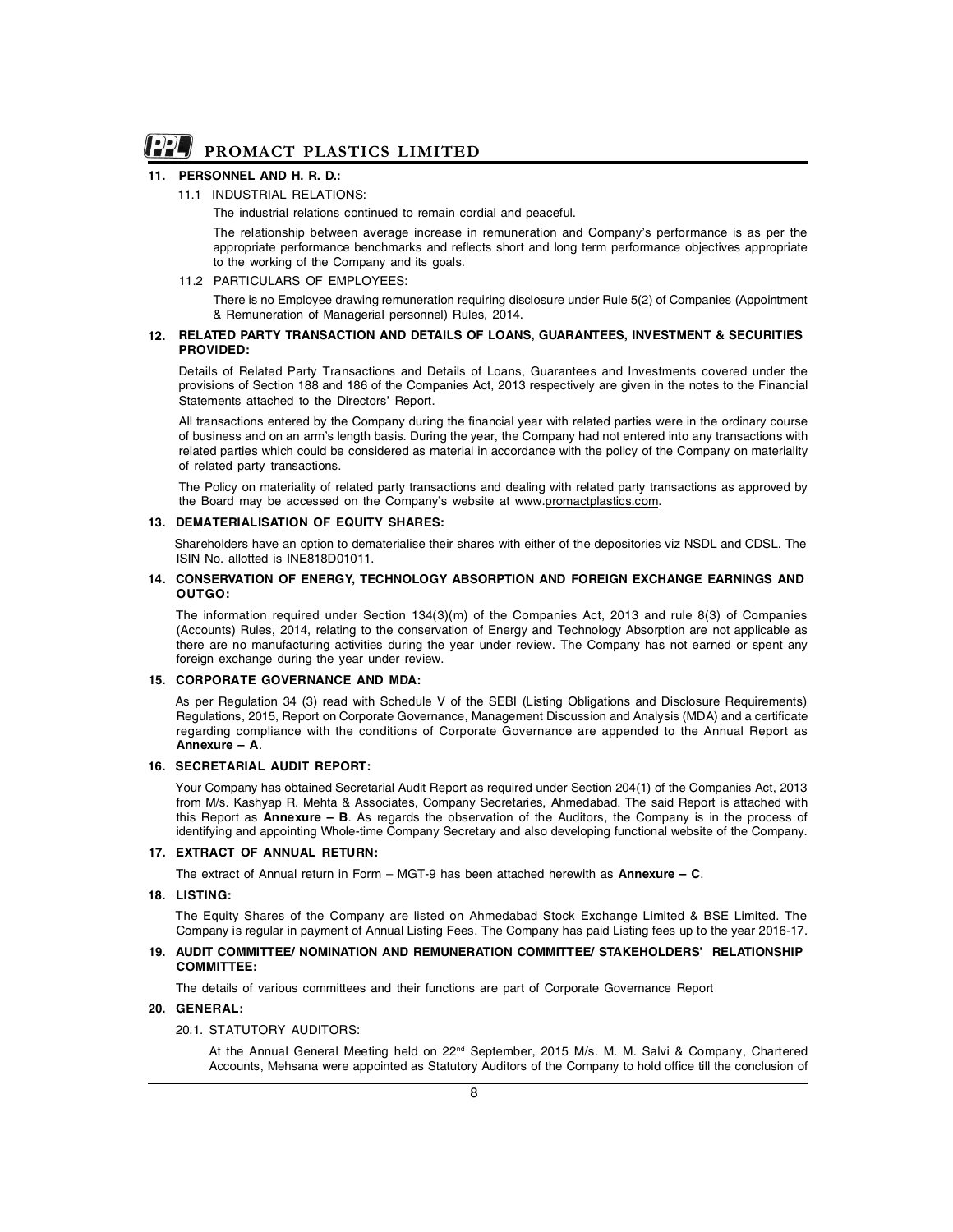the Annual General Meeting to be held in the year 2017. In terms of the first proviso to Section 139 of the Companies Act, 2013, the appointment of the auditors shall be placed for ratification at every Annual General Meeting. Accordingly, the appointment of M/s. M. M. Salvi & Company, Chartered Accountants, as Statutory Auditors of the Company, is placed for ratification by the shareholders.

The remarks of Auditor are self explanatory and have been explained in Notes on Accounts.

20.2 INSURANCE:

The movable and immovable properties of the Company including plant and Machinery and stocks wherever necessary and to the extent required have been adequately insured against the risks of fire, riot, strike, malicious damage etc. as per the consistent policy of the Company.

20.3 DEPOSITS:

The Company has not accepted during the year under review any Deposits and there were no overdue deposits.

20.4 RISKS MANAGEMENT POLICY:

The Company has a risk management policy, which from time to time, is reviewed by the Audit Committee of Directors as well as by the Board of Directors. The Policy is reviewed quarterly by assessing the threats and opportunities that will impact the objectives set for the Company as a whole. The Policy is designed to provide the categorization of risk into threat and its cause, impact, treatment and control measures. As part of the Risk Management policy, the relevant parameters for protection of environment, safety of operations and health of people at work and monitored regularly with reference to statutory regulations and guidelines defined by the Company.

20.5 SUBSIDIARIES/ ASSOCIATE/ JVs:

The Company does not have any Subsidiaries/ Associate Companies / JVs.

20.6 CODE OF CONDUCT:

The Board of Directors has laid down a Code of Conduct applicable to the Board of Directors and Senior Management. All the Board Members and Senior Management personnel have affirmed compliance with the code of conduct.

20.7 SIGNIFICANT AND MATERIAL ORDERS PASSED BY THE REGULATORS OR COURTS OR TRIBUNALS:

There have been no significant and material orders passed by any regulators or courts or tribunals, impacting the going concern status of the Company and its future operations.

20.8 ENVIRONMENT AND SAFETY:

The Company is conscious of the importance of environmentally clean and safe operations. The Company's policy requires conduct of operations in such a manner, so as to ensure safety of all concerned, compliances of environmental regulations and preservation of natural resources.

20.9 INSTANCES OF FRAUD, IF ANY REPORTED BY THE AUDITORS:

There have been no instances of fraud reported by the Auditors under Section 143(12) of the Companies Act, 2013.

#### **21. DISCLOSURE OF ACCOUNTING TREATMENT:**

In the preparation of the financial statements, the Company has followed the Accounting Standards referred to in Section 133 of the Companies Act, 2013. The significant accounting policies which are consistently applied are set out in the Notes to the Financial Statements.

#### **22. ACKNOWLEDGMENT:**

Your Directors express their sincere thanks and appreciation to Promoters and Shareholders for their constant support and co-operation. Your Directors also place on record their grateful appreciation and co-operation received from Bankers, Financial Institutions, Government Agencies and employees of the Company.

**For and on behalf of the Board,**

Place : Ahmedabad. Date : 20 July, 2016 th Chairman

**Miteshkumar A. Patel**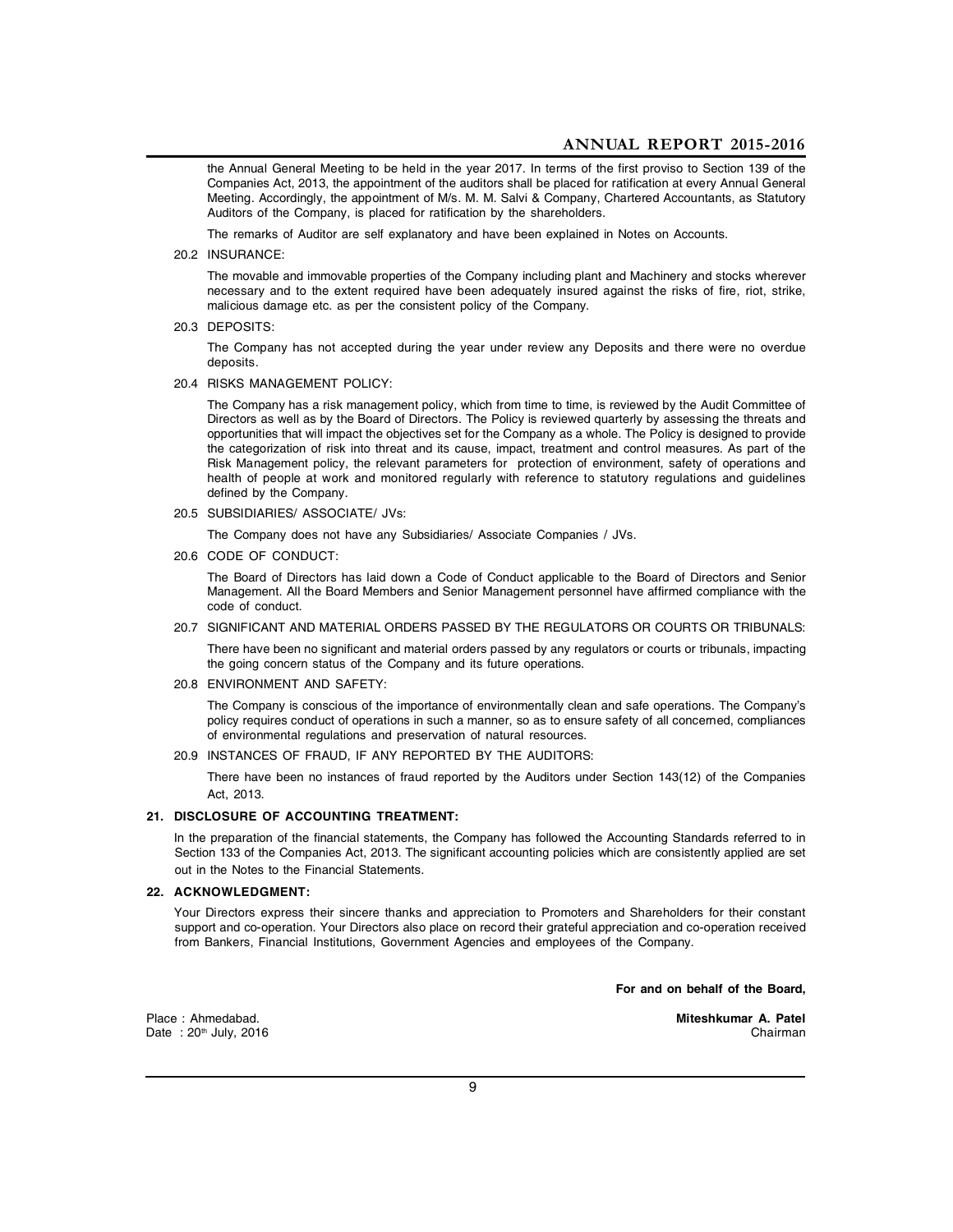**Annexure - A**

#### **REPORT ON CORPORATE GOVERNANCE**

#### **INTRODUCTION:**

Corporate Governance is important to build confidence and trust which leads to strong and stable partnership with the Investors and all other Stakeholders. The Directors, hereunder, present the Company's Report on Corporate Governance for the year ended  $31^{st}$  March, 2016 and also up to the date of this Report.

#### **1. COMPANY'S PHILOSOPHY ON CODE OF GOVERNANCE:**

The Company's philosophy on Corporate Governance lays strong emphasis on transparency, accountability and ability.

Effective Corporate Governance is the key element ensuring investor's protection; providing finest work environment leading to highest standards of management and maximization of everlasting long -term values. Your Company believes in the philosophy on practicing Code of Corporate Governance that provides a structure by which the rights and responsibility of different constituents such as the board, employees and shareholders are carved out.

A Report on compliance with the principles of Corporate Governance as prescribed by SEBI in Chapter IV read with Schedule V of SEBI (Listing Obligation and Disclosure Requirements) Regulations, 2015 (Listing Regulation) is given below:

#### **2. BOARD OF DIRECTORS:**

#### a) Composition and Category of Directors as on 31<sup>st</sup> March, 2016 and on the date of report is:

| Name of Directors                               | Category of<br>Directorship | No. of<br>other<br>Director<br>ships @ | No. of Committee<br>position in<br>other<br>Companies** |                 | No. of<br>Board<br>Meetings<br>attended<br>during | Attendance<br>at the AGM<br>held on 22 <sup>nd</sup><br>September, 2015<br>Yes(Y)/No(N) |
|-------------------------------------------------|-----------------------------|----------------------------------------|---------------------------------------------------------|-----------------|---------------------------------------------------|-----------------------------------------------------------------------------------------|
|                                                 |                             |                                        |                                                         | Member Chairman | 2015-16                                           |                                                                                         |
| Miteshkumar A. Patel,<br>Chairman               | Independent                 |                                        |                                                         |                 | 6                                                 | Υ                                                                                       |
| Jayantilal S. Patel<br><b>Managing Director</b> | Promoter<br>Executive       |                                        |                                                         |                 | 6                                                 | Υ                                                                                       |
| Dharmendrakumar B.<br>Patel                     | Independent                 |                                        |                                                         |                 | 6                                                 | Υ                                                                                       |
| Nikitaben J. Patel                              | Promoter<br>Non-Executive   |                                        |                                                         |                 | 6                                                 | Y                                                                                       |
| Ankit J. Patel                                  | Promoter<br>Non-Executive   |                                        |                                                         |                 | 4                                                 | N                                                                                       |
| Payalben J. Patel                               | Promoter<br>Non-Executive   |                                        |                                                         |                 | 6                                                 | Υ                                                                                       |

@ Private Companies, foreign companies and companies under Section 8 of the Companies Act, 2013 are excluded

\*\* for the purpose of reckoning the limit of committees, only chairmanship/membership of the Audit Committee and Stakeholders' Relationship Committee has been considered.

Mr. Jayantilal S. Patel, Ms. Nikitaben J. Patel, Mr. Ankit J. Patel, and Ms. Payalben J. Patel are related to each other.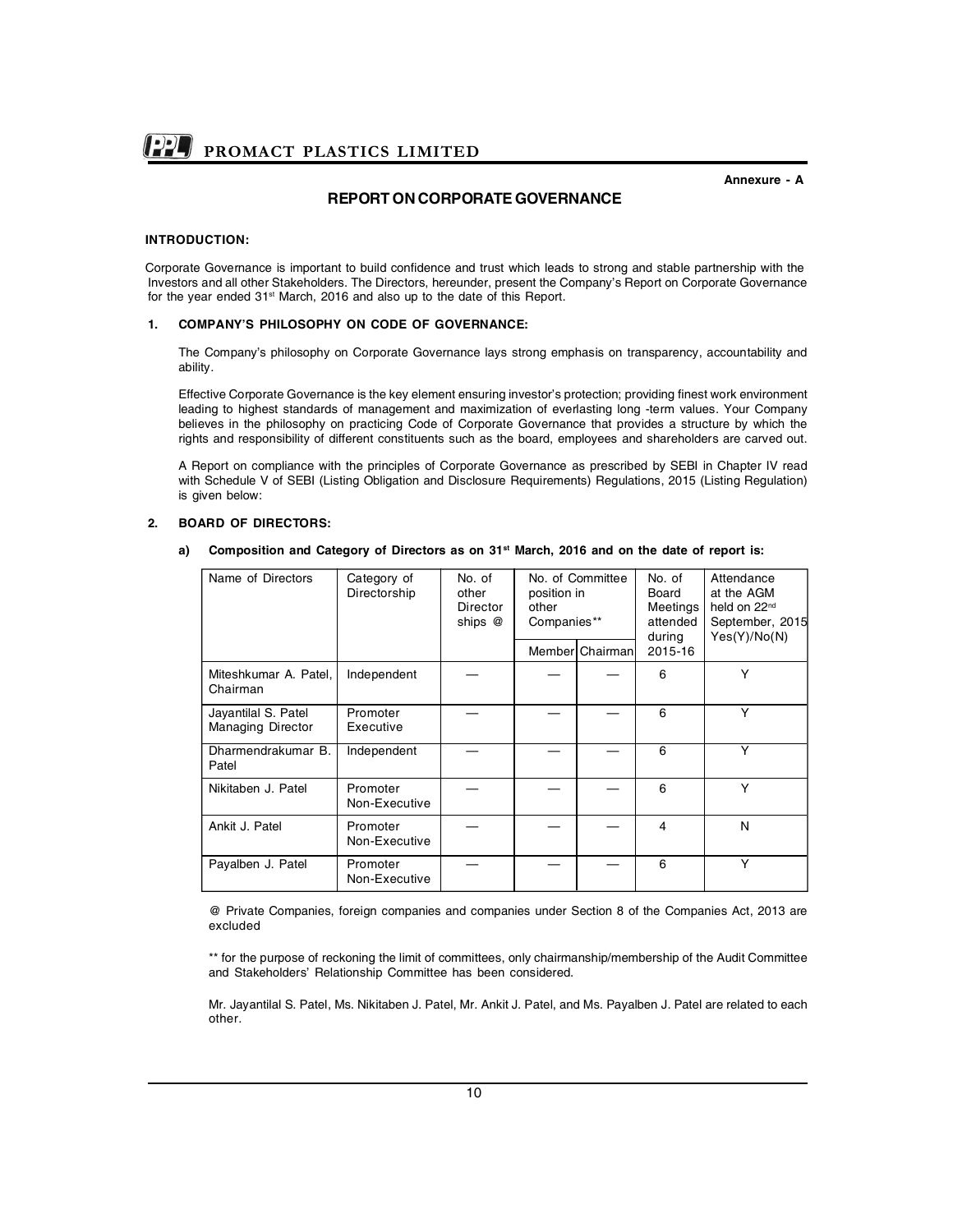**b) Details of the Directors seeking Appointment/Reappointment in forthcoming Annual General Meeting:**

| Name of Director                                                              | Ankit J. Patel                                              |
|-------------------------------------------------------------------------------|-------------------------------------------------------------|
| Date of Birth                                                                 | 21-03-1988                                                  |
| Date of Appointment                                                           | 29-05-2010                                                  |
| Qualifications                                                                | Diploma in Computer Engineer                                |
| Expertise in specific<br>functional areas                                     | Factory Administration and<br>Computer Software Programming |
| List of Public Limited Companies in which<br>Directorships held               |                                                             |
| List of Private Limited Companies in which<br>Directorships held              | Prabhu Ispat Private Limited                                |
| Chairman/Member of the Committees of the<br>Board of Directors of our Company |                                                             |
| Chairman/Member of the Committees of<br>Directors of other Companies          |                                                             |
| Shareholding in the Company                                                   | 263775 Equity shares                                        |

#### **c) Board Procedures:**

The Board of Directors meets once a quarter to review the performance and Financial Results. A detailed Agenda File is sent to all the Directors well in time of the Board Meetings. The Chairman/Managing Director briefs the Directors at every Board Meeting, overall performance of the Company. All major decisions/ approvals are taken at the Meeting of the Board of Directors such as policy formation, business plans, budgets, investment opportunities, Statutory Compliance etc. The meeting of the Board of Directors for a period from 1<sup>st</sup> April, 2015 to 31<sup>st</sup> March, 2016 were held 6 times on 30-05-2015; 29-07-2015; 13-08-2015; 03-11-2015; 17-12-2015 and 12-02-2016

#### d) Shareholding of Non- Executive Directors as on 31<sup>st</sup> March, 2016:

| Name of the Non- Executive Director | No. of Shares held | % Shareholding |
|-------------------------------------|--------------------|----------------|
| INikitaben J. Patel                 | 270943             | 4.16           |
| Ankit J. Patel                      | 263775             | 4.05           |
| Payalben J. Patel                   | 265437             | 4.07           |
| <b>I</b> Miteshkumar A. Patel       | 1920               | 0.03           |
| <b>I</b> Dharmendrakumar B. Patel   | 53254              | 0.82           |

#### **e) Familiarisation Program for Independent Directors:**

The details of the familiarization program are available on the Company's website www.promactplastics.com

#### **3. AUDIT COMMITTEE:**

The Audit Committee consists of the following Directors as on date of the Report:

| Name of the<br><b>Directors</b>  | <b>Expertise</b>                                                                                               | Terms of reference & Functions<br>of the Committee                                                                                                             | No. of Meetings<br><b>Attended during</b><br>2015-16 |
|----------------------------------|----------------------------------------------------------------------------------------------------------------|----------------------------------------------------------------------------------------------------------------------------------------------------------------|------------------------------------------------------|
| Dharmendra B. Patel,<br>Chairman | IAII members are<br>Non Executive. Chairman l<br>is Independent                                                | The functions of the Audit<br>Committee are as per Company<br>Law and Listing Agreement with<br>Stock Exchange which include<br>approving and implementing the | 4 of 4                                               |
| Miteshkumar A. Patel             | Director and majority are<br>independent. One<br>member has thorough<br>financial and accounting<br>knowledge. |                                                                                                                                                                | $4$ of $4$                                           |
| Payal J. Patel                   |                                                                                                                | audit procedures, review of financial<br>reporting system, internal control<br>procedures and risk management<br>policies.                                     | 4 of 4                                               |

The Audit Committee met 4 times during the Financial Year 2015-16. The maximum gap between two meetings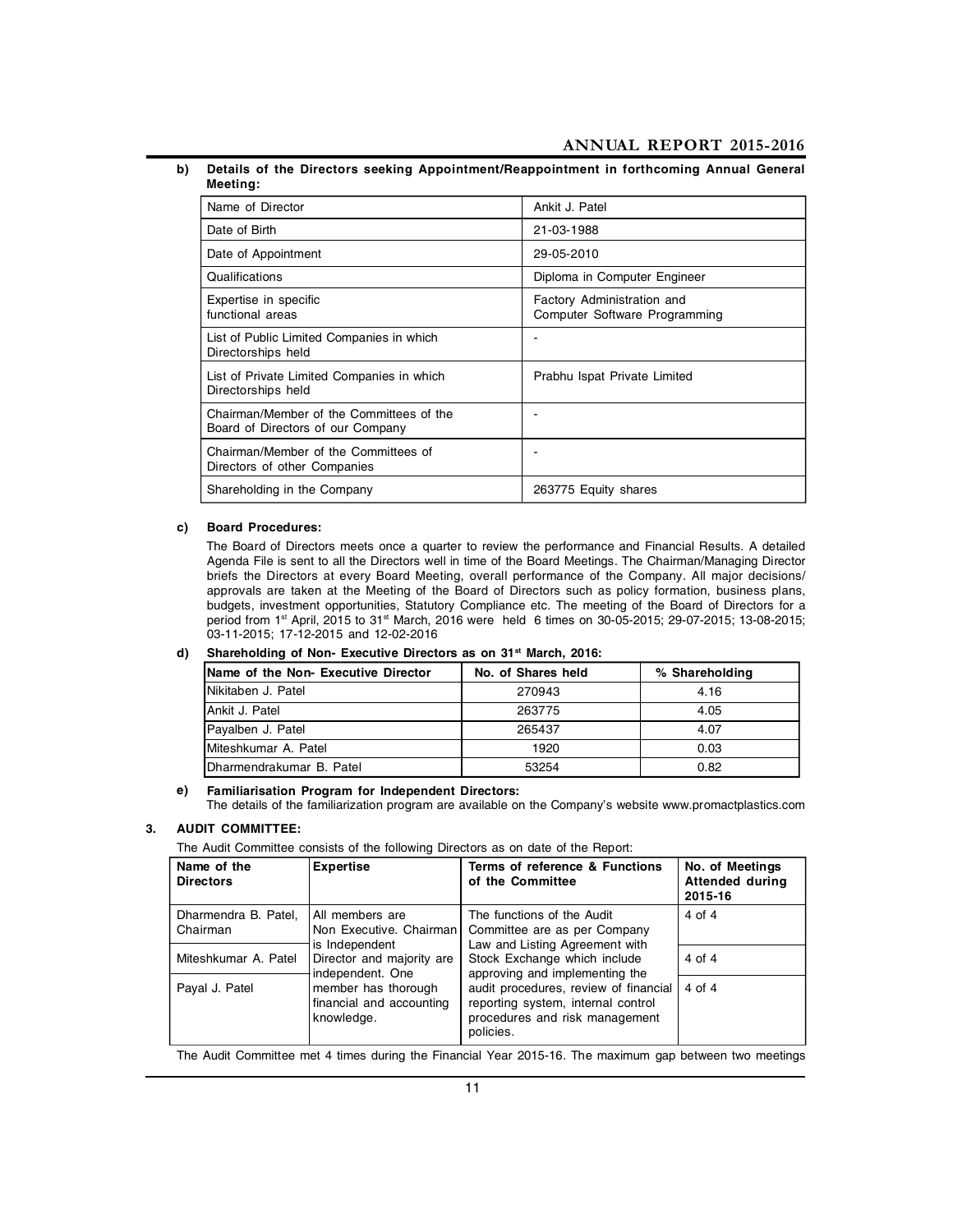was not more than 120 days. The Committee met on 30-05-2015; 13-08-2015; 03-11-2015 & 12-02-2016. The necessary quorum was present for all Meetings. The Chairperson of the Audit Committee was present at the last Annual General Meeting of the Company.

#### **4. NOMINATION & REMUNERATION COMMITTEE:**

The Nomination and Remuneration Committee consists of the following Directors as on the date of the Report.

| Name of the Directors            | <b>Functions of the Committee</b>                                                                                                           | No. of Meetings<br><b>Attended during</b><br>2015-16 |
|----------------------------------|---------------------------------------------------------------------------------------------------------------------------------------------|------------------------------------------------------|
| Dharmendra B. Patel,<br>Chairman | All members are Non executive. The Committee<br>is vested with the responsibilities to function as                                          | During the year under<br>review, no meeting of       |
| Miteshkumar A. Patel             | per SEBI Guidelines and recommends to the<br>Board Compensation Package for the Managing<br>Director. It also reviews from time to time the | Nomination &<br>Remuneration<br>Committee was held.  |
| Payal J. Patel                   | overall Compensation structure and related<br>policies with a view to attract, motivate and<br>retain employees.                            |                                                      |

#### **Terms of reference and Nomination & Remuneration Policy:**

The Committee identifies and ascertain the integrity, qualification, expertise and experience of the person for appointment as Director, KMP or at Senior Management level and recommend to the Board his / her appointment. The Committee has discretion to decide whether qualification, expertise and experience possessed by a person are sufficient / satisfactory for the concerned position.

The Committee fixes remuneration of the Directors on the basis of their performance and also practice in the industry. The terms of reference of the Nomination & Remuneration Committee include review and recommendation to the Board of Directors of the remuneration paid to the Directors. The Committee meets as and when required to consider remuneration of Directors.

#### **Performance Evaluation Criteria for Independent Directors:**

The Board evaluates the performance of independent directors (excluding the director being evaluated) on the basis of the contributions and suggestions made to the Board with respect to financial strategy, business operations etc.

#### **5. REMUNERATION OF DIRECTORS:**

- 1. Mr.Jayantilal S. Patel, Managing Director has not drawn any managerial remuneration during the financial year 2015-16.
- 2. No Sitting Fees, Commission or Stock Option has been offered to any other Directors.
- 3. The terms of appointment of Managing Director / Whole-time Director are governed by the resolutions of the members and applicable rules of the Company. None of the Directors are entitled to severance fees.
- 4. Commission based on performance criteria, if any, as approved by the Board and subject to maximum limit specified in the Act.
- 5. The Nomination and Remuneration Policy of the Company is given in Directors' Report which specifies the criteria of making payments to Non Executive Directors.
- 6. Service contract and notice period are as per the terms and conditions mentioned in their Letter of Appointments.
- 7. There are no materially significant related party transactions, pecuniary transactions or relationships between the Company and its Non-Executive Directors except those disclosed in the financial statements for the financial year ended on  $31<sup>st</sup>$  March, 2016.

#### **6. STAKEHOLDERS' RELATIONSHIP COMMITTEE:**

The Board has constitutes a Stakeholders' Relationship Committee for the purpose of effective Redressal of the complaints and concerns of the shareholders and other stakeholders of the Company.

The Committee comprises the following Directors as members as on the date of the Report:

- 1. Nikita J. Patel Chairperson
- 2. Payal J. Patel Member

The Company has not received any complaints during the year. There was no valid request for transfer of shares pending as on 31<sup>st</sup> March, 2016.

Ms. Payal J. Patel is the Compliance Officer for the above purpose.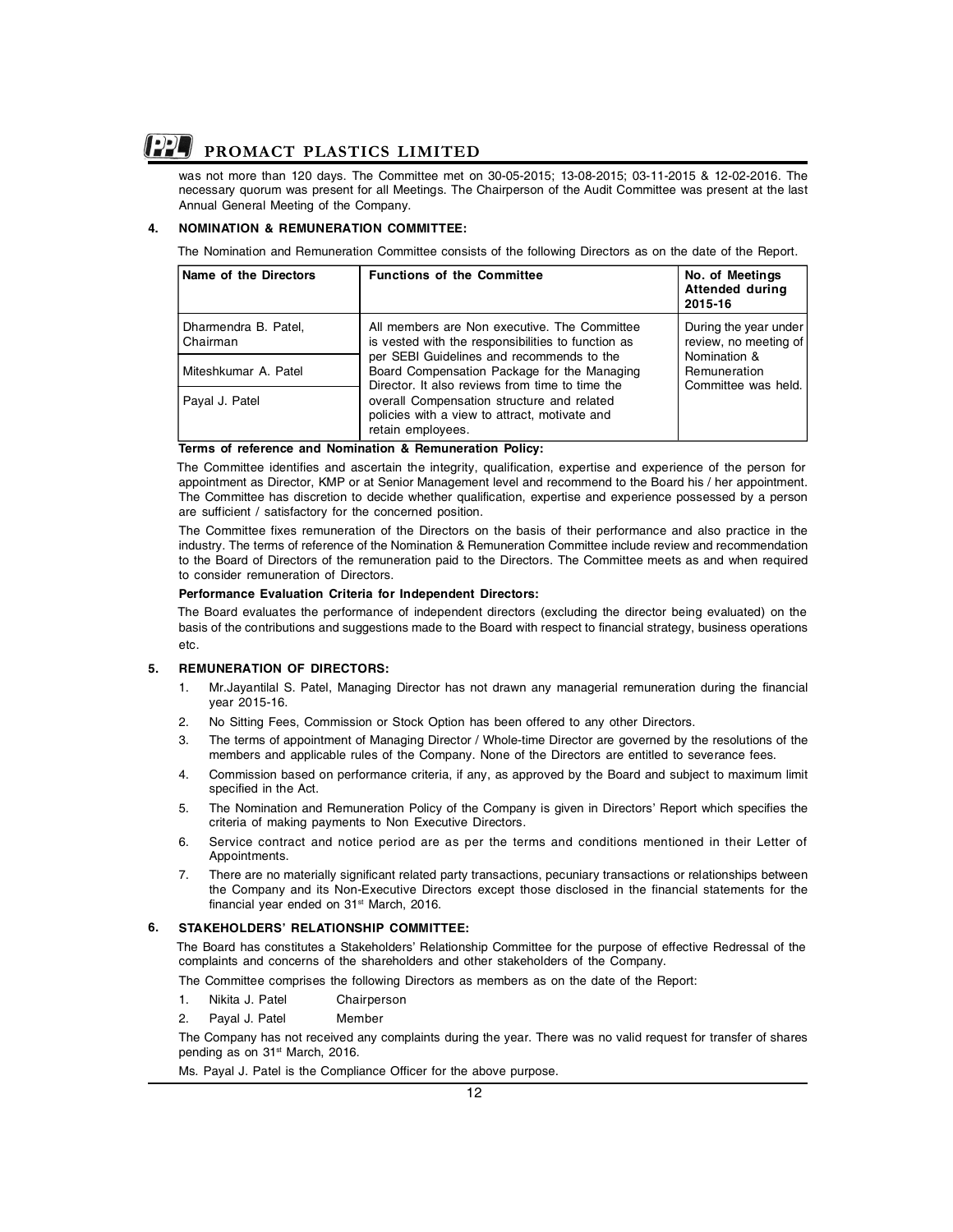#### **7. GENERAL BODY MEETINGS:**

| <b>Financial Yearl</b> | Date       | Time        | Venue                                                                                                                  |  |  |  |  |
|------------------------|------------|-------------|------------------------------------------------------------------------------------------------------------------------|--|--|--|--|
| 2012-13                | 27-09-2013 | 12 Noon     | Conference Hall of Hotel City Pride, Opp. Gurukul,<br>Drive-in-Road, Ahmedabad - 380052.                               |  |  |  |  |
| 2013-14                | 19-09-2014 | $3.00$ P.M  | Conference Hall of Hotel City Pride, Opp. Gurukul,<br>Drive-in-Road. Ahmedabad - 380052.<br><b>SPECIAL RESOLUTION:</b> |  |  |  |  |
|                        |            |             | Borrowing Limit under Section 180(1) (c) of the<br>1:<br>Companies Act, 2013.                                          |  |  |  |  |
|                        |            |             | Creation of charge/mortgage under Section<br>2:<br>180(1)(a) of the Companies Act, 2013                                |  |  |  |  |
|                        |            |             | Appointment of Mr. Jayantilal S. Patel as Managing<br>3:<br>Director                                                   |  |  |  |  |
| 2014-15                | 22-09-2015 | $3:00$ p.m. | Conference Hall of Hotel City Pride Opp. Gurukul,<br>Drive-in-Road, Ahmedabad- 380 052                                 |  |  |  |  |
|                        |            |             | No Special Resolution was passed.                                                                                      |  |  |  |  |

Details of last three Annual General Meetings of the Company are given below:

Pursuant to the relevant provisions of the Companies Act, 2013, there was no matter required to be dealt by the Company to be passed through postal ballot during 2015-16.

#### **8. MEANS OF COMMUNICATION:**

In compliance with the requirements of the Listing Agreement and SEBI (LODR) Regulations, the Company regularly intimates Unaudited / Audited Financial Results to the Stock Exchanges immediately after they are taken on record by the Board of Directors. These Financial Results are normally published in 'Western Times' (English and Gujarati). Results are also displayed on Company's website www.promactplastics.com.

The reports, statements, documents, filings and any other information is electronically submitted to the recognized stock exchanges, unless there are any technical difficulties while filing the same. All important information and official press releases are displayed on the website for the benefit of the public at large.

During the year ended on 31<sup>st</sup> March, 2016, no presentations were made to Institutional Investors or analyst or any other enterprise.

#### **9. GENERAL SHAREHOLDERS' INFORMATION:**

| a) | <b>Registered Office</b>                                                                                                 |               | 106, Harikrupa Chambers, Behind National Chambers,<br>Ashram Road, Ahmedabad - 380 009.                                                                                         |
|----|--------------------------------------------------------------------------------------------------------------------------|---------------|---------------------------------------------------------------------------------------------------------------------------------------------------------------------------------|
| b) | Annual General Meeting                                                                                                   | ÷.            | : Thursday<br>Dav<br>: $22nd$ September, 2016<br>Date<br>Time<br>$: 3.00$ p.m.<br>Venue : Banquet Hall of Hotel Kanak, Opp. Gujarat College,<br>Ellisbridge, Ahmedabad- 380 006 |
| C) | Financial Calendar<br>1st Quarter Results<br>Half-yearly Results<br>3rd Quarter Results<br><b>Audited yearly Results</b> |               | $1st$ / 2 <sup>nd</sup> week - August, 2016.<br>: $1st / 2nd$ week - November, 2016.<br>: $1st / 2nd week - February, 2017.$<br>End - May, 2017.                                |
| d) | <b>Book Closure Dates</b>                                                                                                | $\mathcal{L}$ | From: Friday, the 2 <sup>nd</sup> September, 2016<br>: Thursday, the $22nd$ September, 2016<br>To<br>(Both days inclusive).                                                     |
| e) | Dividend Payment Date                                                                                                    |               | N.A.                                                                                                                                                                            |
| f) | Listing of Shares on<br>Stock Exchanges                                                                                  | ÷             | 1. Ahmedabad Stock Exchange Limited,<br>Kamdhenu Complex, 1st Floor, Opp. Sahajanand College,<br>Panjara Pole, Ambawadi, Ahmedabad - 380 015.                                   |
|    |                                                                                                                          |               | 2. BSE Limited.<br>Phiroze Jeejeebhoy Towers, Dalal Street, Fort,<br>Mumbai - 400 001.                                                                                          |
|    |                                                                                                                          |               |                                                                                                                                                                                 |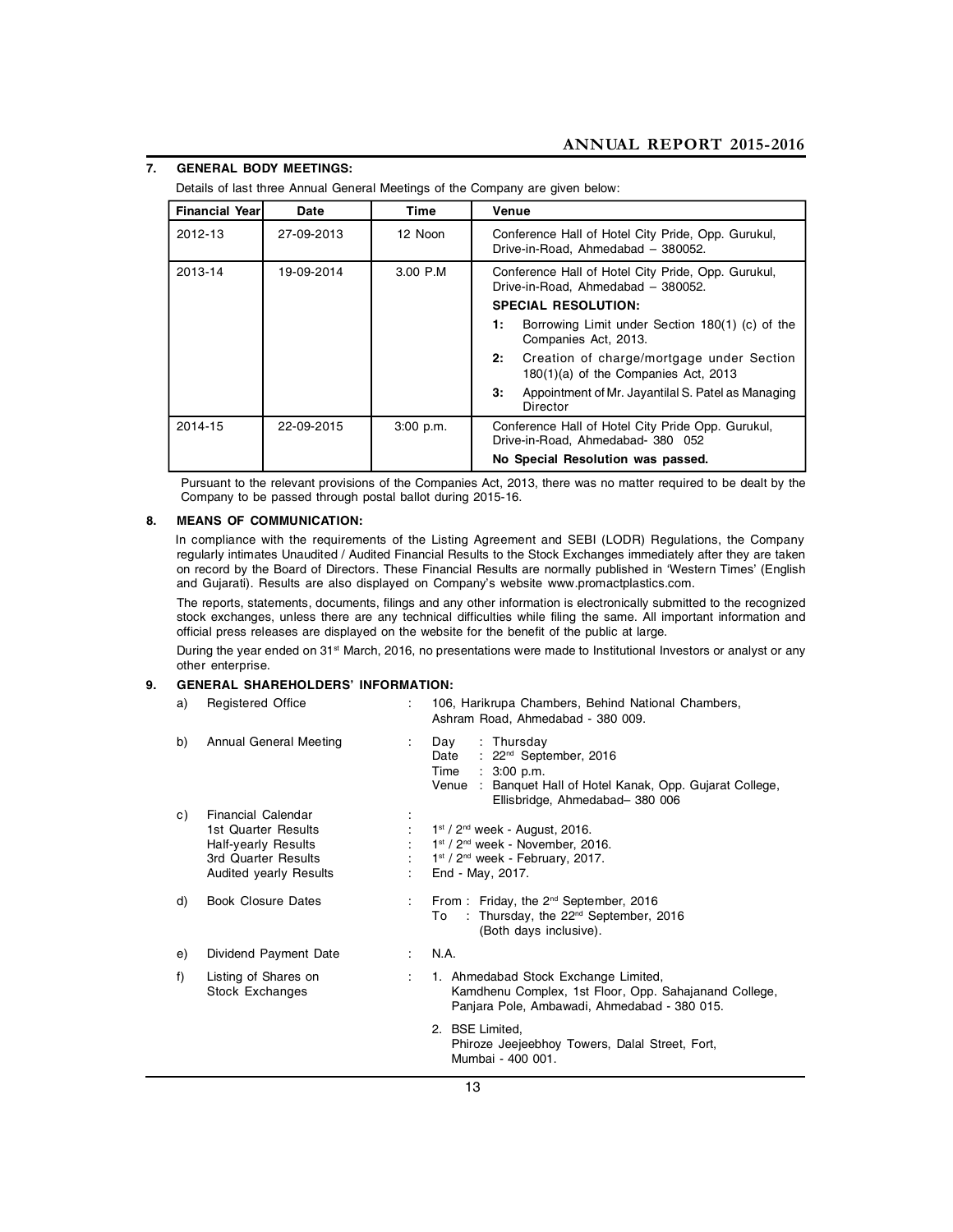$122$ 

### **PROMACT PLASTICS LIMITED**

The Company has paid the annual listing fees for the financial year 2016-17 to both the Stock Exchanges where its securities are listed.

| g) | Stock Exchange Code | Stock Exchange | Code   |
|----|---------------------|----------------|--------|
|    |                     | ASE            | 45611  |
|    |                     | <b>BSE</b>     | 526494 |

h) Registrar and Share Transfer Agents. :

Registrars and Share Transfer Agents (RTA) for both Physical and Demat Segment of Equity Shares of the Company:

M/s. Link Intime India Private Limited. Unit No 303, 3rd floor Shoppers Plaza V, Opp. Municipal Market, Behind Shoppers Plaza II, Off C. G. Road,, Ahmedabad – 380 009 Tele. No. :(079) 2646 5179

Fax No. :(079) 2646 5179

e-mail Address: ahmedabad@linkintime.co.in

i) Share Transfer System :

The transfer of shares in physical form is processed and completed by M/s. Link Intime India Pvt. Ltd. within a period of 15 days from the date of receipt thereof.

In case of Shares in electronic form, the transfers are processed by NSDL/ CDSL through the respective Depository Participants.

j) Stock Price Data :

The shares of the Company were traded on the BSE Limited. The information on stock price data, BSE Sensex details are as under:

|                     |                  | <b>BSE</b> |                      |                   |
|---------------------|------------------|------------|----------------------|-------------------|
| Month               | High $(\bar{z})$ | Low $(₹)$  | No. of Shares Traded | <b>BSE Sensex</b> |
| April, 2015         | 2.04             | 1.48       | 7.973                | 27,011.31         |
| May, 2015           | 2.04             | 1.85       | 10,006               | 27,828.44         |
| June, 2015          | 2.39             | 2.08       | 3.277                | 27,780.83         |
| July, 2015          | 3.02             | 2.39       | 8,069                | 28,114.56         |
| <b>August, 2015</b> | 3.20             | 2.38       | 10,021               | 26,283.09         |
| September, 2015     | 3.44             | 2.75       | 8,616                | 26,154.83         |
| October, 2015       | 3.55             | 2.89       | 10.778               | 26,656.83         |
| November, 2015      | 3.60             | 3.60       | 10                   | 26,145.67         |
| December, 2015      | 3.66             | 2.94       | 3.510                | 26.117.54         |
| January, 2016       | 3.71             | 3.23       | 4,649                | 24,870.69         |
| February, 2016      | 3.70             | 3.59       | 7,055                | 23,002.00         |
| March, 2016         | 3.70             | 3.33       | 23.423               | 25.341.86         |

k) Distribution of Shareholding as on  $31^{st}$  March, 2016:

| No. of Equity<br>Shares held | No. of<br><b>Shareholders</b> | $%$ of<br><b>Shareholders</b> | No. of<br>Shares held | $%$ of<br>Shareholding |
|------------------------------|-------------------------------|-------------------------------|-----------------------|------------------------|
| Upto 500                     | 1735                          | 65.74                         | 310396                | 4.77                   |
| 501 to 1000                  | 375                           | 14.21                         | 284054                | 4.36                   |
| 1001 to 2000                 | 215                           | 8.15                          | 298074                | 4.58                   |
| 2001 to 3000                 | 98                            | 3.71                          | 252309                | 3.87                   |
| 3001 to 4000                 | 30                            | 1.14                          | 110292                | 1.69                   |
| 4001 to 5000                 | 33                            | 1.25                          | 154596                | 2.37                   |
| 5001 to 10000                | 71                            | 2.69                          | 510303                | 7.84                   |
| 10001 & above                | 82                            | 3.11                          | 4591776               | 70.51                  |
| <b>Grand Total</b>           | 2639                          | 100.00                        | 6511800               | 100.00                 |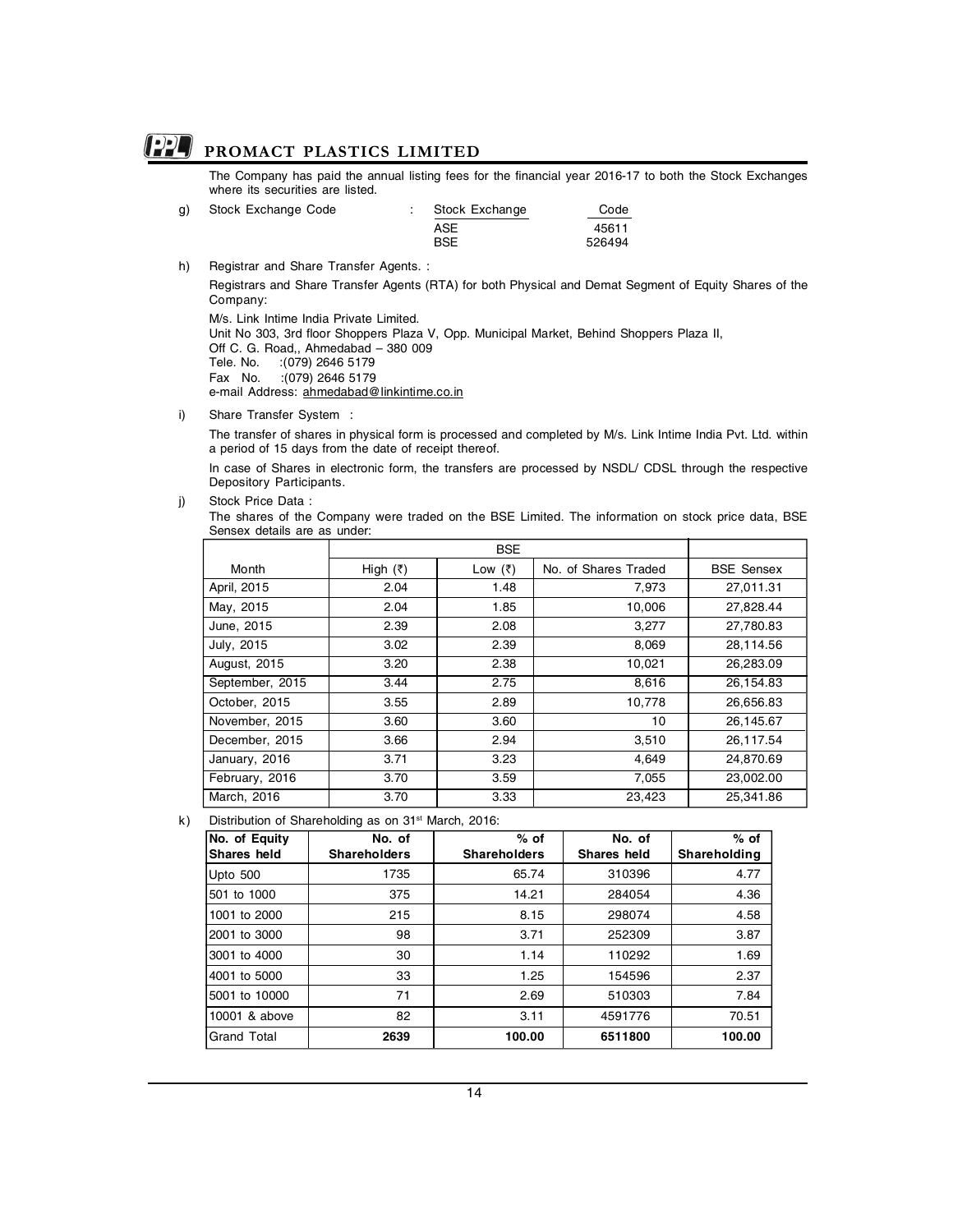l) Category of Shareholders as on 31<sup>st</sup> March, 2016:

| Category                                | No. of<br>Shares held | $%$ of<br>Shareholding |
|-----------------------------------------|-----------------------|------------------------|
| Promoters                               | 2207498               | 33.89                  |
| <b>Financial Institutions/Banks</b>     |                       |                        |
| <b>Mutual Fund</b>                      |                       |                        |
| Other Bodies Corporate/Clearing Members | 61373                 | 0.94                   |
| Non Resident Indians                    | 11539                 | 0.17                   |
| Public                                  | 4231390               | 65.00                  |
| <b>Grand Total</b>                      | 6511800               | 100.00                 |

m) Outstanding GDRs/ADRs/Warrants or any Convertible Instruments, Conversion Date and likely impact on Equity:

The Company has not issued any GDRs/ADRs.

n) Dematerialisation of Shares and liquidity :

The Company's Equity Shares are traded compulsorily in dematerialised form. Approximately 92.02% of the Equity Shares have been dematerialised. ISIN number for dematerialisation of the Equity Shares of the Company is INE818D01011

o) Commodity price risk and commodity hedging activities :

Business risk evaluation and management is an ongoing process within the Company. The assessment is periodically examined by the Board. The Company is exposed to the risk of price fluctuation of raw materials as well as finished goods. The Company proactively manages these risks through forward booking Inventory management and proactive vendor development practices.

p) Plant Location:

391 - 404, GIDC Estate, Phase-II, Dediyasan, Mehsana 384002, Gujarat.

q) Address for Correspondence:

For both Physical and Electronic Form and any assistance regarding correspondence dematerialisation of shares, share transfers, transactions, change of address, non-receipt of dividend or any other query relating to shares, Shareholders' correspondence should be addressed to the Company's Registrar and Share Transfer Agent at:

M/s. Link Intime India Private Limited. Unit No 303, 3rd floor Shoppers Plaza V, Opp. Municipal Market, Behind Shoppers Plaza II, Off C. G. Road, Ahmedabad – 380 009 Tele. No. : (079) 2646 5179<br>Eax No. : (079) 2646 5179 Fax No. :(079) 2646 5179 e-mail Address: ahmedabad@linkintime.co.in

Compliance Officer : Ms. Payalben J. Patel

#### **10. MANAGEMENT DISCUSSION AND ANALYSIS**

#### **a. Industry Structure and Developments:**

The industry is dependent on performance of core sectors like agriculture, fertilizer, cement and exports. Due to indifferent monsoon during last few years and in general recessionary economies, the performance of the above sectors was hit.

#### **b. Opportunities and Threats:**

The industry is threatened by non-existence of exports to European Union due to heavy anti-dumping duty levied on Indian products.

#### **c. Segment wise Performance:**

The Company is operating only in one segment. The production/ turnover/performance of the Company have been disclosed in the Directors' Report under the Head 'Sales and Working Results'.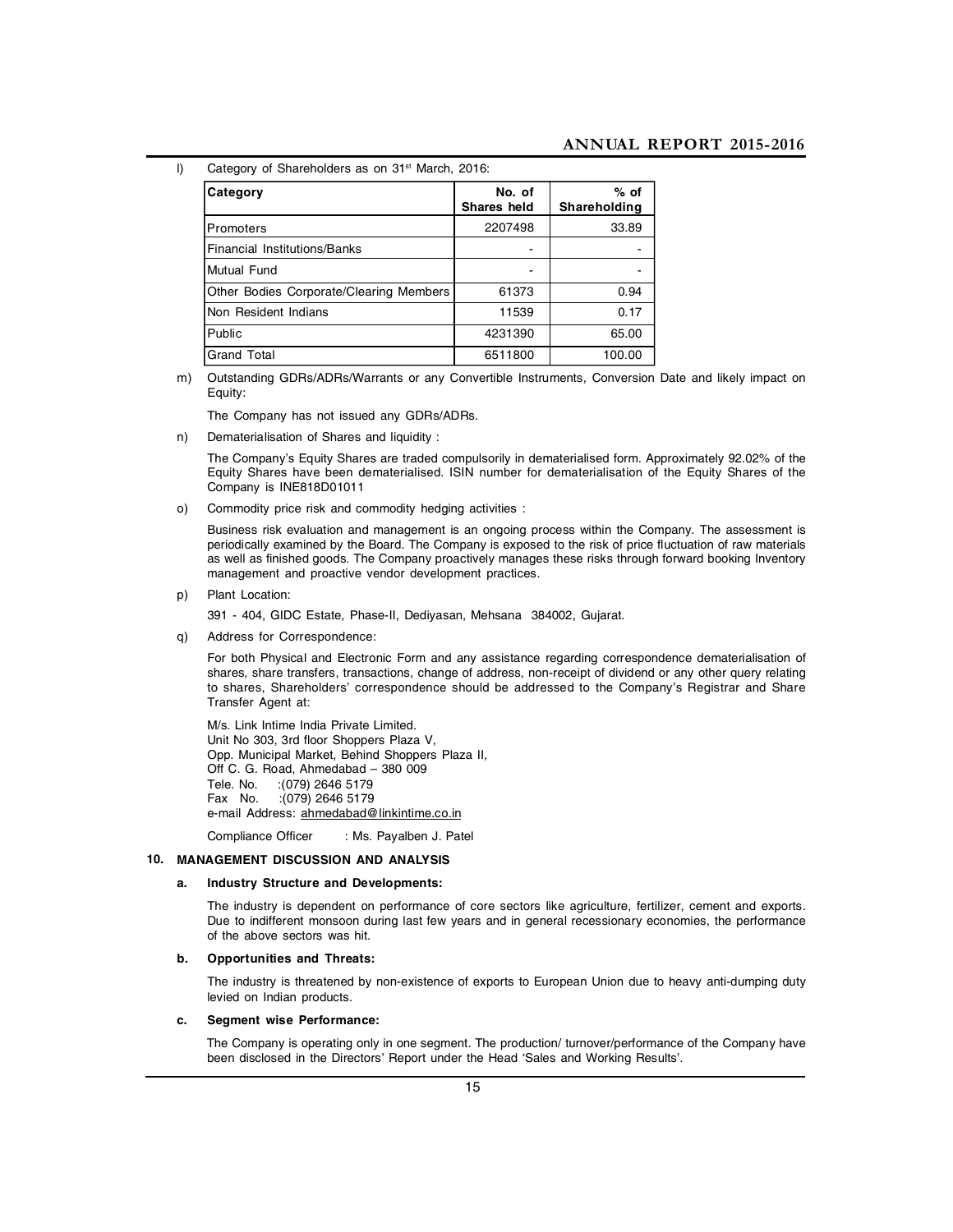#### **d. Recent Trend and Future Outlook:**

The opening up of food grains sector will enable the Woven Sacks industry to see better times again.

#### **e. Risks and Concerns:**

The industry is plagued by intense competition due to major petrochemical manufacturers making available cheap raw material abundantly.

#### **f. Internal Control Systems and their Adequacy:**

The Company has adequate systems of Internal Controls to ensure orderly and efficient conduct of business. These controls ensure safeguarding of assets, reduction and detection of fraud and error, adequacy and completeness of the accounting records and timely preparation of reliable financial information.

#### **g. Financial Performance with respect to Operational Performance:**

The financial performance of the Company for the year 2015-16 is described in the Directors' Report under the head 'Sales and Working Results'.

#### **h. Material Developments in Human Resources and Industrial Relations Front:**

Industrial relations remained cordial throughout the year and there was no incidence of strike, lock out etc.

#### **i. Cautionary Statement:**

Statement in this Management Discussion and Analysis Report, describing the Company's objectives, estimates and expectations may constitute 'Forward Looking Statements' within the meaning of applicable laws or regulations. Actual results might differ materially from those either expressed or implied.

#### **11. DISCLOSURES:**

- a) The Company has not entered into any transaction of material nature with the Promoters, the Directors or the Management that may have any potential conflict with the interest of the Company. The Company has no subsidiary.
- b) There has neither been any non compliance of any legal provision of applicable law, nor any penalty, stricture imposed by the Stock Exchange/s or SEBI or any other authorities, on any matters related to Capital Market during the last three years.
- c) The Company has implemented Vigil Mechanism and Whistle Blower Policy and it is hereby affirmed that no personnel have been denied access to the Audit Committee.
- d) The Company is in compliance with all mandatory requirements under Listing Regulations. Adoption of nonmandatory requirements of Listing Regulations is being reviewed by the Board from time to time.
- The policy on related party transactions is disclosed on the Company's website viz. www.promactplastics.com

#### **12. DETAILS OF NON COMPLIANCE CORPORATE GOVERNANCE REQUIREMENT:**

There was no non-compliance during the year and no penalties were imposed or strictures passed on the Company by the Stock Exchanges, SEBI or any other statutory authority.

#### **13. NON-MANDATORY REQUIREMENTS OF REGULATION 27 (1) & PART E OF SCHEDULE II OF THE LISTING REGULATIONS:**

- i. The Company has a Non Executive Chairman.
- ii. The quarterly / half yearly results are not sent to the shareholders. However, the same are published in the newspapers and also posted on the Company's website.
- iii. The Company's financial statements for the financial year 2015–2016 do not contain any audit qualification.
- iv. The internal auditors report to the Audit Committee.
- **14.** The Company, on voluntary basis, is in compliance with the corporate governance requirements specified in Regulation 17 to 27 and Clause (b) to (i) of sub-regulation (2) of Regulation 46 of SEBI Regulations.

#### **For and on behalf of the Board,**

| Place: Ahmedabad.                 |  |
|-----------------------------------|--|
| Date: 20 <sup>th</sup> July, 2016 |  |

**Mr. Miteshkumar A. Patel** <sup>th</sup> July, 2016 **Chairman** the control of the control of the control of the control of the control of the control of the control of the control of the control of the control of the control of the control of the control of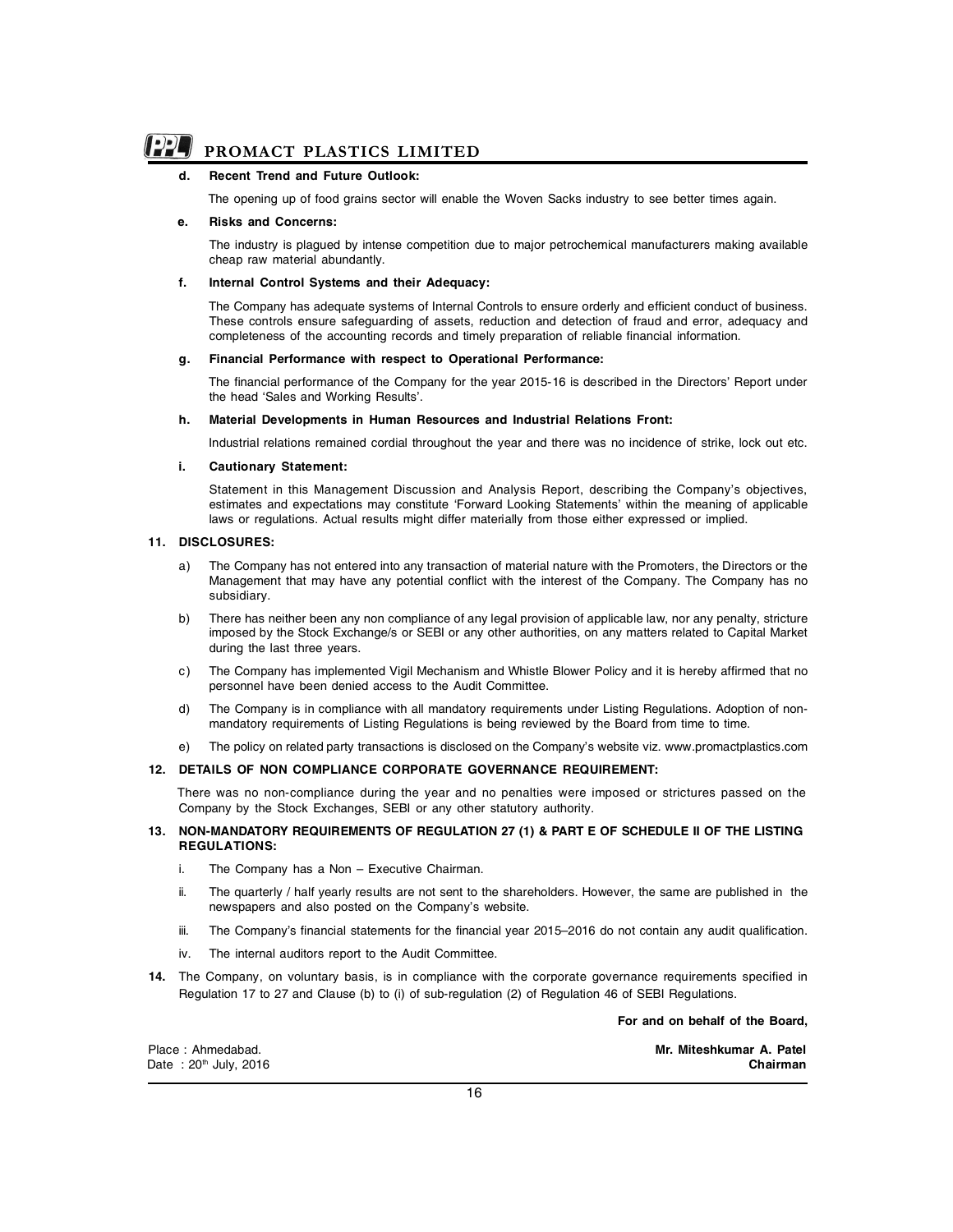#### **DECLARATION**

All the Board Members and Senior Management Personnel of the Company have affirmed the compliance with the provisions of the code of conduct of Board of Directors and Senior Management for the year ended on 31<sup>st</sup> March, 2016.

For Promact Plastics Limited,

 **Jayantilal S. Patel Vipul F. Bhavsar** Date : 20<sup>th</sup> July, 2016 **CFO Managing Director CFO** 

### **CERTIFICATE ON CORPORATE GOVERNANCE**

**To The Members of Promact Plastics Limited, Ahmedabad**

We have examined the compliance of conditions of Corporate Governance by M/s Promact Plastics Limited, for the year ended on 31<sup>st</sup> March, 2016 and also up to the date of this report as stipulated in Securities and Exchange Board of India (Listing Obligations and Disclosure Requirements) Regulations, 2015 (LODR) / Listing Agreement (LA).

The compliance of conditions of corporate governance is the responsibility of the management. Our examination has been limited to procedures and implementation thereof, adopted by the Company for ensuring the compliance of conditions of Corporate Governance as stipulated in LODR / LA. It is neither an audit nor an expression of opinion on the financial statements of the Company.

In our opinion and to the best of our information and according to the explanations given to us, and based on the representations made by the Directors and the Management, we certify that the Company has complied with the conditions of Corporate Governance as stipulated in Regulations 17 to 27 & Part E of Schedule II of LODR / LA.

As per representation received from the Registrars of the Company, we state that as per records maintained by the Stakeholders' Relationship Committee, no investor grievance remaining unattended/ pending for more than 30 days.

We further state that such compliance is neither an assurance as to the future viability of the Company nor the efficiency or effectiveness with which the management has conducted the affairs of the Company.

> COMPANY SECRETARIES **For KASHYAP R. MEHTA & ASSOCIATES**

Date :  $20<sup>th</sup>$  July, 2016

PROPRIETOR **KASHYAP R. MEHTA** Place : Ahmedabad FCS NO.: 1821 COP NO.: 2052<br>Date : 20<sup>th</sup> July. 2016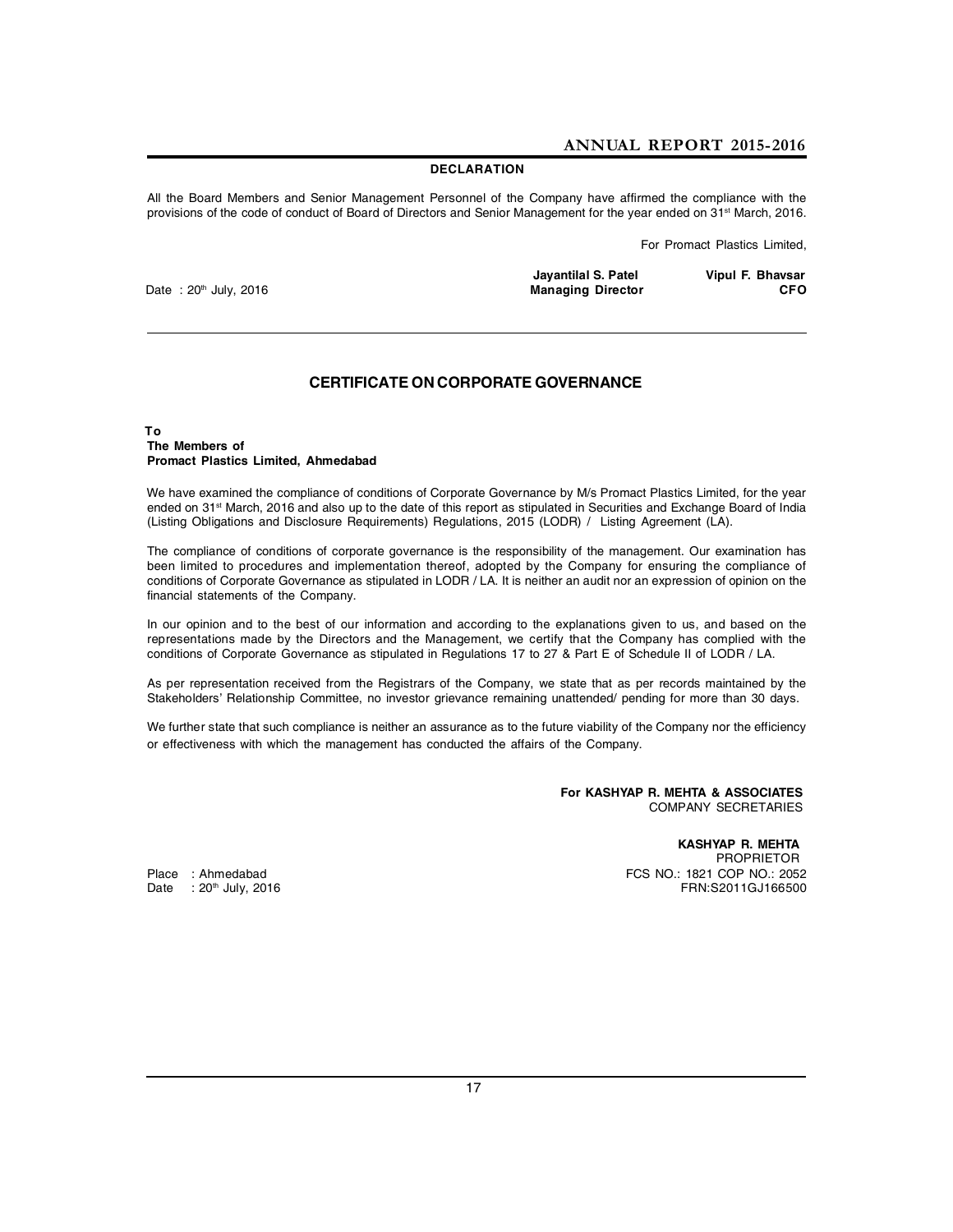$122$ 

**PROMACT PLASTICS LIMITED**

**Annexure - B**

#### **FORM NO. MR-3**

#### **SECRETARIAL AUDIT REPORT FOR THE FINANCIAL YEAR ENDED ON 31ST MARCH, 2016**

[Pursuant to section 204(1) of the Companies Act, 2013 and Rule No.9 of the Companies (Appointment and Remuneration of Managerial Personnel) Rules, 2014]

To, The Members, **Promact Plastics Limited**

We have conducted the Secretarial Audit of the compliance of applicable statutory provisions and the adherence to good corporate practices by M/s. Promact Plastics Limited [CIN: L25200GJ1985PLC007746] ('hereinafter called the Company') having Registered Office at 106, Harikrupa Chambers, B/h National Chambers, Ashram Road, Ahmedabad, Gujarat – 380 009. The Secretarial Audit was conducted in a manner that provided us a reasonable basis for evaluating the corporate conducts / statutory compliances and expressing our opinion thereon.

Based on our verification of the Company's books, papers, minute books, forms and returns filed and other records maintained by the Company and also the information provided by the Company, its officers, agents and authorized representatives during the conduct of secretarial audit, we hereby report that in our opinion, the Company has, during the audit period covering the financial year ended on 31<sup>st</sup> March, 2016 complied with the statutory provisions listed hereunder and also that the Company has proper Board-processes and compliance-mechanism in place to the extent, in the manner and subject to the reporting made hereinafter:

We have examined the books, papers, minute books, forms and returns filed and other records maintained by the Company for the financial year ended on  $31<sup>st</sup>$  March, 2016 according to the provisions of:

- (i) The Companies Act, 2013 (the Act) and the rules made thereunder;
- (ii) The Securities Contracts (Regulation) Act, 1956 ('SCRA') and the rules made thereunder;
- (iii) The Depositories Act, 1996 and the Regulations and Bye-laws framed thereunder;
- (iv) Foreign Exchange Management Act, 1999 and the rules and regulations made thereunder to the extent of Foreign Direct Investment, Overseas Direct Investment and External Commercial Borrowings;
- (v) The following Regulations and Guidelines prescribed under the Securities and Exchange Board of India Act, 1992 ('SEBI Act'):
	- (a) The Securities and Exchange Board of India (Substantial Acquisition of Shares and Takeovers) Regulations, 2011
	- (b) The Securities and Exchange Board of India (Prohibition of Insider Trading) Regulations, 1992/2015
	- (c) The Securities and Exchange Board of India (Issue of Capital and Disclosure Requirements) Regulations, 2009 (Not applicable during the audit period)
	- (d) The Securities and Exchange Board of India (Employee Stock Option Scheme and Employee Stock Purchase Scheme) Guidelines, 1999 / Securities and exchange board of india (Share based employee benefits) Regulation, 2014 (Not applicable during the audit period)
	- (e) The Securities and Exchange Board of India (Issue and Listing of Debt Securities) Regulations, 2008 (Not applicable during the audit period)
	- (f) The Securities and Exchange Board of India (Registrars to an Issue and Share Transfer Agents) Regulations, 1993 regarding the Companies Act and dealing with client
	- (g) The Securities and Exchange Board of India (Delisting of Equity Shares) Regulations, 2009 (Not applicable during the audit period)
	- (h) The Securities and Exchange Board of India (Buyback of Securities) Regulations, 1998; and (Not applicable during the audit period)
- (vi) Various common laws applicable to the manufacturing and other activities of the Company such as Labour Laws, Pollution Control Laws, Land Laws etc. and sector specific laws such as The Recycled Plastics Manufacture and Usage Rules, 1999 for which we have relied on Certificates/ Reports/ Declarations/Consents/Confirmations obtained by the Company from the experts of the relevant field such as Advocate, Labour Law Consultants, Engineers, Occupier of the Factories, Registered Valuers, Chartered Engineers, Factory Manager, Chief Technology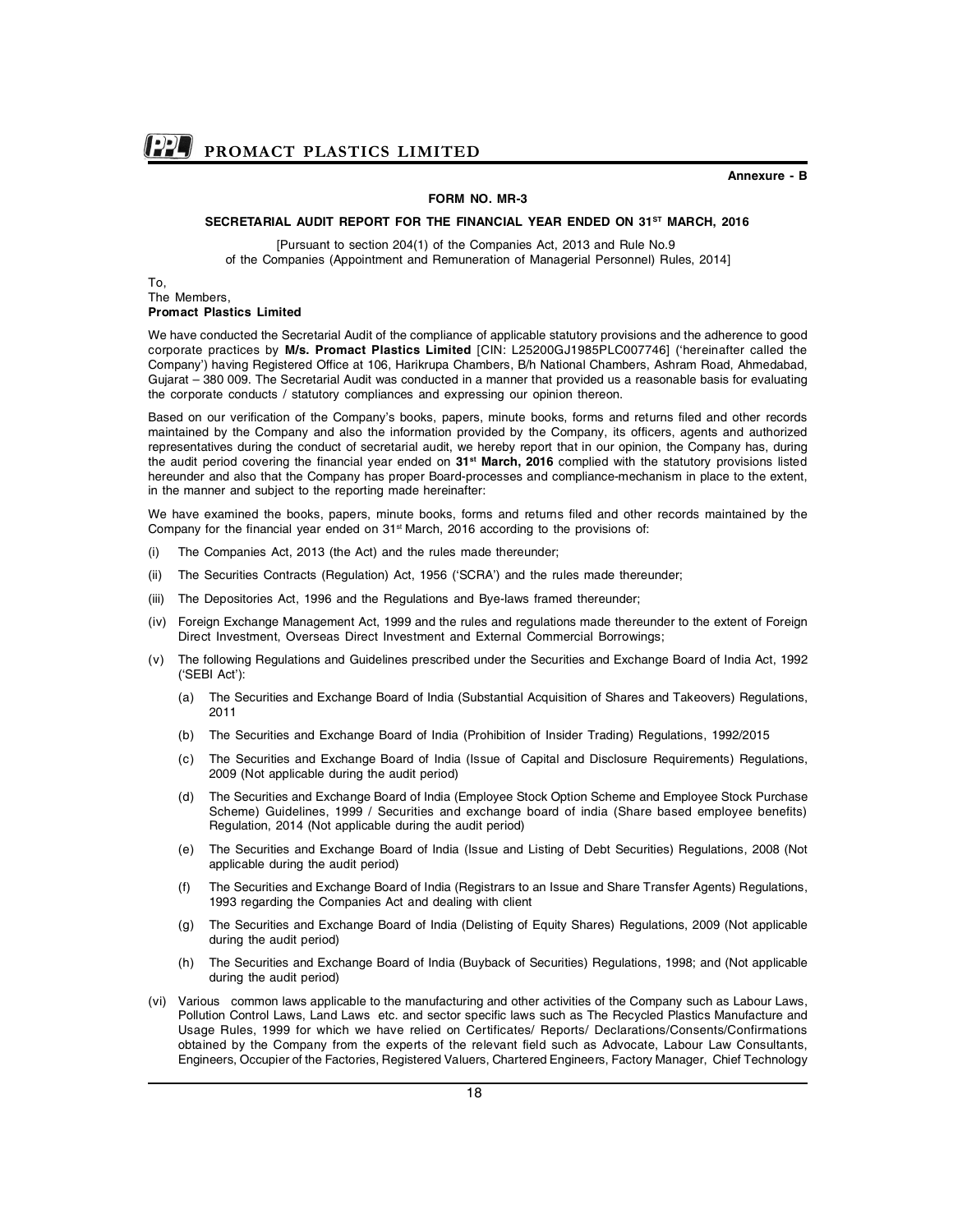Officer of the Company, Local Authorities, Effluent Treatment Adviser etc. and have found that the Company is generally regular in complying with the provisions of various applicable Acts.

We have also examined compliance with the applicable clauses of the following:

- (i) Secretarial Standards SS 1 & SS 2 issued by The Institute of Company Secretaries of India
- (ii) Securities and Exchange Board of India (Listing Obligations and Disclosure Requirements) Regulations, 2015 and the Listing Agreement.

During the period under review the Company has complied with the provisions of the Act, Rules, Regulations, Guidelines, Standards, etc. mentioned above.

*T*he following are our observations during the Audit:

- *1. The Company does not have a whole time Company Secretary pursuant to Section 203 of the Companies Act, 2013 and Rule 8 of Companies (Appointment and Remuneration of Managerial Personnel) Rules, 2014.*
- *2. The Company does not maintain a functional website containing basic information of the Company pursuant to Regulation 46 of SEBI (Listing Obligations and Disclosures Requirements).*

We further report that:

The Board of Directors of the Company is duly constituted with proper balance of Executive Directors, Non-Executive Directors and Independent Directors. The changes in the composition of the Board of Directors that took place during the period under review were carried out in compliance with the provisions of the Act.

Adequate notice is given to all directors to schedule the Board Meetings, agenda and detailed notes on agenda were sent at least seven days in advance, and a system exists for seeking and obtaining further information and clarifications on the agenda items before the meeting and for meaningful participation at the meeting.

Majority decision is carried through while the dissenting members' views are captured and recorded as part of the minutes.

We further report that there are adequate systems and processes in the Company commensurate with the size and operations of the Company to monitor and ensure compliance with applicable laws, rules, regulations and guidelines.

We further report that during the audit period the Company has not passed any Special Resolution.

#### COMPANY SECRETARIES **For KASHYAP R. MEHTA & ASSOCIATES**

Date :  $20<sup>th</sup>$  July, 2016

PROPRIETOR **KASHYAP R. MEHTA** Place : Ahmedabad FCS NO.: 1821 COP NO.: 2052

**Note:** This report is to be read with our letter of even date which is annexed as Annexure – 1 and forms an integral part of this report.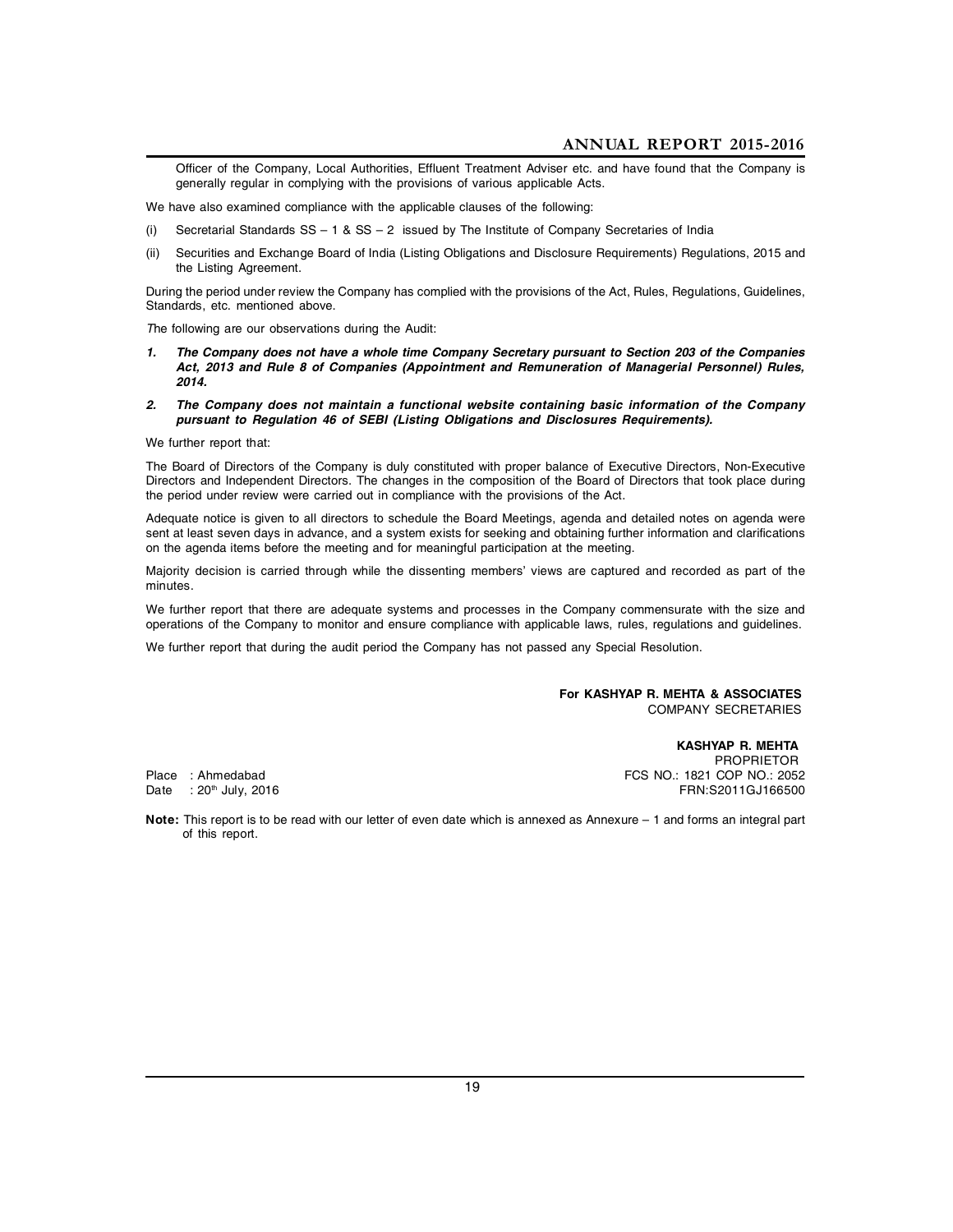**ANNEXURE - 1**



#### To, The Members, **Promact Plastics Limited**

Our report of even date is to be read along with this letter.

- 1. Maintenance of Secretarial record is the responsibility of the management of the Company. Our responsibility is to express an opinion on these secretarial records based on our audit.
- 2. We have followed the audit practices and process as were appropriate to obtain reasonable assurance about the correctness of the contents of the Secretarial records. The verification was done on test basis to ensure that correct facts are reflected in Secretarial records. We believe that the process and practices followed by us provide a reasonable basis for our opinion.
- 3. We have not verified the correctness and appropriateness of financial records and Books of Accounts of the Company.
- 4. Wherever required, we have obtained the Management representation about the Compliance of laws, rules and regulations and happening of events etc.
- 5. The Compliance of the provisions of Corporate and other applicable laws, rules, regulations, standards is the responsibility of the management. Our examination was limited to the verification of procedure on test basis.
- 6. The Secretarial Audit report is neither an assurance as to the future viability of the Company nor of the efficacy or effectiveness with which the management has conducted the affairs of the Company.

COMPANY SECRETARIES **For KASHYAP R. MEHTA & ASSOCIATES**

PROPRIETOR **KASHYAP R. MEHTA** Place : Ahmedabad FCS NO.: 1821 COP NO.: 2052 Date : 20 July, 2016 th FRN:S2011GJ166500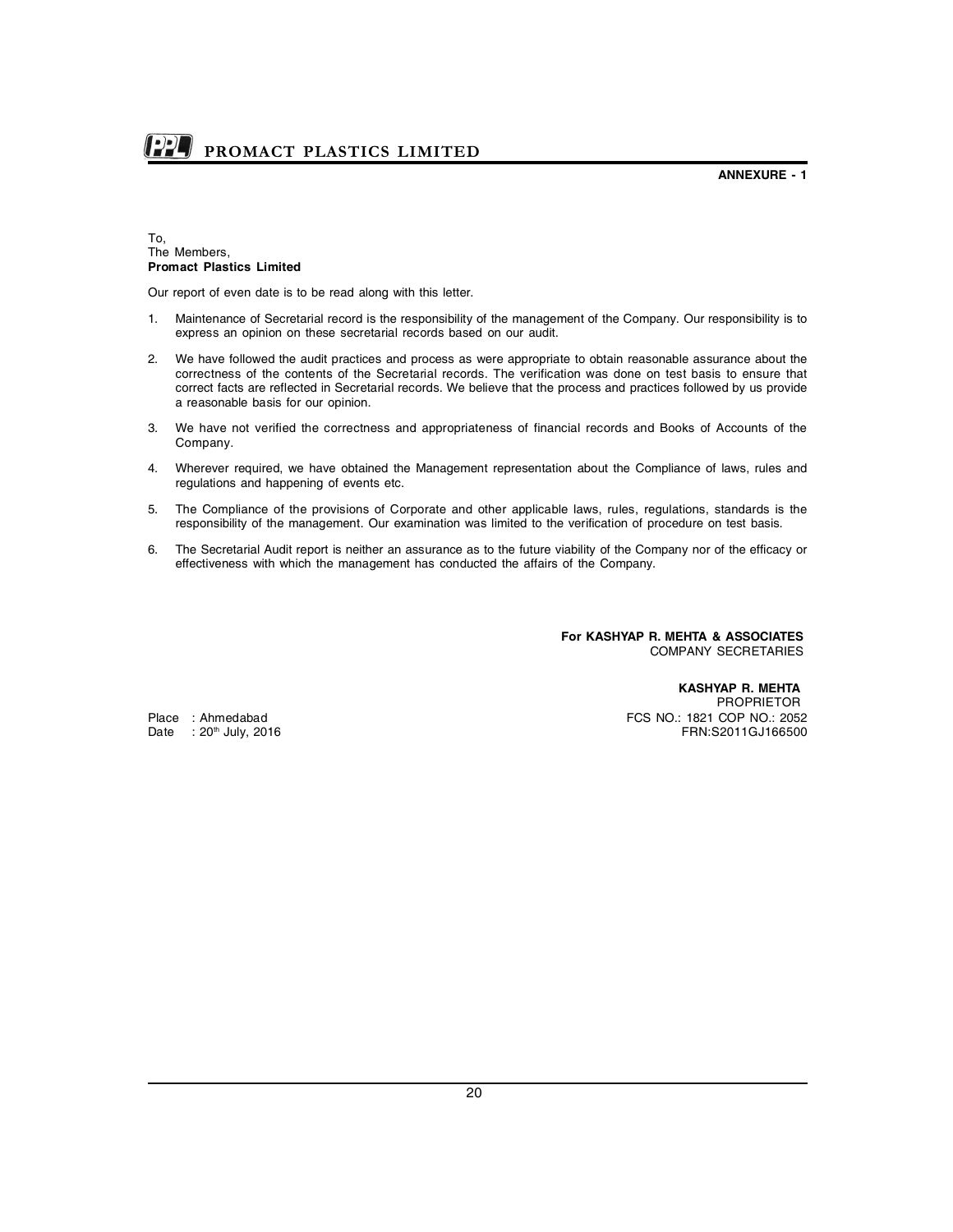**Annexure - C**

#### **Form No. MGT – 9**

#### **EXTRACT OF ANNUAL RETURN AS ON 31<sup>st</sup> MARCH, 2016**

[Pursuant to Section 92(3) of the Companies Act, 2013 and rule 12(1) of the Companies (Management and Administration) Rules, 2014]

#### **I. REGISTRATION AND OTHER DETAILS**:

| (1) | <b>CIN</b>                                                                   | L25200GJ1985PLC007746                                                                                                                                                 |
|-----|------------------------------------------------------------------------------|-----------------------------------------------------------------------------------------------------------------------------------------------------------------------|
| (2) | <b>Registration Date</b>                                                     | 26-03-1985                                                                                                                                                            |
| (3) | Name of the Company                                                          | <b>Promact Plastics Limited</b>                                                                                                                                       |
| (4) | Category / Sub-Category of the Company                                       | Public Company Limited by Shares                                                                                                                                      |
| (5) | Address of the registered Office and<br><b>Contact Details</b>               | 106, Harikrupa Chambers,<br>B/H National Chambers, Ahmedabad                                                                                                          |
| (6) | Whether Listed Company                                                       | Yes                                                                                                                                                                   |
| (7) | Name, Address and Contact details of Registrar<br>and Transfer Agent, if any | Link Intime India Pvt. Ltd.<br>303, 3 <sup>rd</sup> Floor, Shoppers Plaza V,<br>Opp. Municipal Market, Behind Shoppers Plaza II,<br>Navrangpura, Ahmedabad - 380 009. |

#### **II. PRINCIPAL BUSINESS ACTIVITIES OF THE COMPANY:**

| Name and Description of main<br>products/ services | NIC Code of the<br>Product/ service | % to total turnover |
|----------------------------------------------------|-------------------------------------|---------------------|
| HDPE/PP Woven Fabrics/ Bags/ Tarpaulin             | 13925                               | 100                 |

### **III. PARTICULARS OF HOLDING, SUBSIDIARY AND ASSOCIATE COMPANIES:**

The Company has no Holding/ Subsidiary/ Associate Company.

#### **IV. SHARE HOLDING PATTERN:**

#### i) Category-wise Share Holding:

| Category of<br><b>Shareholders</b> |                                       | No. of Shares held as on<br>1 <sup>st</sup> April, 2015 |                 |         |                                | No. of Shares held as on<br>31st March, 2016 |                 |         |               | %                                  |
|------------------------------------|---------------------------------------|---------------------------------------------------------|-----------------|---------|--------------------------------|----------------------------------------------|-----------------|---------|---------------|------------------------------------|
|                                    |                                       | Demat                                                   | <b>Physical</b> | Total   | % of<br>Total<br><b>Shares</b> | Demat                                        | <b>Physical</b> | Total   | % of<br>Total | Change<br>during<br>Shares 2015-16 |
| А.                                 | <b>Promoters</b>                      |                                                         |                 |         |                                |                                              |                 |         |               |                                    |
| (1)                                | Indian                                |                                                         |                 |         |                                |                                              |                 |         |               |                                    |
| a)                                 | Individual/ HUF                       | 2156619                                                 |                 | 2156619 | 33.12                          | 2207498                                      |                 | 2207498 | 33.90         | 0.78                               |
| b)                                 | Central Govt.                         |                                                         |                 |         |                                |                                              |                 |         |               |                                    |
| C)                                 | State Govt.(s)                        |                                                         |                 |         |                                | $\qquad \qquad \blacksquare$                 |                 | ۰       |               |                                    |
| d)                                 | <b>Bodies Corp</b>                    |                                                         |                 |         |                                | $\overline{\phantom{a}}$                     |                 |         |               |                                    |
| e)                                 | Banks / Fl                            |                                                         |                 |         |                                | ٠                                            |                 |         |               |                                    |
| f)                                 | Any other                             |                                                         |                 |         |                                | -                                            |                 |         |               |                                    |
|                                    | Total shareholding<br>of Promoter (A) | 2156619                                                 |                 | 2156619 | 33.12                          | 2207498                                      |                 | 2207498 | 33.90         | 0.78                               |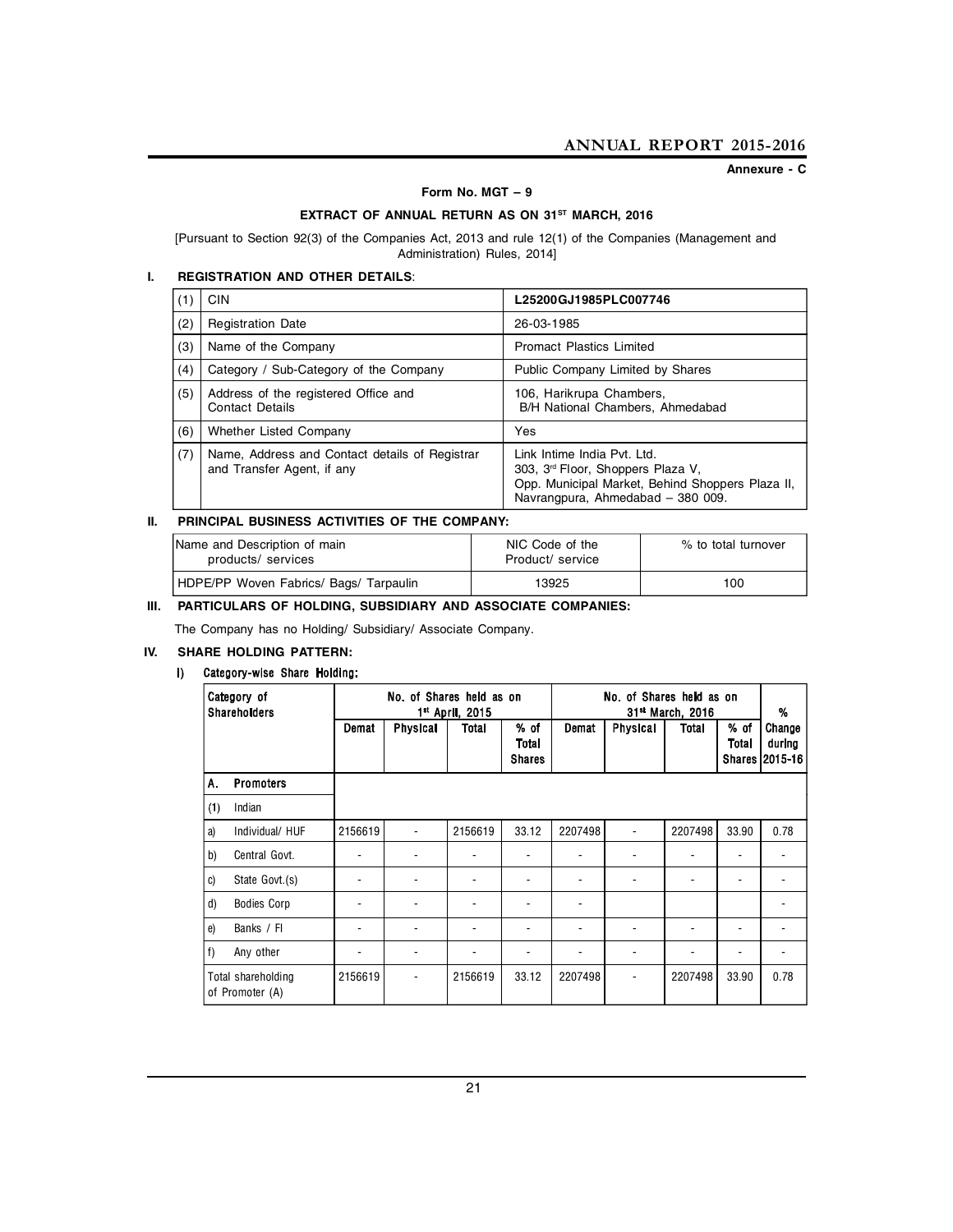| В.  | <b>Public</b><br>Shareholding                              |                |                |                |                |                |                |                          |                |                          |
|-----|------------------------------------------------------------|----------------|----------------|----------------|----------------|----------------|----------------|--------------------------|----------------|--------------------------|
| 1.  | Institutions                                               |                |                |                |                |                |                |                          |                |                          |
| a)  | <b>Mutual Funds</b>                                        | $\overline{a}$ | $\overline{a}$ | $\overline{a}$ | $\overline{a}$ | $\overline{a}$ | $\overline{a}$ | $\overline{a}$           | $\overline{a}$ | ä,                       |
| b)  | Banks / Fl                                                 | ÷,             | ä,             | $\overline{a}$ | ÷              | ÷,             | $\overline{a}$ | ÷,                       | $\overline{a}$ |                          |
| c)  | Central Govt                                               | L,             | $\overline{a}$ | $\overline{a}$ | $\overline{a}$ | $\overline{a}$ | $\overline{a}$ | $\overline{a}$           | $\overline{a}$ |                          |
| d)  | State Govt(s)                                              | $\blacksquare$ | $\blacksquare$ | $\blacksquare$ | $\blacksquare$ | Ξ              | $\blacksquare$ | $\blacksquare$           | $\blacksquare$ | $\blacksquare$           |
| e)  | <b>VCF</b>                                                 | $\blacksquare$ | ÷,             |                | ÷,             | ÷,             | $\blacksquare$ | $\overline{\phantom{a}}$ |                |                          |
| f)  | Ins. Companies                                             | $\overline{a}$ | $\overline{a}$ | $\overline{a}$ | $\overline{a}$ |                |                | $\overline{a}$           | $\overline{a}$ |                          |
| g)  | Flls                                                       | $\overline{a}$ | ÷,             | $\overline{a}$ | ٠              | $\overline{a}$ | $\overline{a}$ | $\overline{a}$           | L,             |                          |
| h)  | Foreign VCF                                                | ä,             | ä,             | Ξ              | Ξ              | $\overline{a}$ | ä,             | $\blacksquare$           | $\blacksquare$ | ä,                       |
| i)  | Others (specify)                                           | $\overline{a}$ | ä,             | $\overline{a}$ | ÷,             | $\overline{a}$ | L.             | $\overline{a}$           | L,             |                          |
|     | Sub-total $(B)(1)$ :-                                      | $\overline{a}$ | ÷,             | $\overline{a}$ | $\overline{a}$ | $\overline{a}$ | L.             | $\overline{a}$           | $\overline{a}$ | ä,                       |
| 2.  | Non-Institutions                                           |                |                |                |                |                |                |                          |                |                          |
| a)  | Bodies Corp.                                               | 124790         | 1920           | 126710         | 1.95           | 48083          | 1920           | 50003                    | 0.76           | (1.19)                   |
| b)  | Individuals                                                |                |                |                |                |                |                |                          |                |                          |
| i)  | Individuals holding<br>$\epsilon$ = Rs.1,00,000            | 1486014        | 402623         | 1888637        | 29.00          | 1402448        | 401443         | 1803891                  | 27.70          | (1.30)                   |
| ii) | Individuals holding<br>$>$ Rs. 1,00,000                    | 2203791        | 114420         | 2318211        | 35.60          | 2224657        | 114420         | 2339077                  | 35.92          | 0.32                     |
| c)  | Others (specify)                                           |                |                |                |                |                |                |                          |                |                          |
|     | NRIs, Clearing<br>Members & HUF                            | 19783          | 1840           | 21623          | 0.33           | 109491         | 1840           | 111331                   | 1.71           | 1.38                     |
|     | <b>OCB</b>                                                 | $\blacksquare$ |                | $\frac{1}{2}$  |                | $\overline{a}$ | $\blacksquare$ | $\frac{1}{2}$            |                |                          |
|     | Foreign Nationals                                          | $\overline{a}$ | $\frac{1}{2}$  | $\overline{a}$ | $\overline{a}$ |                | $\blacksquare$ | $\frac{1}{2}$            | L,             |                          |
|     | Trusts                                                     | $\blacksquare$ | ٠              | $\frac{1}{2}$  | ٠              | $\overline{a}$ | $\blacksquare$ | $\frac{1}{2}$            | ÷,             |                          |
|     | <b>Others</b>                                              | ÷,             | $\overline{a}$ | $\overline{a}$ | $\overline{a}$ | $\overline{a}$ | $\overline{a}$ | $\overline{a}$           | $\overline{a}$ | $\overline{\phantom{a}}$ |
|     | Sub-total $(B)(2)$ :-                                      | 3834378        | 520803         | 4355181        | 66.88          | 3784679        | 519623         | 4304302                  | 66.10          | (0.78)                   |
|     | <b>Total Public</b><br>Shareholding<br>$(B)=(B)(1)+(B)(2)$ | 3834378        | 520803         | 4355181        | 66.88          | 3784679        | 519623         | 4304302                  | 66.10          | (0.78)                   |
| C.  | Shares held by<br>Custodian for<br>GDRs & ADRs             | $\blacksquare$ | $\blacksquare$ | ä,             | $\blacksquare$ | ä,             | $\blacksquare$ | $\blacksquare$           | $\overline{a}$ | ÷,                       |
|     | Grand Total<br>$(A+B+C)$                                   | 5966826        | 520843         | 6511800        | 100.00         | 5992177        | 519623         | 6511800                  | 100.00         | $\frac{1}{2}$            |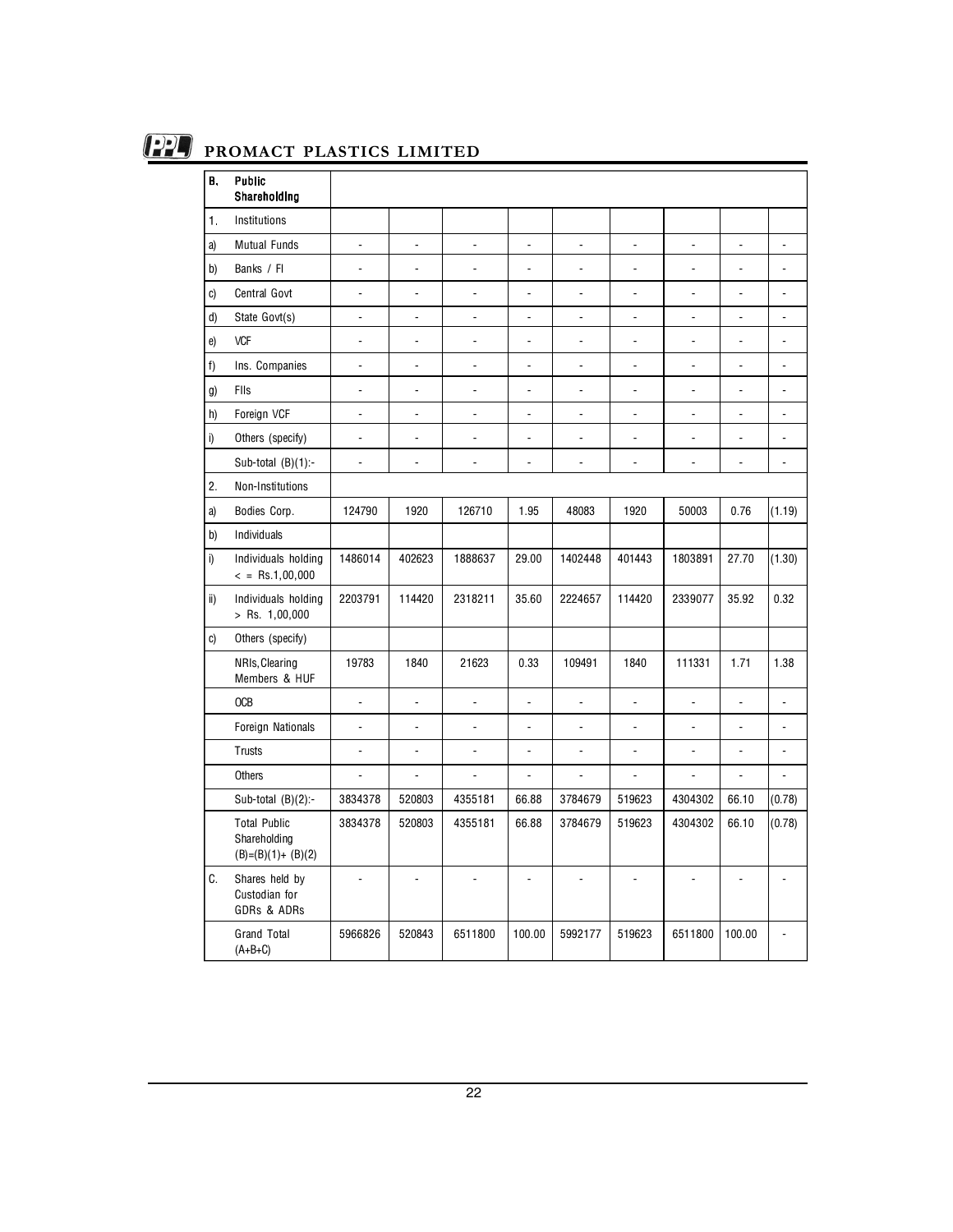| Sr.            | Shareholder's Name         |                         |                                           | Shareholding as on 01-04-2015                                            |                         | Shareholding as on 31-03-2016                    |                                                                        |                                                        |  |  |
|----------------|----------------------------|-------------------------|-------------------------------------------|--------------------------------------------------------------------------|-------------------------|--------------------------------------------------|------------------------------------------------------------------------|--------------------------------------------------------|--|--|
| No.            |                            | No. of<br><b>Shares</b> | % of total<br>Shares<br>of the<br>company | $%$ of<br><b>Shares</b><br>Pledged /<br>encumbered<br>to total<br>shares | No. of<br><b>Shares</b> | % of total<br><b>Shares</b><br>of the<br>company | % of<br><b>Shares</b><br>Pledged /<br>encumbered<br>to total<br>shares | change<br>in<br>share<br>holding<br>during<br>the year |  |  |
| 1              | Patel Jayantilal Somabhai  | 329480                  | 5.06                                      |                                                                          | 329480                  | 5.06                                             |                                                                        |                                                        |  |  |
| $\overline{2}$ | Payalben Jayantilal Patel  | 260674                  | 4.00                                      |                                                                          | 265437                  | 4.08                                             |                                                                        | 0.08                                                   |  |  |
| 3              | Nikita Jayantilal Patel    | 266541                  | 4.09                                      |                                                                          | 270943                  | 4.16                                             |                                                                        | 0.07                                                   |  |  |
| 4              | Patel Ankit Jayantilal     | 256313                  | 3.94                                      |                                                                          | 263775                  | 4.05                                             |                                                                        | 0.11                                                   |  |  |
| 5              | Jayantibhai Somabhai Patel | 226200                  | 3.47                                      |                                                                          | 288706                  | 4.43                                             |                                                                        | 0.96                                                   |  |  |
| 6              | Savitaben Jayantilal Patel | 240749                  | 3.70                                      |                                                                          | 265749                  | 4.08                                             |                                                                        | 0.38                                                   |  |  |
| 7              | Patel Narottam Somabhai    | 189720                  | 2.91                                      |                                                                          | 189720                  | 2.91                                             |                                                                        |                                                        |  |  |
| 8              | Patel Mital Sachinkumar    | 161188                  | 2.48                                      |                                                                          | 161188                  | 2.48                                             |                                                                        |                                                        |  |  |
| 9              | Patel Sachin Narottambhai  | 75000                   | 1.15                                      |                                                                          | 75000                   | 1.15                                             |                                                                        |                                                        |  |  |
| 10             | Patel Mital D              | 65000                   | 1.00                                      |                                                                          | 65000                   | 1.00                                             |                                                                        |                                                        |  |  |
| 11             | Krishnaben D Patel         | 32500                   | 0.50                                      |                                                                          | 32500                   | 0.50                                             |                                                                        |                                                        |  |  |

## ii) Shareholding of Promoters:

**iii) Change in Promoters' Shareholding:**

| Sr.<br>No.l | For Each of the Promoter and<br><b>Promoter Group</b> | Shareholding as on<br>01-04-2015 |                           | during the | Changes Shareholding as on<br>31-03-2016 |                           |
|-------------|-------------------------------------------------------|----------------------------------|---------------------------|------------|------------------------------------------|---------------------------|
|             |                                                       | No. of<br>shares                 | $%$ of<br>total<br>shares | Year       | No. of<br>shares                         | $%$ of<br>total<br>shares |
| 1.          | Payalben Jayantilal Patel                             | 260674                           | 4.00                      | 4763       | 265437                                   | 4.07                      |
| 2.          | Nikita Jayantilal Patel                               | 266541                           | 4.09                      | 4402       | 270943                                   | 4.16                      |
| 3.          | Patel Ankit Jayantilal                                | 256313                           | 3.94                      | 7462       | 263775                                   | 4.05                      |
| 4.          | Savitaben Jayantilal Patel                            | 240749                           | 3.70                      | 25000      | 265749                                   | 4.08                      |
| 5.          | Jayantibhai Somabhai Patel                            | 226200                           | 3.47                      | 62206      | 288706                                   | 4.43                      |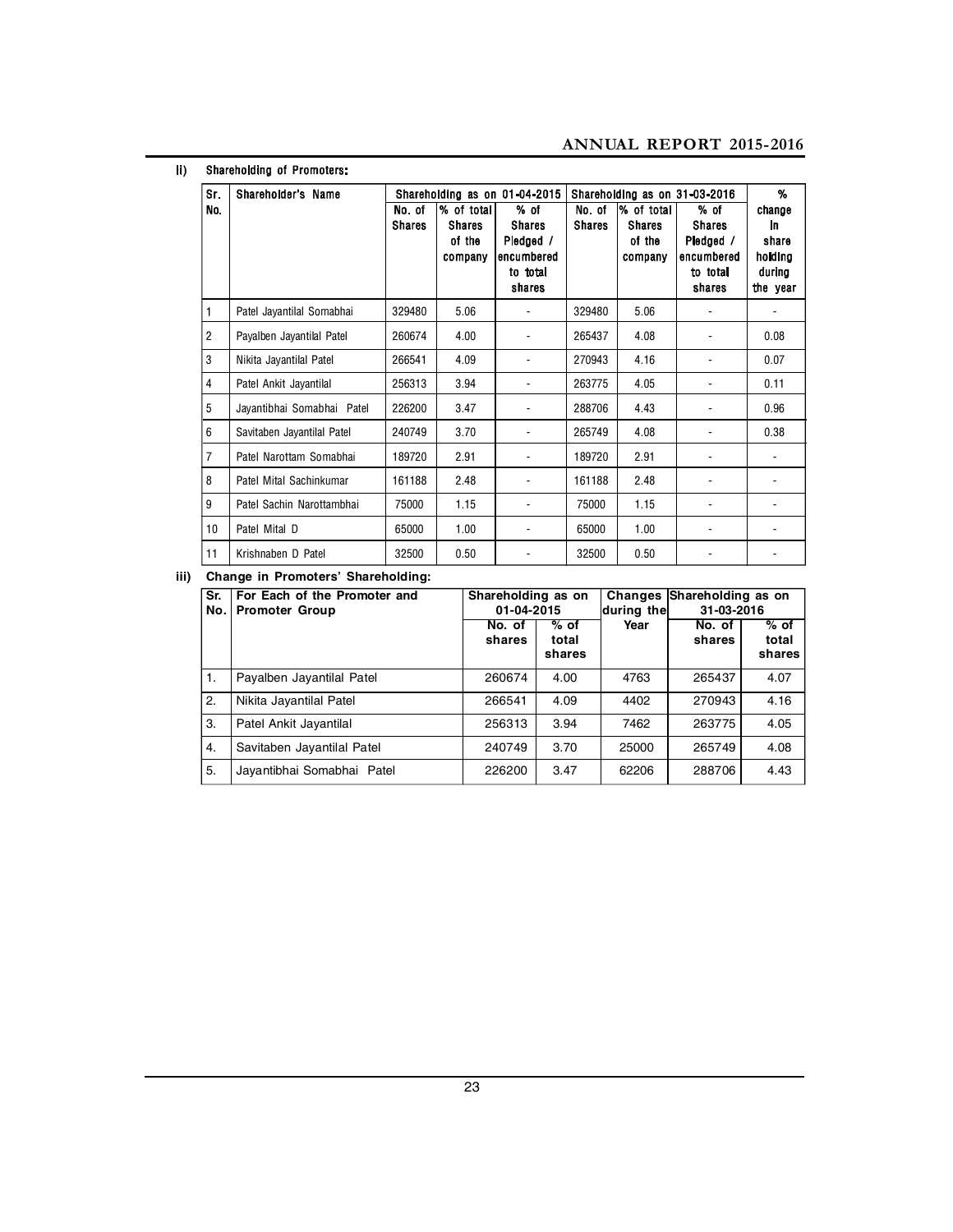

### **iv) Shareholding Pattern of top ten Shareholders:**

(other than Directors, Promoters and Holders of GDRs and ADRs):

| Sr.<br>No.     | For Each of the Top 10<br><b>Shareholders</b> | Shareholding as on<br>01-04-2015 |                           | Changes<br>during the | Shareholding as on<br>31-03-2016 |                           |
|----------------|-----------------------------------------------|----------------------------------|---------------------------|-----------------------|----------------------------------|---------------------------|
|                |                                               | No. of<br>shares                 | $%$ of<br>total<br>shares | Year                  | No. of<br>shares                 | $%$ of<br>total<br>shares |
|                | Top 10 as on 01-04-2015                       |                                  |                           |                       |                                  |                           |
| 1              | S Sangeetha                                   | 214650                           | 3.30                      |                       | 214650                           | 3.30                      |
| $\overline{2}$ | Patel Dilipkumar Amrutlal                     | 208790                           | 3.21                      |                       | 208790                           | 3.21                      |
| 3              | Patel Dashrathbhai Narottamdas                | 102397                           | 1.57                      |                       | 102397                           | 1.57                      |
| 4              | Ashok Shyamal Khandelwal                      | 100000                           | 1.54                      |                       | 100000                           | 1.54                      |
| 5              | Khodabhai Narsangbhai Patel                   | 89468                            | 1.37                      |                       | 89468                            | 1.37                      |
| 6              | Patel Pranavkumar Manilal                     | 80804                            | 1.24                      |                       | 80804                            | 1.24                      |
| $\overline{7}$ | Jayantibhai Narsangbhai Patel                 | 70311                            | 1.08                      |                       | 70311                            | 1.08                      |
| 8              | Patel Hemal Naranbhai                         | 67105                            | 1.03                      |                       | 67105                            | 1.03                      |
| 9              | Jayant Kalyanji                               | 57450                            | 0.88                      |                       | 57450                            | 0.88                      |
| 10             | Deepak Patel                                  | 56391                            | 0.87                      |                       | 56391                            | 0.87                      |

**v) Shareholding of Directors and Key Managerial Personnel:**

| Sr.<br>No.     | Shareholding, if any, of<br>each Directors and each | Shareholding as on<br>01-04-2015 |                                           | Changes<br>in number            |                  | Shareholding as on<br>31-03-2016          |
|----------------|-----------------------------------------------------|----------------------------------|-------------------------------------------|---------------------------------|------------------|-------------------------------------------|
|                | <b>Key Managerial Personnel</b>                     | No. of<br>shares                 | % of total<br>shares<br>of the<br>Company | of shares<br>during<br>the Year | No. of<br>shares | % of total<br>shares<br>of the<br>Company |
| 1.             | Patel Jayantilal Somabhai                           | 329480                           | 5.06                                      |                                 | 329480           | 5.06                                      |
| 2.             | Payalben Jayantilal Patel                           | 260674                           | 4.00                                      | 4763                            | 265437           | 4.07                                      |
| 3.             | Nikita Jayantilal Patel                             | 266541                           | 4.09                                      | 4402                            | 270943           | 4.16                                      |
| 4              | Patel Ankit Jayantilal                              | 256313                           | 3.94                                      | 7462                            | 263775           | 4.05                                      |
| 5              | Miteshkumar Amrutlal Patel                          | 1000                             | 0.01                                      | 920                             | 1920             | 0.03                                      |
| 6              | Dharmendrakumar B. Patel                            | 53254                            | 0.81                                      |                                 | 53254            | 0.81                                      |
| $\overline{7}$ | Vipul F. Bhavsar                                    | 2607                             | 0.04                                      |                                 | 2607             | 0.04                                      |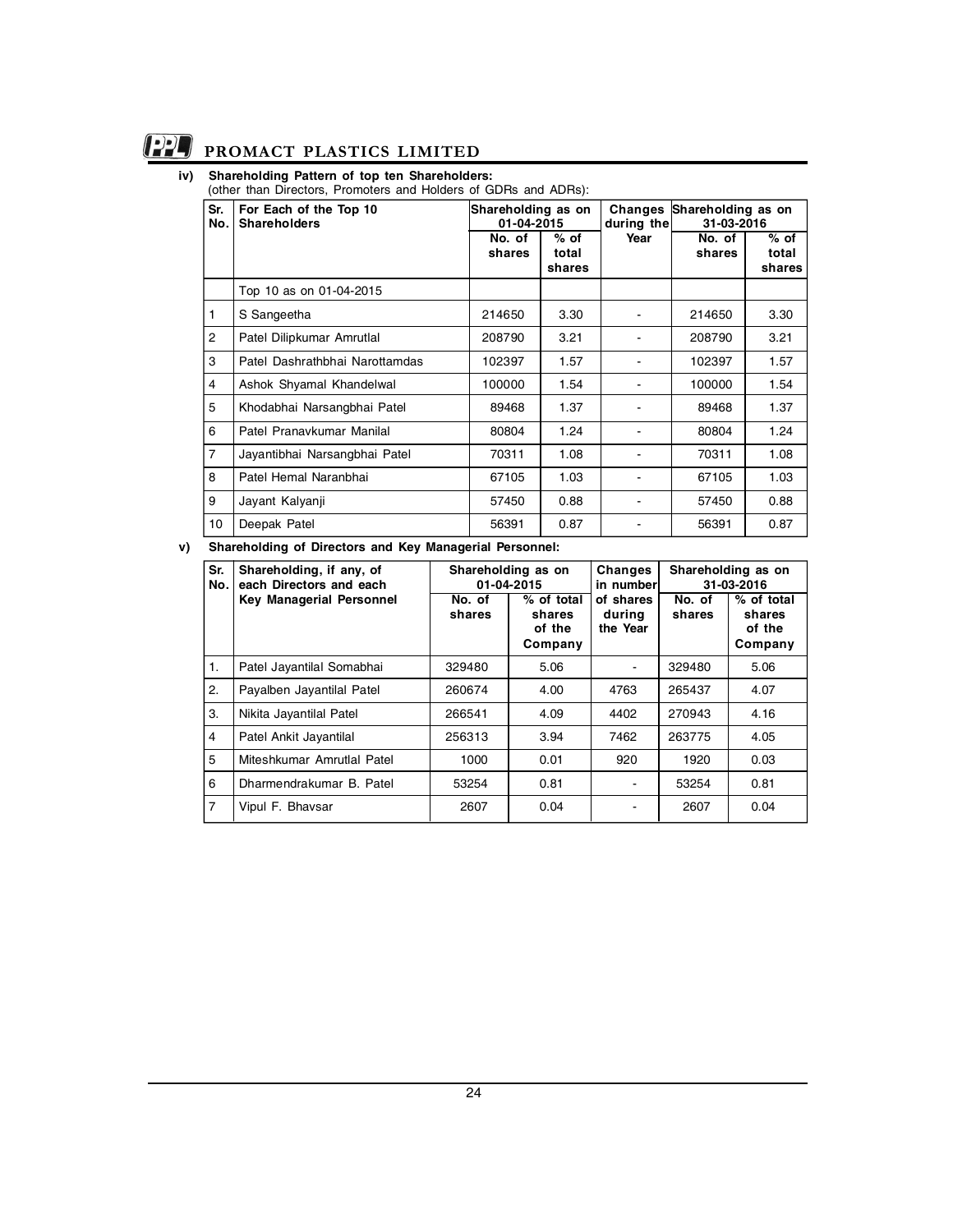### $V.$  **INDEBTEDNESS** :  $(\ln \bar{\tau})$

### **Indebtedness of the Company including interest outstanding/accrued but not due for payment:**

|           |                                       | Secured<br>Loans<br>excluding<br>deposits | <b>Unsecured</b><br>Loans | <b>Deposits</b> | Total<br><b>Indebtedness</b> |
|-----------|---------------------------------------|-------------------------------------------|---------------------------|-----------------|------------------------------|
| A.        | Indebtedness as on 01-04-2015         |                                           |                           |                 |                              |
|           | Principal Amount<br>i)                | 8,49,69,094                               | 1,45,00,000               |                 | 9,94,69,094                  |
|           | ii)<br>Interest due but not paid      |                                           |                           |                 |                              |
|           | iii)<br>Interest accrued but not due  |                                           |                           |                 |                              |
|           | Total (i+ii+iii)                      | 8,49,69,094                               | 1,45,00,000               |                 | 9,94,69,094                  |
| <b>B.</b> | Change in Indebtedness during 2015-16 |                                           |                           |                 |                              |
|           | $\star$<br>Addition                   |                                           | 1,71,56,172               |                 | 1,71,56,172                  |
|           | $\star$<br>Reduction                  | 94,02,205                                 |                           |                 | 94,02,205                    |
|           | Net Change                            | (94, 02, 205)                             | 1,71,56,172               |                 | 77,53,967                    |
| C.        | Indebtedness as on 31-03-2016         |                                           |                           |                 |                              |
|           | Principal Amount<br>i)                | 7,53,86,072                               | 3, 16, 56, 172            |                 | 10,70,42,244                 |
|           | ii)<br>Interest due but not paid      |                                           |                           |                 |                              |
|           | iii)<br>Interest accrued but not due  | 1,80,817                                  |                           |                 | 1,80,817                     |
|           | Total (i+ii+iii)                      | 7,55,66,889                               | 3, 16, 56, 172            |                 | 10,72,23,061                 |

#### **VI. REMUNERATION OF DIRECTORS AND KEY MANAGERIAL PERSONNEL**

#### **A. Remuneration to Managing Director, Whole-Time Director, Manager or any other Directors:**

There is no remuneration to Managing Director/ Whole Time Director / Manager or to any other Directors.

#### **B. Remuneration to Key Managerial Personnel other than MD/Manager/WTD**

| Sr.<br>No. | <b>Particulars of Remuneration</b>                                                     | Key Manegerial Personnel  |
|------------|----------------------------------------------------------------------------------------|---------------------------|
|            |                                                                                        | Mr. Vipul F. Bhavsar, CFO |
| 1.         | Gross salary                                                                           |                           |
|            | (a) Salary as per provisions contained<br>in section 17(1) of the Income-tax Act, 1961 | ₹ 1,30,000/-              |
|            | (b) Value of perquisites u/s 17(2) Income-tax<br>Act, 1961                             |                           |
|            | (c) Profits in lieu of salary under section 17(3)<br>Income-tax Act, 1961              |                           |
| 2.         | Stock Option                                                                           |                           |
| 3.         | Sweat Equity                                                                           |                           |
| 4.         | Commission                                                                             |                           |
|            | as % of Profit                                                                         |                           |
|            | others, specify                                                                        |                           |
| 5.         | Others, Please specify                                                                 |                           |
|            | Total                                                                                  | ₹ 1,30,000/-              |

#### **VII. PENALTIES/ PUNISHMENT/ COMPOUNDING OF OFFENCES:**

There are no such Penalties/ Punishment/ Compounding of Offences as on the date of report.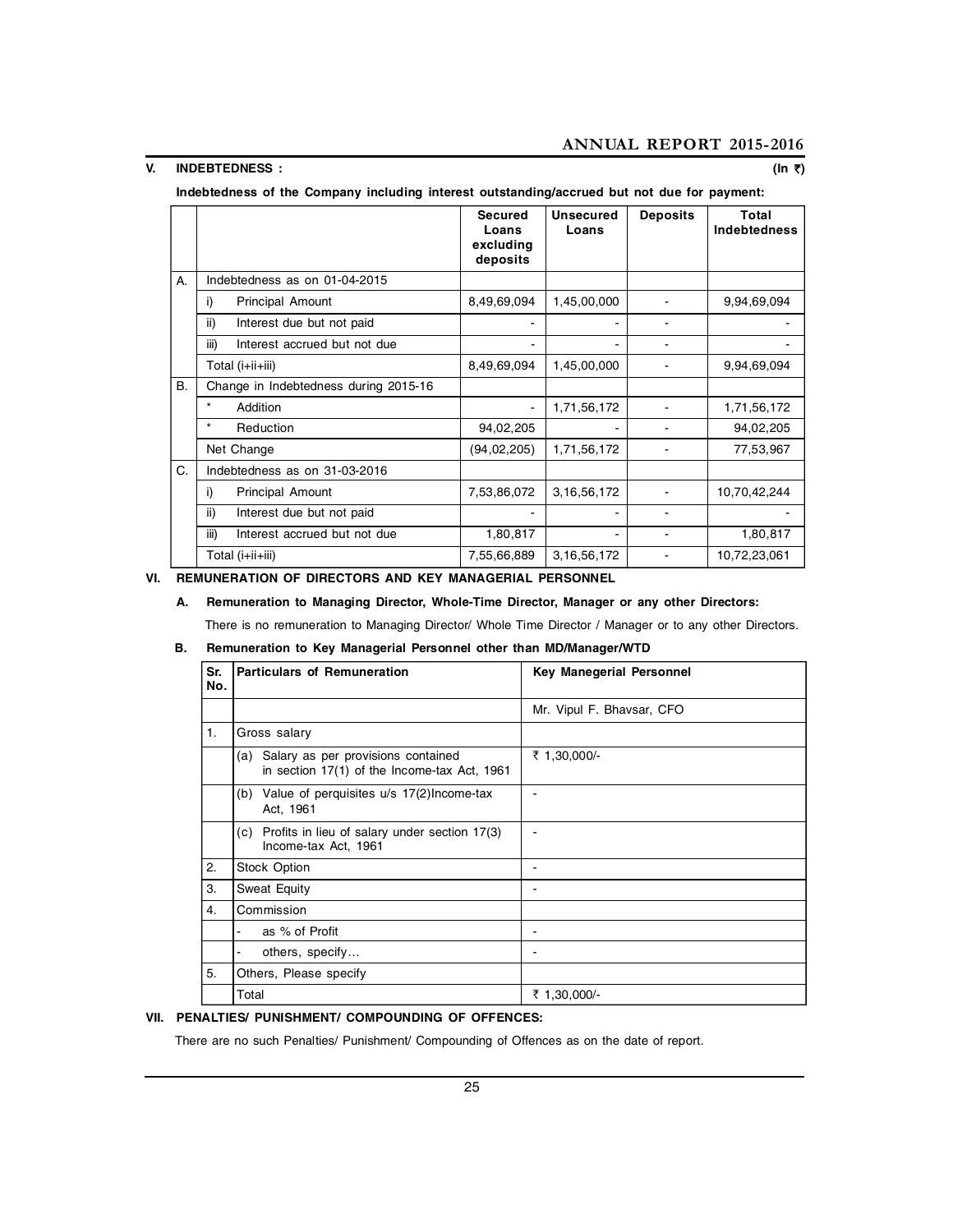#### **INDEPENDENT AUDITORS' REPORT**

#### **To, The Members of PROMACT PLASTICS LIMITED**

#### **Report on the Financial Statements**

We have audited the accompanying financial statements of Promact Plastics Limited. ('the Company'), which comprise the Balance Sheet as at 31<sup>st</sup> March, 2016 and the Statement of Profit and Loss and the Cash Flow Statement for the year then ended, and a summary of the significant accounting policies and other explanatory information.

#### **Management's Responsibility for the Standalone Financial Statements**

The Company's Board of Directors is responsible for the matters stated in Section 134(5) of the Companies Act, 2013 ('the Act')with respect to the preparation of these financial statements that give a true and fair view of the financial position, financial performance and cash flows of the Company in accordance with the accounting principles generally accepted in India, including the Accounting Standards specified under Section 133 of the Act, read with Rule 7 of the Companies (Accounts) Rules, 2014. This responsibility also includes maintenance of adequate accounting records in accordance with the provisions of the Act for safeguarding the assets of the Company and for preventing and detecting frauds and other irregularities; selection and application of appropriate accounting policies; making judgments and estimates that are reasonable and prudent; and design, implementation and maintenance of adequate internal financial controls, that were operating effectively for ensuring the accuracy and completeness of the accounting records, relevant to the preparation and presentation of these financial statements that give a true and fair view and are free from material misstatement, whether due to fraud or error.

#### **Auditors' Responsibility**

Our responsibility is to express an opinion on these financial statements based on our audit.

We have taken into account the provisions of the Act, the accounting and auditing standards and matters which are required to be included in the audit report under the provisions of the Act and the Rules made there under.

We conducted our audit in accordance with the Standards on Auditing specified under Section 143(10) of the Act. Those Standards require that we comply with ethical requirements and plan and perform the audit to obtain reasonable assurance about whether the financial statements are free from material misstatement.

An audit involves performing procedures to obtain audit evidence about the amounts and the disclosures in the financial statements. The procedures selected depend on the auditor's judgment, including the assessment of the risks of material misstatement of the financial statements, whether due to fraud or error. In making those risk assessments, the auditor considers internal financial control relevant to the Company's preparation of the financial statements that give a true and fair view in order to design audit procedures that are appropriate in the circumstances, but not for the purpose of expressing an opinion on whether the Company has in place an adequate internal financial controls system over financial reporting and the operating effectiveness of such controls. An audit also includes evaluating the appropriateness of the accounting policies used and the reasonableness of the accounting estimates made by the Company's Board of Directors, as well as evaluating the overall presentation of the financial statements.

We believe that the audit evidence we have obtained is sufficient and appropriate to provide a basis for our audit opinion on the financial statements.

#### **Op inion**

In our opinion and to the best of our information and according to the explanations given to us, the aforesaid financial statements give the information required by the Act in the manner so required and give a true and fair view in conformity with the accounting principles generally accepted in India, of the state of affairs of the Company as at 31<sup>st</sup> March, 2016, and its profit and its cashflows for the year ended on that date.

#### **Report on Other Legal and Regulatory Requirements**

- 1. As required by the Companies (Auditor's Report) Order, 2016 ('the Order') issued by the Central Government in terms of Section 143(11) of the Act, we give in the Annexure – I a statement on the matters specified in paragraphs 3 and 4 of the Order.
- 2. As required by Section 143(3) of the Act, we report that:
	- (a) We have sought and obtained all the information and explanations which to the best of our knowledge and belief were necessary for the purposes of our audit.
	- (b) In our opinion, proper books of account as required by law have been kept by the Company so far as it appears from our examination of those books.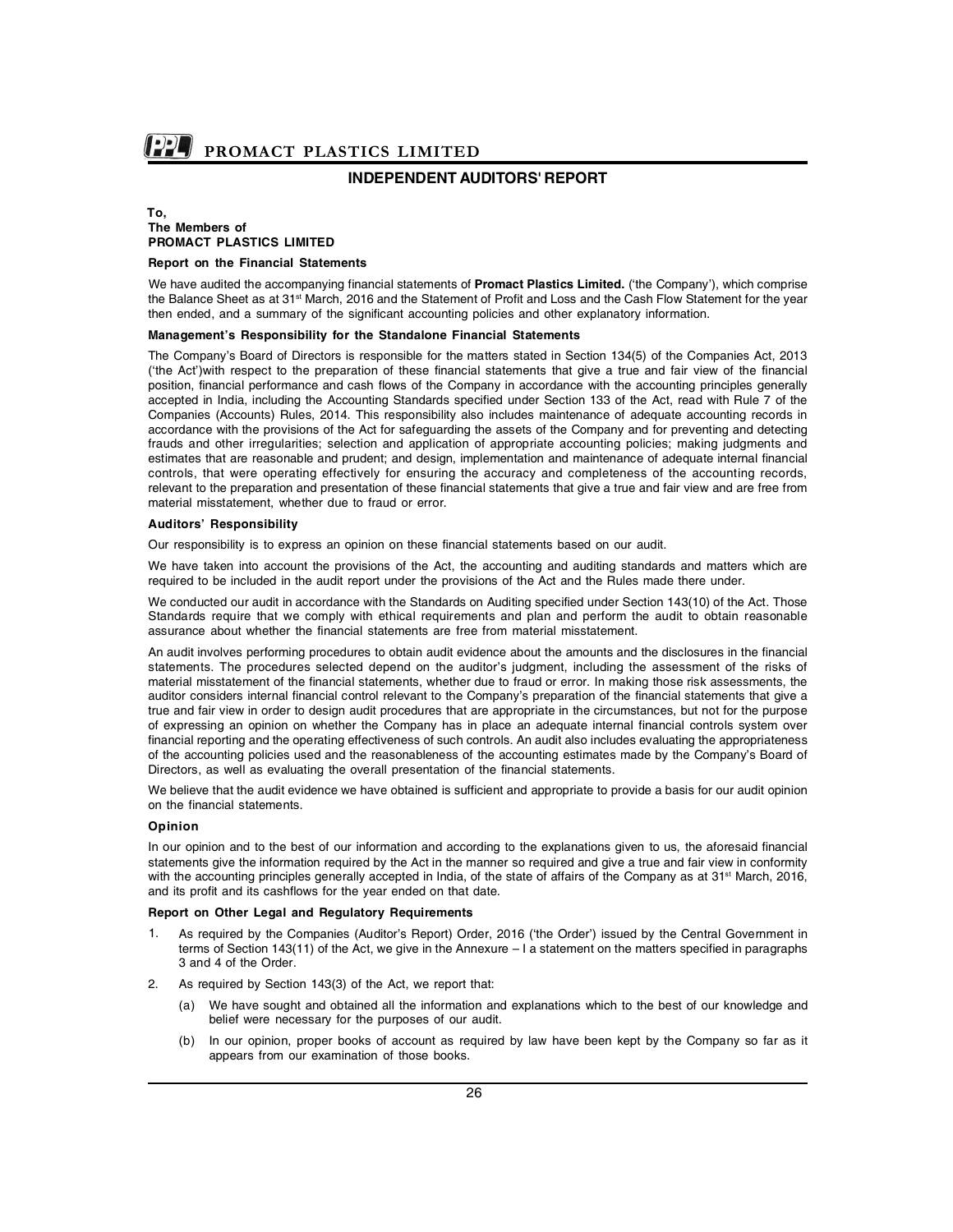- (c) The Balance Sheet, the Statement of Profit and Loss, and the Cash Flow Statement dealt with by this Report are in agreement with the books of account.
- In our opinion, the aforesaid financial statements comply with the Accounting Standards specified under Section 133 of the Act, read with Rule 7 of the Companies (Accounts) Rules, 2014.
- (e) On the basis of the written representations received from the Directors as on  $31<sup>st</sup>$  March, 2016, taken on record by the Board of Directors, none of the Directors is disqualified as on 31<sup>st</sup> March, 2016 from being appointed as a Director in terms of Section 164 (2) of the Act.
- (f) With respect to the adequacy of the internal financial controls over financial reporting of the Company and the operating effectiveness of such controls refer to our separate Report in "Annexure – II and
- (g) With respect to the other matters to be included in the Auditors' Report in accordance with Rule 11 of the Companies (Audit and Auditors) Rules, 2014, in our opinion and to the best of our information and according to the explanations given to us:
	- The Company has disclosed the impact of pending litigations on its financial position in its financial statements as referred to in note number 7(C) to the financial statement
	- ii) The Company does not have any long term contract including derivative contract for which there were any material foreseeable losses under applicable law or accounting Standard, and
	- iii) There were no amount which were require to be transferred to the investor education and protection fund by the company

Chartered Accountants **For, M.M. Salvi & Co.** F.R.No. 109004W.

Place : Mehsana.<br>Date : 27/05/2016 Date

**(M.M.Salvi)** : 27/05/2016 Proprietor. M. No. 030678.

#### **ANNEXURE – I TO THE INDEPENDENT AUDITORS' REPORT**

(Referred to in paragraph 1 under 'Report on Other Legal and Regulatory Requirements' section of our report of even date)

- **1.** (a) The Company has maintained proper records showing full particulars, including quantitative details and situation of fixed assets.
	- (b) The Company has a regular programme of physical verification of its fixed assets by which all fixed assets are verified in a phased manner, over a period of three years. In our opinion, this periodicity of physical verification is reasonable having regard to the size of the Company and the nature of its assets. No material discrepancies were noticed on such verification.
	- (c) In our opinion and according to information and explanation given to us and on the basis of an examination of the records of the Company, the title deeds of immovable properties are held in the name of the Company.
- **2.** In respect of its inventories:
	- a) As explained to us, the inventories were physically verified during the year by the management during the year.
	- b) In our opinion and according to the information and explanations given to us, the procedures of physical verification of inventories followed by the management are reasonable and adequate in relation to the size of the Company and the nature of its business.
	- c) The Company has maintained proper records of inventories. As explained to us, there was no material discrepancies noticed on physical verification of inventories as compared to the book records.
- **3.** The company has not granted loans to firms covered in the register maintained under section 189 of the Company Act,2013. There for clause (3) as not applicable.
- **4.** In our opinion and according to the information and explanations given to us, the company has not accepted deposit, excepted Director Deposit during the year and does not have any unclaimed deposit. Therefore, the clause 3 (v) of the Order are not applicable to the Company.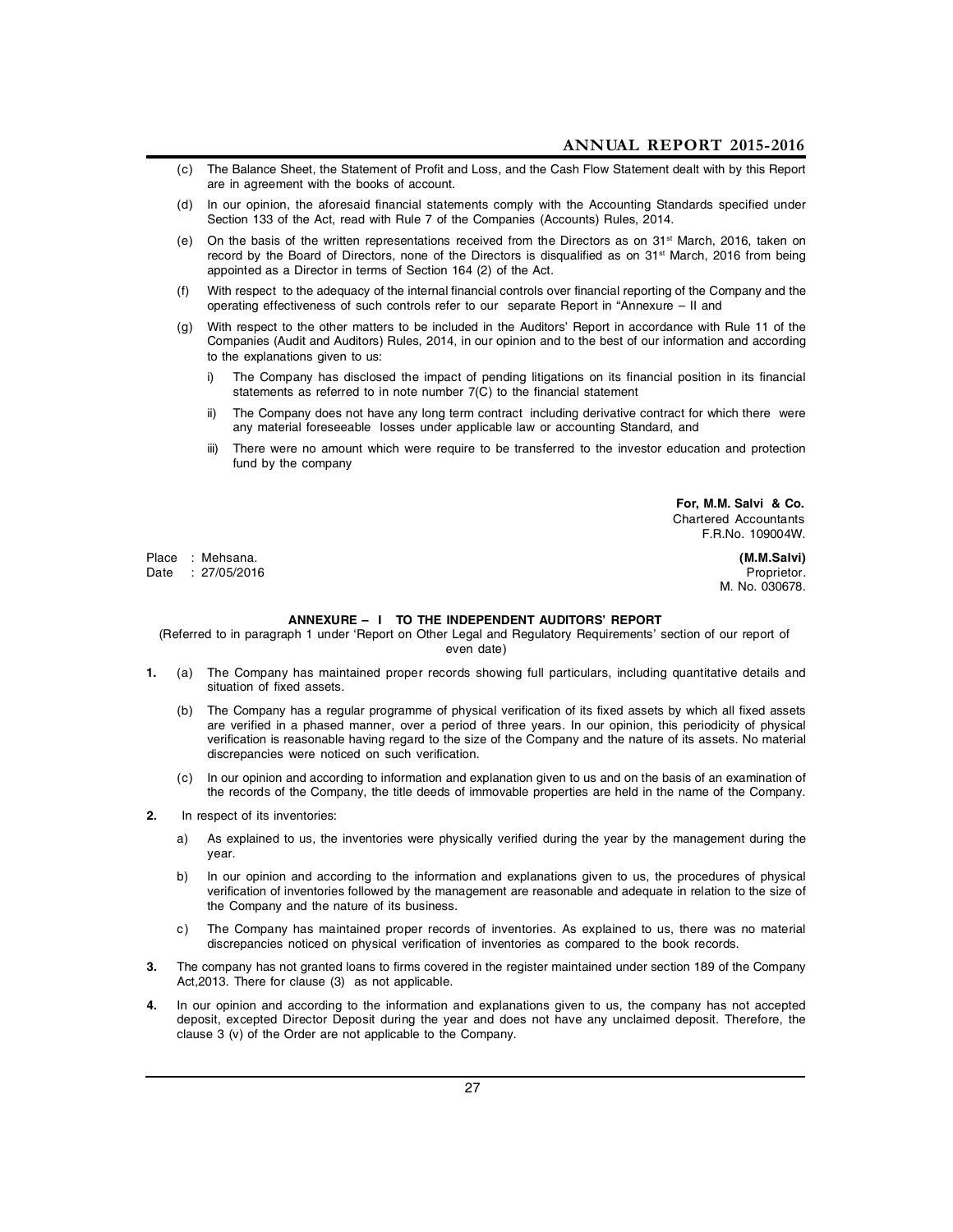

- **5.** On the basis of records produced to us, we are of the opinion that, prima facie, the cost records prescribed by the Central Government of India under section 148 (1) of the Act are not required to maintained, and have not carried out any examination of such accounts and records.
- **6**. According to the information and explanations given to us, in respect of statutory dues:
	- (a) The Company has generally been regular in depositing undisputed statutory dues, including Provident Fund, Employees' State Insurance, Income Tax, Sales Tax and Value Added Tax, Wealth Tax, Service Tax, duty of Customs, duty of Excise, Cess and other material statutory dues applicable to it with the appropriate authorities.
	- (b) There were no undisputed amounts payable in respect of Provident Fund, Employees' State Insurance, Income Tax, Sales Tax and Value Added Tax, Wealth Tax, Service Tax, duty of Customs, duty of Excise, Cess and other material statutory dues in arrears as at 31<sup>st</sup> March, 2016 for a period of more than six months from the date they became payable.
	- (c) Details of dues of Income Tax, Sales Tax and Value Added Tax and Service Tax which have not been deposited as at 31<sup>st</sup> March, 2016 on account of dispute are given below:

| Nature of Dispute | For the | Amount        |                  | Authority                                 |
|-------------------|---------|---------------|------------------|-------------------------------------------|
|                   | Year    | Due           | <b>Deposited</b> |                                           |
| Income Tax        | 2002-03 | ₹ 3.82.163.00 |                  | I.T.A.T. Ahmedabad                        |
| VAT Tax           | 2010-11 | ₹ 57.074.00   |                  | Dy. Commissioner of<br>Commercial Tax (A) |

There were no dues of Wealth Tax, duty of Customs, duty of Excise and Cess which have not been deposited as at 31<sup>st</sup> March, 2016 on account of dispute.

- In our opinion and according to the information and explanations given to us, the Company has not defaulted in **7.** repayment of dues to a bank during the year and did not have any amount outstanding to financial institutions during the year.
- **8**. In our opinion and according to the information and explanations given to us, the company has not given any corporate guarantee for loan taken by others from bank or financial institution.
- **9**. According to the information and explanations given to us, the Company did not avail any term loan during the year.
- **10**. To the best of our knowledge and belief and according to the information and explanations given to us, no fraud by the Company has been noticed or reported during the year
- **11.** According to the information and explanations given to us, managerial remuneration not paid or provided in accordance with the requisite approvals mandated by the provisions of Section 197 read with Schedule V to the Act.
- **12.** According to the information and explanations given to us, the Company is not a Nidhi Company as prescribed under Section 406 of the Act. Accordingly, paragraph 3 (xii) of the Order in not applicable to the Company.
- **13**. According to the information and explanations given to us, all transactions with the related parties are in compliance with Section 177 and 188 of Act, where applicable and the details have been disclosed in the Financial Statements as required by the applicable accounting standards.
- **14**. According to the information and explanations given to us and based on our examination of the records of the Company, the Company has not made any preferential allotment or private placement of shares or fully or partly convertible debentures during the year.
- **15**. According to the information and explanations given to us and based on our examination of the records of the Company, the Company has not entered into non-cash transactions with directors or persons connected with him.
- **16.** According to information and explanations given to us, the Company is not required to be registered under Section 45 IA of the Reserve Bank of India Act, 1934. Accordingly, paragraph 3(xvi) of the Order is not applicable to the Company.

Chartered Accountants **For, M.M. Salvi & Co.** F.R.No. 109004W.

Place : Mehsana.<br>Date : 27/05/2016 Date

**(M.M.Salvi)** : 27/05/2016 Proprietor. M. No. 030678.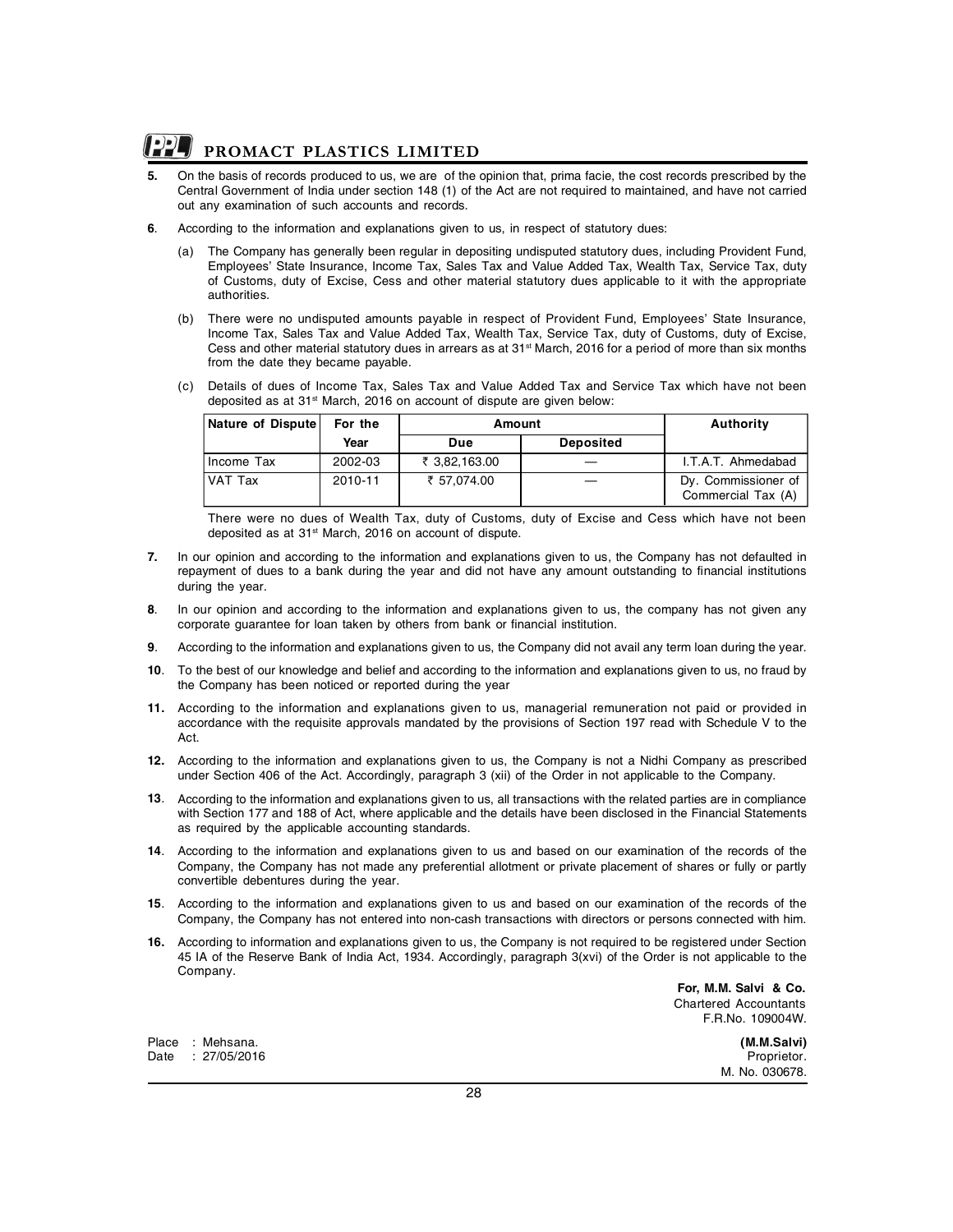#### **ANNEXURE – II TO THE AUDITORS' REPORT**

#### **Report on the Internal Financial Controls under Clause (i) of sub-section 3 of Section 143 of the Companies Act, 2013 ('the Act')**

We have audited the internal financial controls over financial reporting of Promact Plastics Limited ('the Company') as of 31<sup>st</sup> March, 2016 in conjunction with our audit of the financial statements of the Company for the year ended on that date.

#### **Management's Responsibility for Internal Financial Controls**

The Company's management is responsible for establishing and maintaining internal financial controls based on the internal control over financial reporting criteria established by the Company considering the essential components of internal control stated in the Guidance Note on Audit of Internal Financial Controls over Financial Reporting issued by the Institute of Chartered Accountants of India ('ICAI'). These responsibilities include the design, implementation and maintenance of adequate internal financial controls that were operating effectively for ensuring the orderly and efficient conduct of its business, including adherence to the Company's policies, the safeguarding of its assets, the prevention and detection of frauds and errors, the accuracy and completeness of the accounting records, and the timely preparation of reliable financial information, as required under the Companies Act, 2013.

#### **Auditors' Responsibility**

Our responsibility is to express an opinion on the Company's internal financial controls over financial reporting based on our audit. We conducted our audit in accordance with the Guidance Note on Audit of Internal Financial Controls over Financial Reporting (the 'Guidance Note') and the Standards on Auditing, issued by ICAI and deemed to be prescribed under Section 143(10) of the Companies Act, 2013, to the extent applicable to an audit of internal financial controls, both applicable to an audit of Internal Financial Controls and, both issued by the Institute of Chartered Accountants of India. Those Standards and the Guidance Note require that we comply with ethical requirements and plan and perform the audit to obtain reasonable assurance about whether adequate internal financial controls over financial reporting were established and maintained and if such controls operated effectively in all material respects.

Our audit involves performing procedures to obtain audit evidence about the adequacy of the internal financial controls system over financial reporting and their operating effectiveness. Our audit of internal financial controls over financial reporting included obtaining an understanding of internal financial controls over financial reporting, assessing the risk that a material weakness exists, and testing and evaluating the design and operating effectiveness of internal control based on the assessed risk. The procedures selected depend on the auditors' judgment, including the assessment of the risks of material misstatement of the financial statements, whether due to fraud or error.

We believe that the audit evidence we have obtained is sufficient and appropriate to provide a basis for our audit opinion on the Company's internal financial controls system over financial reporting.

#### **Meaning of Internal Financial Controls over Financial Reporting**

A company's internal financial control over financial reporting is a process designed to provide reasonable assurance regarding the reliability of financial reporting and the preparation of financial statements for external purposes in accordance with generally accepted accounting principles.

A company's internal financial control over financial reporting includes those policies and procedures that

- (1) Pertain to the maintenance of records that, in reasonable detail, accurately and fairly reflect the transactions and dispositions of the assets of the Company;
- (2) Provide reasonable assurance that transactions are recorded as necessary to permit preparation of financial statements in accordance with generally accepted accounting principles, and that receipts and expenditures of the Company are being made only in accordance with authorizations of the Management and directors of the Company; and
- (3) Provide reasonable assurance regarding prevention or timely detection of unauthorized acquisition, use, or disposition of the Company's assets that could have a material effect on the financial statements.

#### **Inherent Limitations of Internal Financial Controls over Financial Reporting**

Because of the inherent limitations of internal financial controls over financial reporting, including the possibility of collusion or improper management override of controls, material misstatements due to error or fraud may occur and not be detected. Also, projections of any evaluation of the internal financial controls over financial reporting to future periods are subject to the risk that the internal financial control over financial reporting may become inadequate because of changes in conditions, or that the degree of compliance with the policies or procedures may deteriorate.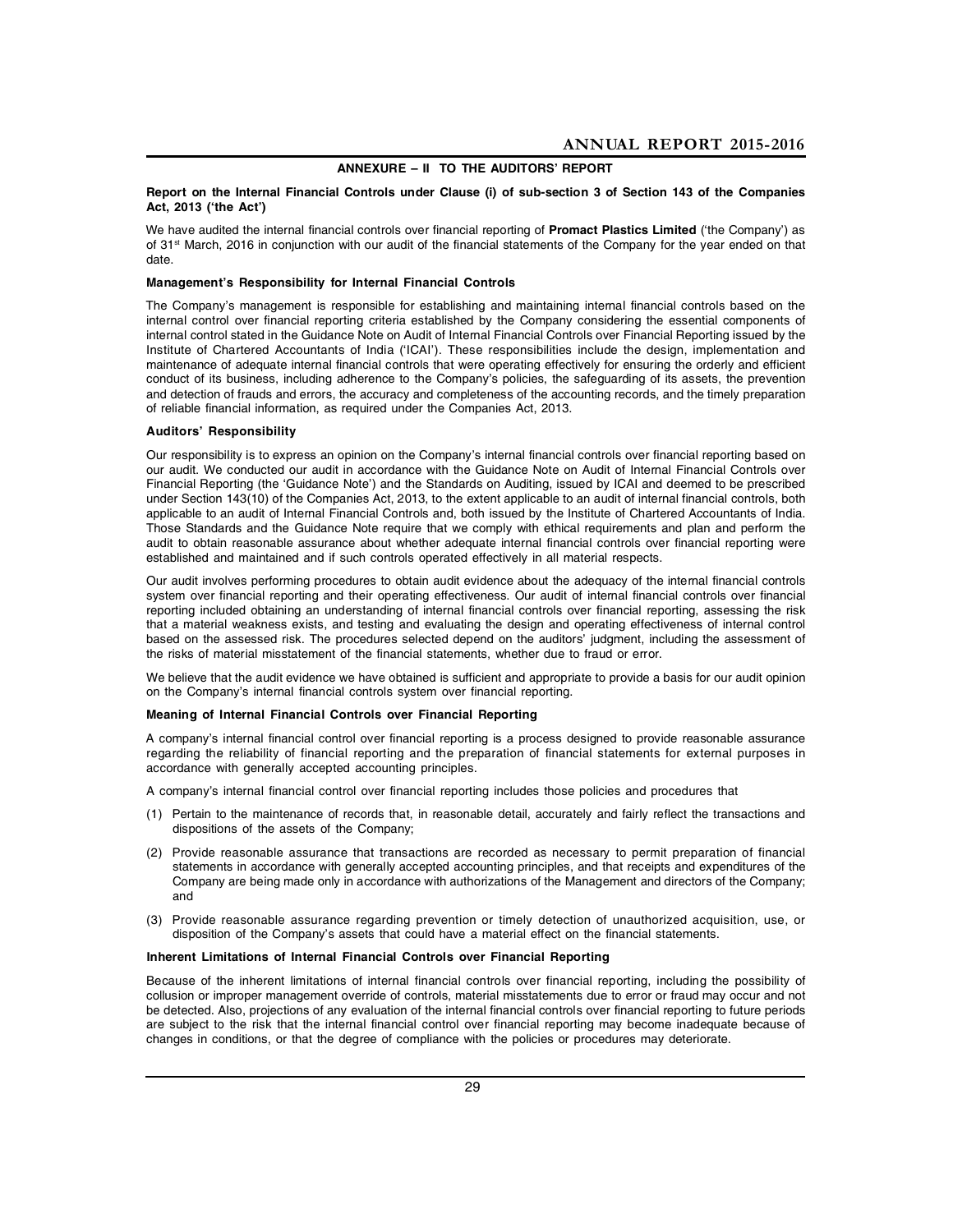### **Opinion**

In our opinion, the Company has, in all material respects, an adequate internal financial controls system over financial reporting and such internal financial controls over financial reporting were operating effectively as at 31<sup>st</sup> March, 2016, based on the internal control over financial reporting criteria established by the Company considering the essential components of internal control stated in the Guidance Note on Audit of Internal Financial Controls Over Financial Reporting issued by the Institute of Chartered Accountants of India.

> Chartered Accountants **For, M.M. Salvi & Co.** F.R.No. 109004W.

Place : Mehsana. Date  $: 27/05/2016$ 

**(M.M.Salvi)** M. No. 030678.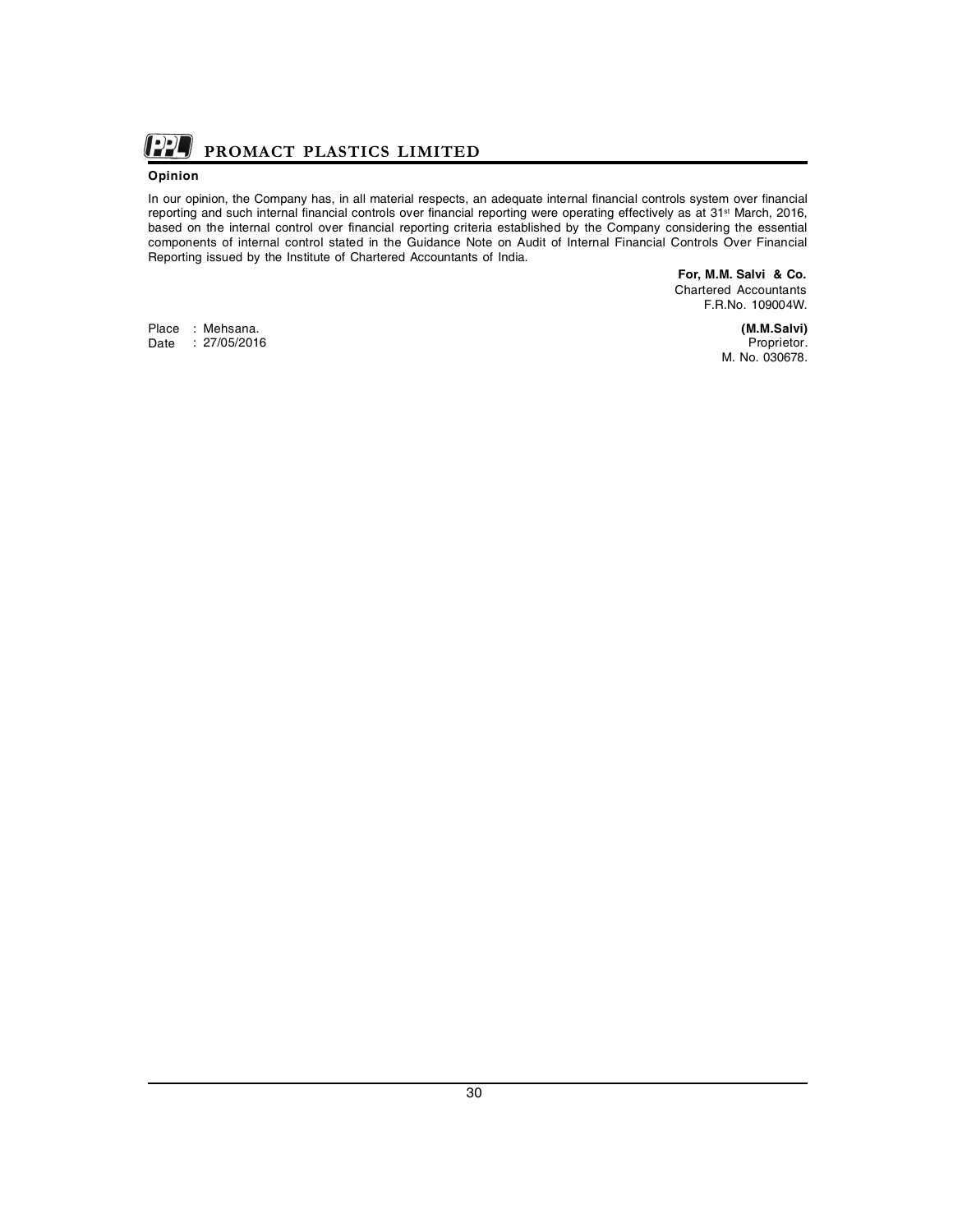|     |                                                 | Note No.       | ₹              | ₹              |
|-----|-------------------------------------------------|----------------|----------------|----------------|
|     | <b>EQUITY AND LIABILITIES</b>                   |                |                |                |
|     | Shareholders' funds                             |                |                |                |
| (a) | Share capital                                   | 1              | 65,118,000     | 65,118,000     |
| (b) | Reserves and surplus                            | $\overline{2}$ | (96, 421, 174) | (91, 637, 221) |
|     | <b>Non-current liabilities</b>                  |                |                |                |
| (a) | Long-term borrowings                            | 3              | 15,353,938     | 25,121,846     |
| (b) | Deferred tax liabilities (Net)                  |                |                |                |
| (c) | Other Long term liabilities                     | 4              |                |                |
| (d) | Long-term provisions                            | 5              |                |                |
|     | <b>Current liabilities</b>                      |                |                |                |
| (a) | Short-term borrowings                           | 6              | 91,869,123     | 74,347,249     |
| (b) | Trade payables                                  | $\overline{7}$ |                |                |
| (c) | Other current liabilities                       | 8              | 1,734,396      | 958,663        |
| (d) | Short-term provisions                           | 9              | 712,667        | 127,617        |
|     | <b>TOTAL</b>                                    |                | 78,366,950     | 74,036,153     |
|     | <b>ASSETS</b>                                   |                |                |                |
|     | Non-current assets                              |                |                |                |
| (a) | Fixed assets                                    | 10             |                |                |
|     | Tangible assets<br>(i)                          |                | 27,558,537     | 28,226,821     |
|     | (ii)<br>Intangible assets                       |                |                |                |
|     | (iii)<br>Capital work-in-progress               |                |                |                |
|     | (iv) Intangible assets under development        |                |                |                |
| (b) | Non-current investments                         | 11             | 2,750,500      | 2,750,500      |
| (c) | Deferred tax assets (net)                       |                | 13,435,186     | 13,435,186     |
| (d) | Long-term loans and advances                    | 12             | 1,576,398      | 1,669,098      |
| (e) | Other non-current assets                        | 13             |                |                |
|     | <b>Current assets</b>                           |                |                |                |
| (a) | <b>Current investments</b>                      |                |                |                |
| (b) | Inventories                                     | 14             |                |                |
| (c) | Trade receivables                               | 15             | 3,615,251      | 140,613        |
| (d) | Cash and cash equivalents                       | 16             | 49,939         | 24,995,599     |
| (e) | Short-term loans and advances                   | 17             | 29,381,137     | 2,818,335      |
| (f) | Other current assets                            | 18             |                |                |
|     | <b>TOTAL</b>                                    |                | 78,366,950     | 74,036,153     |
|     | Notes forming parts of the financial statement. | A, 1 to 43     |                |                |

| As per our Audited Report Annexed.<br>For M. M. Salvi & Co.<br>Chartered Accountants | For and on behalf of the Board       |                          |
|--------------------------------------------------------------------------------------|--------------------------------------|--------------------------|
| F.R. No.: 109004W                                                                    | Jayantilal S. Patel                  | <b>Managing Director</b> |
| (M. M. Salvi)                                                                        | Payalben J. Patel                    | Director                 |
| Proprietor.<br>M.No.: 030678                                                         | Vipul F. Bhavsar                     | CFO                      |
| Place: Mehsana<br>Date: 27/05/2016                                                   | Place: Ahmedabad<br>Date: 27/05/2016 |                          |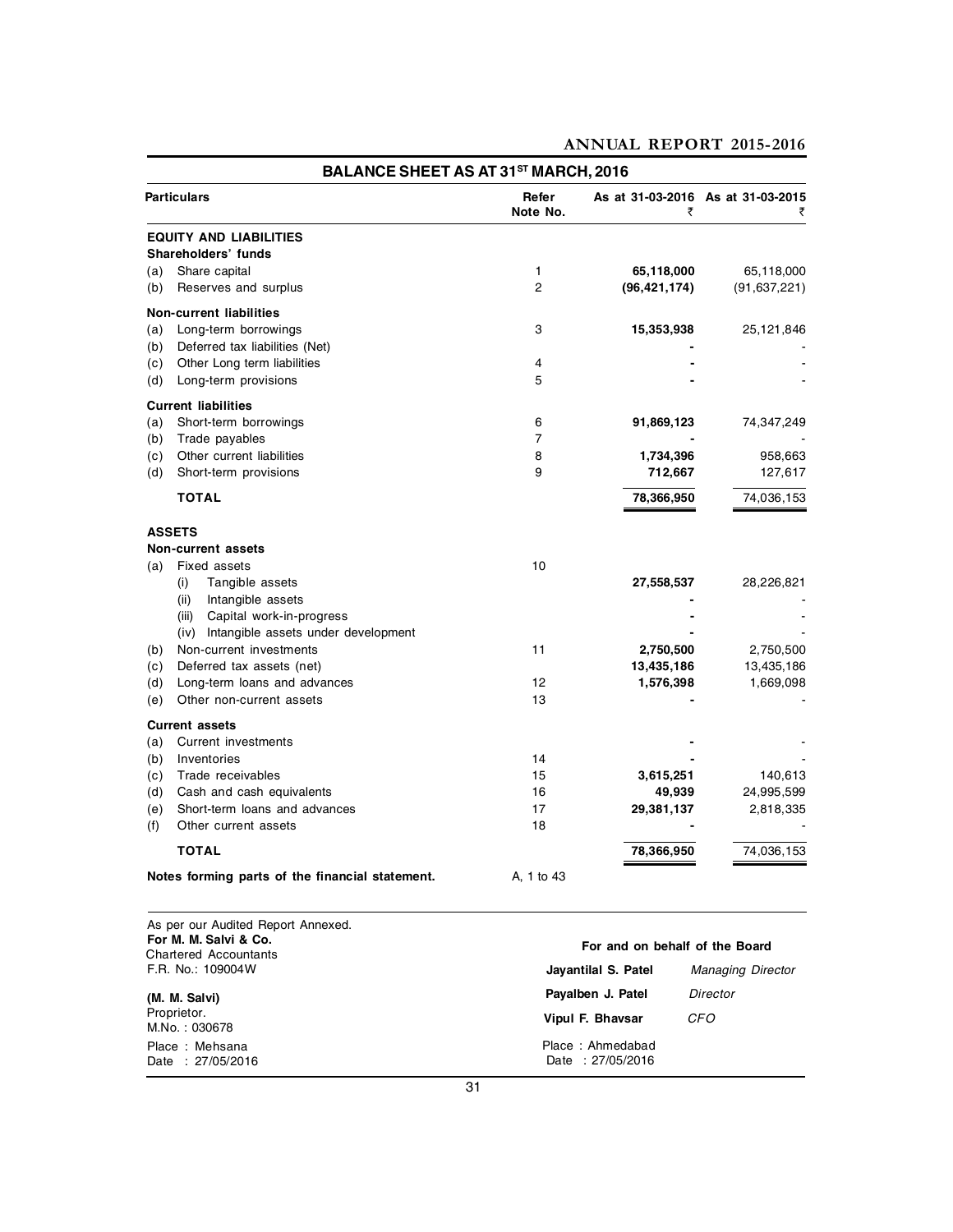#### **STATEMENT OF PROFIT AND LOSS FOR THE YEAR ENDED 31<sup>st</sup> MARCH, 2016**

| <b>Particulars</b>                                                              | Refer<br>Note No. | 2015-16<br>₹ | 2014-15     |
|---------------------------------------------------------------------------------|-------------------|--------------|-------------|
| Revenue from operations Sales & Services [Gross]                                | 19                | 9,123,970    | 8,339,504   |
| Less: Excise Duty                                                               |                   |              | 19,127      |
| Revenue from Operations (Net)                                                   |                   | 9,123,970    | 8,320,377   |
| Other income                                                                    | 20                | 2,904,732    | 2,159,470   |
| Total Revenue $(I + II)$                                                        |                   | 12,028,702   | 10,479,847  |
| <b>Expenses:</b>                                                                |                   |              |             |
| Cost of materials consumed                                                      | 21                | 2,602,839    | 8,327       |
| Purchases of Stock-in-Trade                                                     |                   |              |             |
| Manufacturing & Operating Costs                                                 | 22                |              |             |
| Changes in inventories of finished goods<br>work-in-progress and Stock-in-Trade | 23                |              | 1,514,928   |
| Employee benefits expense                                                       | 24                | 217,580      | 256,852     |
| Finance costs                                                                   | 25                | 12,417,120   | 15,293,321  |
| Depreciation and amortization expense                                           |                   | 637,781      | 637,781     |
| Other expenses                                                                  | 26                | 943,438      | 816,827     |
| <b>Total expenses</b>                                                           |                   | 16,818,757   | 18,528,036  |
| Profit before exceptional and<br>extraordinary items and tax (III-IV)           |                   | (4,790,055)  | (8,048,190) |
| <b>Exceptional items</b>                                                        | 27                | 6,102        | 27,206,848  |
| Profit before tax (V - VI)                                                      |                   | (4,783,953)  | 19,158,658  |
| Tax expense:                                                                    |                   |              |             |
| <b>Current tax</b><br>(1)                                                       |                   |              |             |
| Deferred tax (Assets)<br>(2)                                                    |                   |              |             |
| Profit (Loss) for the period (VII-VIII)                                         |                   | (4,783,953)  | 19,158,658  |
| Earnings per equity share:                                                      |                   |              |             |
| <b>Basic</b><br>(1)                                                             |                   | $-0.73$      | 2.94        |
| <b>Diluted</b><br>(2)                                                           |                   | $-0.73$      | 2.94        |
| Notes forming parts of the financial statement.                                 | A, 1 to 43        |              |             |

| As per our Audited Report Annexed.<br>For M. M. Salvi & Co.<br><b>Chartered Accountants</b> | For and on behalf of the Board       |                          |
|---------------------------------------------------------------------------------------------|--------------------------------------|--------------------------|
| F.R. No.: 109004W                                                                           | Jayantilal S. Patel                  | <b>Managing Director</b> |
| (M. M. Salvi)                                                                               | Payalben J. Patel                    | Director                 |
| Proprietor.<br>M.No.: 030678                                                                | Vipul F. Bhavsar                     | CFO                      |
| Place: Mehsana<br>Date: 27/05/2016                                                          | Place: Ahmedabad<br>Date: 27/05/2016 |                          |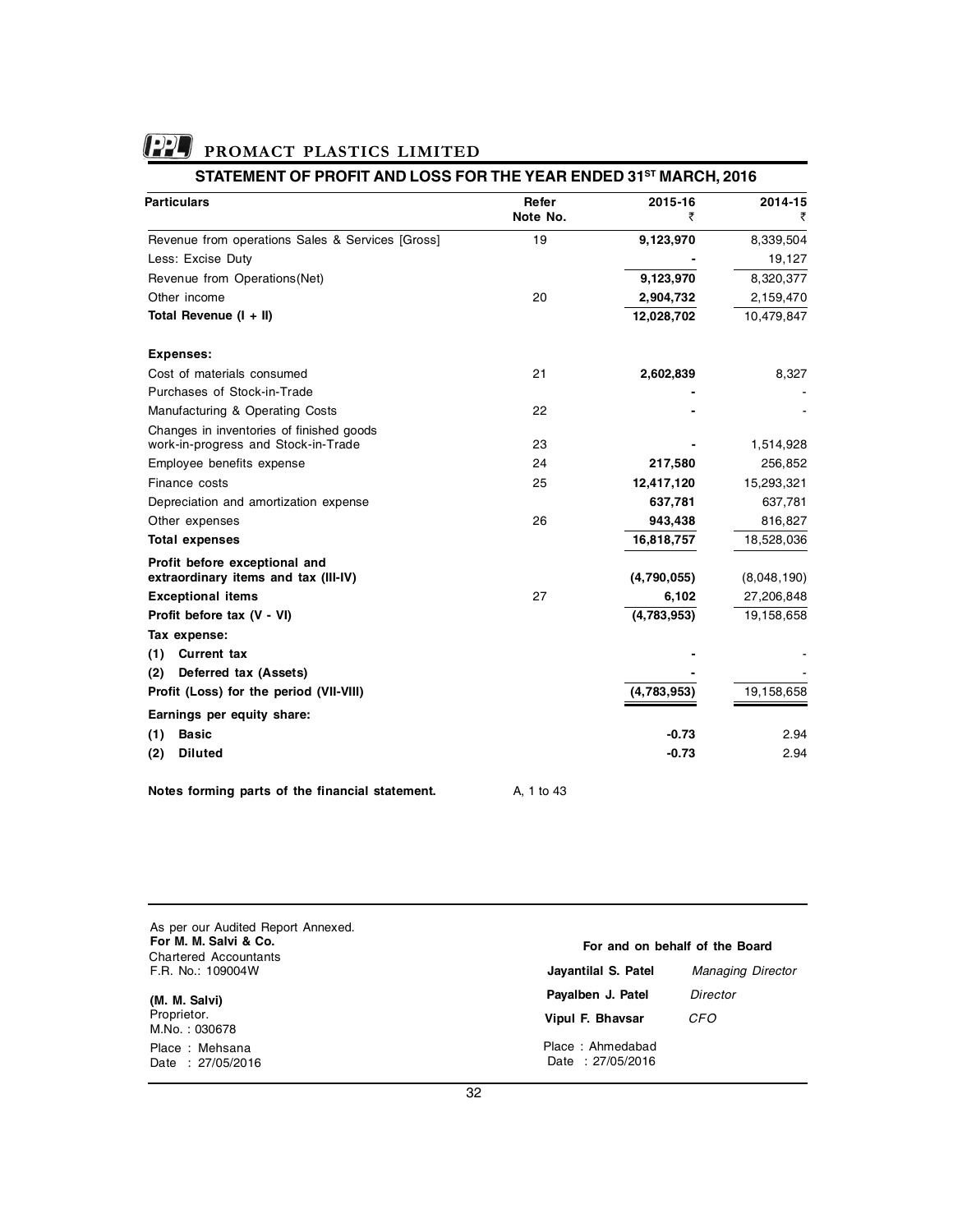|    | <b>Particulars</b>                                                                                                                                                                                                        | 2015-16                       | (In ₹)<br>2014-15                |
|----|---------------------------------------------------------------------------------------------------------------------------------------------------------------------------------------------------------------------------|-------------------------------|----------------------------------|
| A  | <b>CASH FLOW FROM OPERATING ACTIVITIES:</b>                                                                                                                                                                               |                               |                                  |
|    | Net profit before Tax & Extra ordinary items                                                                                                                                                                              | (4,783,953)                   | 1,91,58,658                      |
|    | Adjustments for:                                                                                                                                                                                                          |                               |                                  |
|    | Depreciation                                                                                                                                                                                                              | 6,37,781                      | 6,37,781                         |
|    | <b>Financial Charges</b>                                                                                                                                                                                                  | 1,24,17,120                   | 1,52,93,321                      |
|    | Profit/Loss on Sales of Fixed Assets (Net)                                                                                                                                                                                | (6, 102)                      | (27, 206, 848)                   |
|    | Dividend Income                                                                                                                                                                                                           | (412, 538)                    | (343,788)                        |
|    | Interest Received.                                                                                                                                                                                                        | (2,441,126)                   | (1, 815, 682)                    |
|    | Duty Drawback Receivable                                                                                                                                                                                                  | (33, 278)                     |                                  |
|    | Kasar Vatav                                                                                                                                                                                                               | (17, 790)                     |                                  |
|    | Operating Profit before working capital changes<br>Adjustment for:                                                                                                                                                        | 53,60,114                     | 57,23,442                        |
|    | Trade & other receivables / Sundry Debtors                                                                                                                                                                                | (3,474,638)                   | 25,35,132                        |
|    | Inventories                                                                                                                                                                                                               |                               | 15,23,255                        |
|    | Loans & Advances & Deposits                                                                                                                                                                                               | (25, 721, 788)                | 32,55,935                        |
|    | Current liabilities (Trade Payable)                                                                                                                                                                                       | 13,60,783                     | 1,47,584                         |
|    | Cash generated from operations                                                                                                                                                                                            | (22, 475, 529)                | 1,31,85,348                      |
|    | Direct taxes paid                                                                                                                                                                                                         | (748,314)                     | (1, 181, 005)                    |
|    | Net Cash from operating activities (A)                                                                                                                                                                                    | (23,223,843)                  | 1,20,04,343                      |
| в  | <b>CASH FLOW FROM INVESTING ACTIVITIES:</b>                                                                                                                                                                               |                               |                                  |
|    | Purchase of Fixed Assets/Capital Work in Progress                                                                                                                                                                         |                               |                                  |
|    | Sale of Fixed Assets.                                                                                                                                                                                                     | 36,605                        | 28,01,007                        |
|    | Profit on Sales of fixed Assets (Net)                                                                                                                                                                                     |                               |                                  |
|    | Increase/(Decrease) in Investment                                                                                                                                                                                         |                               |                                  |
|    | Dividend, Interest & other income                                                                                                                                                                                         | 29,04,732                     | 2,70,07,070                      |
|    | Net Cash used in Investing Activities (B)                                                                                                                                                                                 | 29,41,337                     | 2,98,08,077                      |
| С  | <b>CASH FLOW FROM FINANCING ACTIVITIES:</b>                                                                                                                                                                               |                               |                                  |
|    | Increase/(Decrease) in cash credit                                                                                                                                                                                        |                               |                                  |
|    | Increase/(Decrease) in Industrial O.D.                                                                                                                                                                                    | 3,65,702                      | (206,003)                        |
|    | Increase/(Decrease) in term loan                                                                                                                                                                                          | (9,767,908)                   | (8,673,413)                      |
|    | Receipt/(Repayment) of loans/deposits                                                                                                                                                                                     |                               |                                  |
|    | Inter Corporate Deposits Received /(Placed)                                                                                                                                                                               | 1,71,56,172                   | 70,00,000                        |
|    | <b>Financial Charges</b><br>Net Cash used in Financing Activities (C)                                                                                                                                                     | (12, 417, 120)<br>(4,663,154) | (15, 293, 321)<br>(17, 172, 737) |
|    |                                                                                                                                                                                                                           |                               |                                  |
|    | Net increase / (Decrease) in Cash & Cash Equivalent (A+B+C)                                                                                                                                                               | (24, 945, 660)                | 2,46,39,683                      |
|    | Opening Cash & Cash Equivalent-Opening Balance                                                                                                                                                                            | 2,49,95,599                   | 3,55,916                         |
|    | Closing cash & Cash Equivalent-Closing Balance                                                                                                                                                                            | 49,939                        | 2,49,95,599                      |
|    | Notes on Cash Flow Statement for the year ended 31st March 2016;                                                                                                                                                          |                               |                                  |
| 1. | The Cash Flow Statement is prepared in accordance with the format prescribed in Accounting Standard-3 issued                                                                                                              |                               |                                  |
|    | by the Institute of Chartered Accountants of India.                                                                                                                                                                       |                               |                                  |
| 2. | In part A of the Cash Flow Statement, figures in brackets indicate deductions made from Net Profit for deriving<br>cash flow from operating activities. In Parts (B) and (C), figures in brackets indicate cash outflows. |                               |                                  |

### **STATEMENT OF CASH FLOW FOR THE YEAR ENDED 31st MARCH, 2016**

**ANNUAL REPORT 2015-2016**

3. Figures of the previous year have been regrouped wherever necessary, to confform to

current year's presentation

| As per our Audited Report Annexed.<br>For M. M. Salvi & Co.<br><b>Chartered Accountants</b> |                                      | For and on behalf of the Board |
|---------------------------------------------------------------------------------------------|--------------------------------------|--------------------------------|
| F.R. No.: 109004W                                                                           | Jayantilal S. Patel                  | <b>Managing Director</b>       |
| (M. M. Salvi)                                                                               | Payalben J. Patel                    | Director                       |
| Proprietor.<br>M.No.: 030678                                                                | Vipul F. Bhavsar                     | CFO                            |
| Place: Mehsana<br>Date: 27/05/2016                                                          | Place: Ahmedabad<br>Date: 27/05/2016 |                                |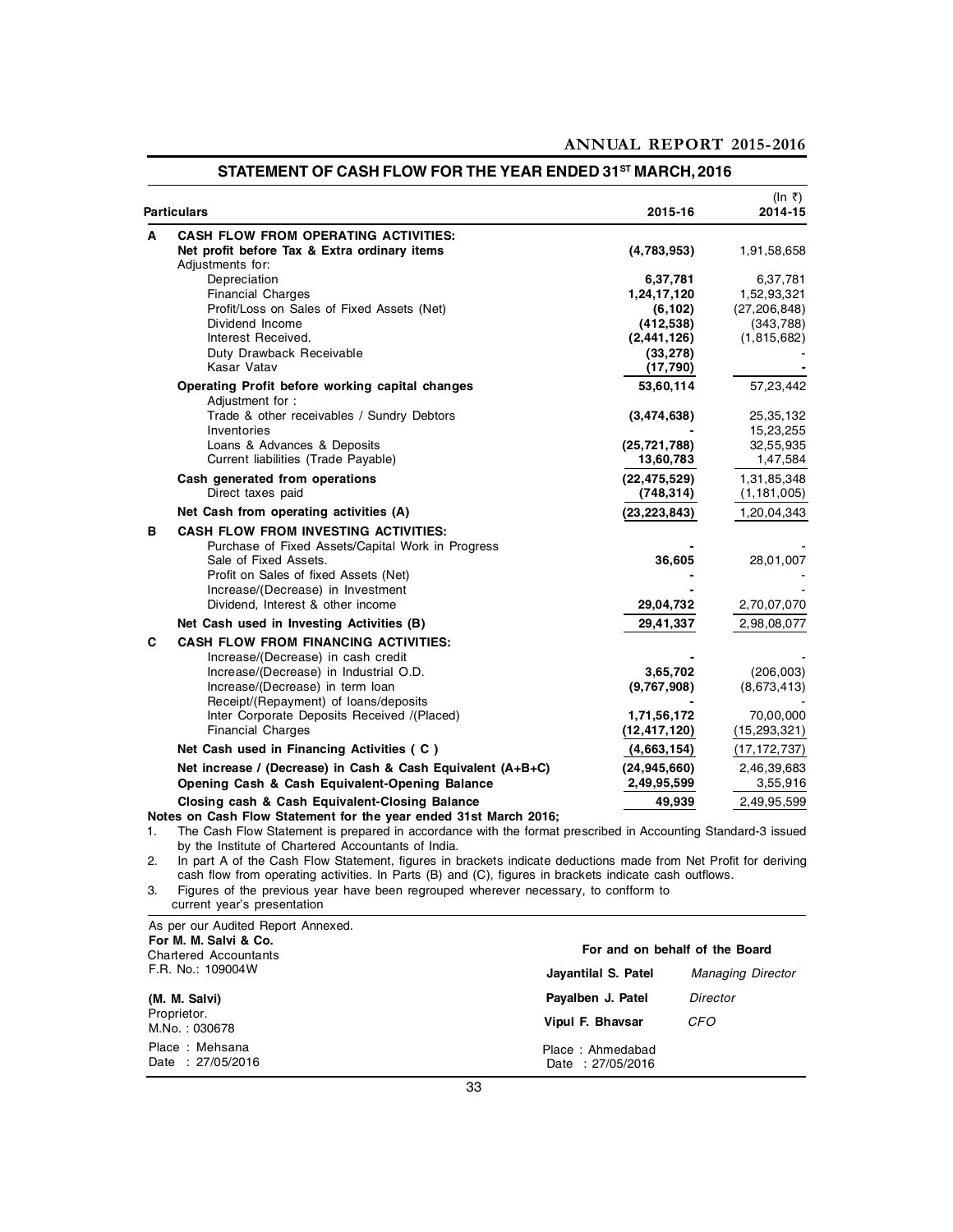### **NOTES FORMING PARTS OF FINANCIAL STATEMENT FOR THE YEAR ENDED 31<sup>ST</sup> MARCH 2016.**

#### **NOTES TO ACCOUNTS**

#### **CORPORATE INFORMATION**

Promact Plastics Limited. a listed company at BSE Limited and Ahmedabad Stock Exchange Limited. The company is engaged in manufacturing of HDPE /PP Woven Bags, Fabrics and Tarpauline at Dediyasan G.I.D.C. Mehsana, Gujarat, India since more than Thirty years, but at present discontinue the same.

#### **A. SIGNIFICANT ACCOUNTING POLICIES**

#### **(a) ACCOUNTING CONCEPT**

The financial statements of the Company have been prepared in accordance with the Generally Accepted Accounting Principles in India (Indian GAAP) to comply with the Accounting Standards notified under Section 133 of the Companies Act,2013, read together with paragraph 7 of the Companies (Accounts) Rules, 2014. The financial statements have been prepared on accrual basis and under the historical cost convention.

The accounting policies adopted in the preparation of financial statements are consistent with those of previous year.

#### **(b) USE OF ESTIMATES :**

The preparation of financial statements in conformity with Accounting Standards requires, the management to make judgments, estimates and assumptions that affects the reported amounts, at the end of the reporting period. Although these estimated are based on the management's best knowledge of current events and actions, uncertainty about thee assumptions ad estimates could result in the outcome requiring a material adjustment to the carrying amounts of assets or liabilities in future periods.

#### **(c) REVENUE RECOGNITION**

- (a) The company has discontinue the running business of HDPE/PP Woven Bags, Fabrics and tarpaulin at present. But made a trading in agriculture commodities and Rent income shown as business income.
- (b) Other Income in form of interest is recognized on accrual basis except when realization of such income is uncertain but earned income from trading of land.

#### **(d) FIXED ASSETS, DEPRECIATION & AMORTISATION**

- 1. Tangible Fixed assets are shown at their historical cost less depreciation and impairment losses if any. Cost comprises the purchase price and any attributable cost of bringing the asset to its working condition for its intended use. Borrowing cost relating to acquisition of fixed assets which takes substantial period of time to get ready for its intended use are also included to the extent they relate to the period till such assets are ready to be put to use, if any.
- 2. Intangible Assets: No intangible asset (Accounting software) is accounted in books of accounts as intangible assets.
- 3. Depreciation has been provided on the basis of useful life of assets as per Schedule II of companies Act 2013, the assets used for the business purpose but no depreciation is provided on the assets not used in the year under consideration because of closedown of manufacturing activities.

#### **(e) IMPAIRMENT OF ASSETS**

Whenever events indicates that assets may be impaired, the assets are subject to a test of recoverability based on estimates of future cash flows arising from continuing use of assets and from its ultimate disposal. A provision for impairment loss is recognized where it is probable that the carrying value of an asset exceeds the amount to be recovered through use or sales of the asset.

#### **(f) INVENTORIES**

As running business is discontinue, the old closing stock of Raw Materials, Stores & Spares and Packing Materials are valued at Cost or net realizable value whichever is lower. Cost of inventories comprises of cost of purchase and others cost incurred in bringing them to their respective present location and condition. Cost is determined on a first in first out basis, if any but no stock at the year end.

Finished Goods and work in progress are valued at Cost or Market Value whichever is lower. Cost of Finished Goods and work in progress include direct materials plus labour and manufacturing overheads, if any but no stock at the year end.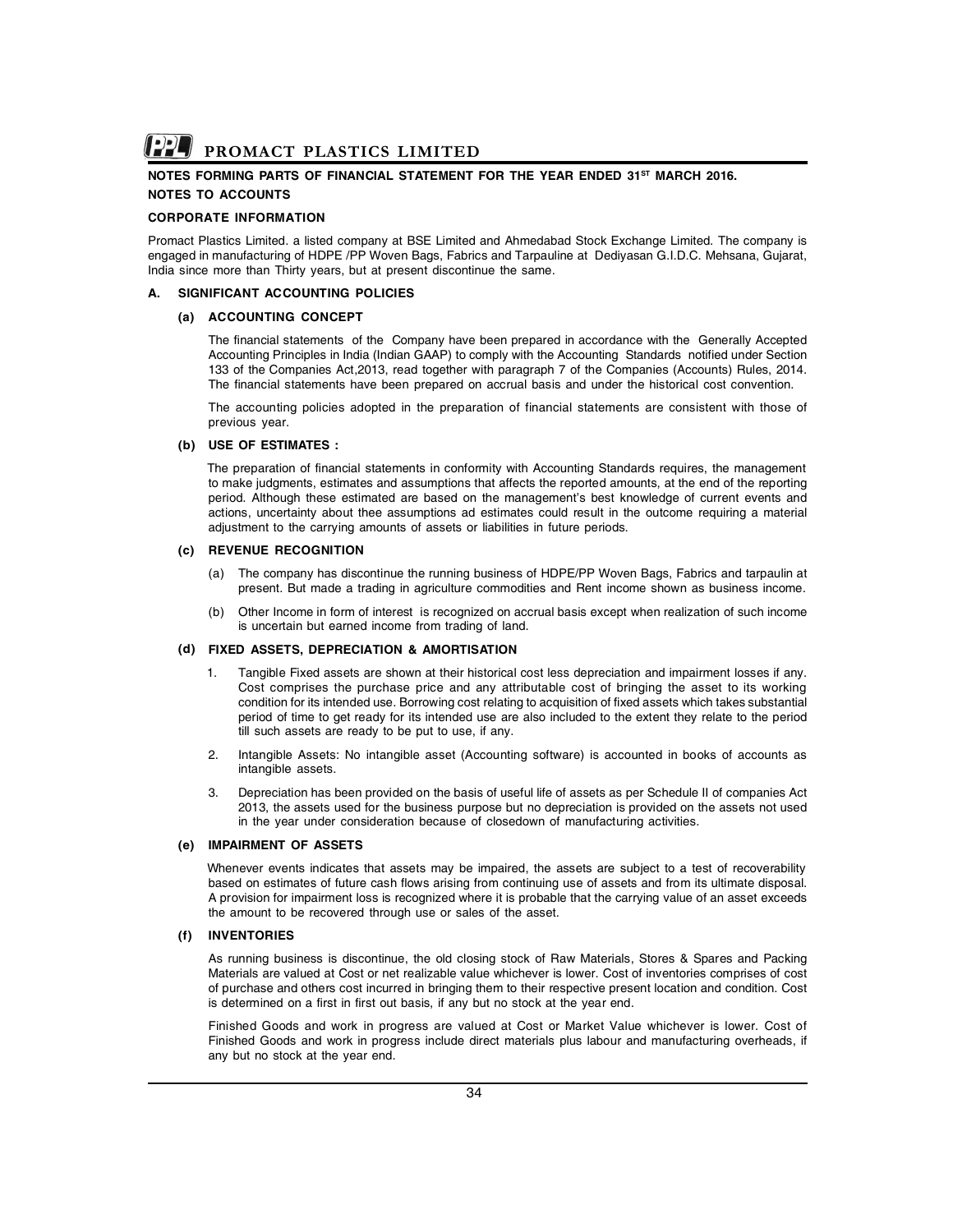#### **(g) PROVISIONS, CONTINGENT LIABILITIES AND CONTINGENT ASSETS**

Provisions are recognized in respect of obligations where, based on the evidence available, their existence at the balance sheet date is considered probable.

Contingent liabilities are shown by way of notes to the Accounts in respect of obligations where, based on the evidence available, their existence at the Balance Sheet date is considered not probable.

Any contingent asset is not recognized in the Accounts.

#### **(h) RETIREMENT BENEFITS**

- 1. Short Term Employee Benefits: The undiscounted amount of short term employee benefits expected to be paid in exchange for the service rendered by employee is recognized during the period when the employee render the service.
- 2. Post Employee Benefits: Contribution to defined contribution scheme such as provident fund etc. is charged to P&L Account as incurred.

#### **(i) INCOME TAX**

Income taxes comprises of current and deferred Tax. Current taxes are measured at the amount expected to be paid to the income tax authorities in accordance with the Income Tax Act, 1961. Deferred income tax reflects the impact of current year timing differences between taxable income and accounting income for the year and reversal of timing differences of earlier years. Deferred tax is measured based on the tax rates and the tax laws enacted or substantially enacted at the balance sheet date. Deferred tax assets are recognized only to the extent that there is reasonable certainty that sufficient future taxable income will be available against which such deferred tax assets can be realized. But current year deferred tax assets (net) has not provided in books because of uncertainty.

#### **(j) INVESTMENTS**

**L** ong-term investment are valued at cost.

#### **(k) RESEARCH AND DEVELOPMENT**

No such expenditure incurred during the year.

#### **(l) FOREIGN CURRENCY TRANSACTIONS**

Foreign currency transactions are recorded in reporting currency at the date of transaction and exchange difference arise from initial transaction on settlement recorded as income or expenses in the year in which arise and have no foreign currency contract and also not have transaction on capital account if any.

#### **(m) CONTINGENT LIABILITIES AND PROVISION**

Contingent Liabilities are not provided for in the accounts for in the accounts and are disclosed separately in Notes to Accounts if any.

#### **(n) BORROWING COST**

No such cost has been made during the year.

#### **(o) CSR PLOLICY**

The provision of section 135 of companies Act, 2013, the corporate Social Responsibility is not applicable, please

#### **(p) OTHER ACCOUNTING POLICIES**

Accounting policies not specifically referred to, are consistent with the generally Accepted accounting practices.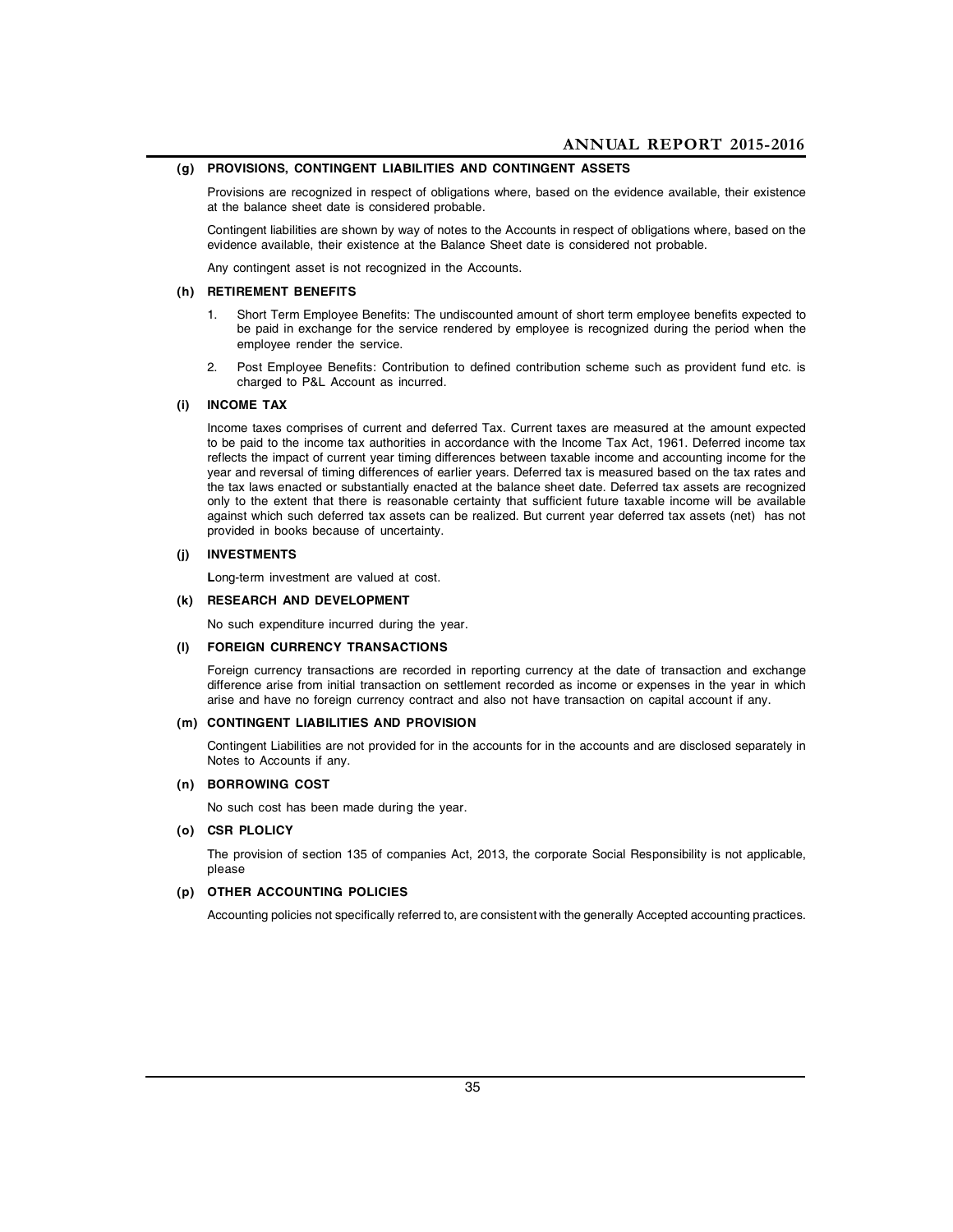|    | <b>NOTES TO THE FINANCIAL STATEMENTS</b>                                                                                                                                                                                                                                                                                                                                                                                                                                                    |                       |                  |                               |                                          |
|----|---------------------------------------------------------------------------------------------------------------------------------------------------------------------------------------------------------------------------------------------------------------------------------------------------------------------------------------------------------------------------------------------------------------------------------------------------------------------------------------------|-----------------------|------------------|-------------------------------|------------------------------------------|
|    |                                                                                                                                                                                                                                                                                                                                                                                                                                                                                             |                       | As at 31-03-2016 |                               | As at 31-03-2015                         |
|    |                                                                                                                                                                                                                                                                                                                                                                                                                                                                                             | Number                | Amount (₹)       | Number                        | Amount(₹)                                |
|    | <b>NOTE 1 - SHARE CAPITAL</b><br><b>Share Capital</b><br>Authorised                                                                                                                                                                                                                                                                                                                                                                                                                         |                       |                  |                               |                                          |
|    | Equity Shares of $\bar{\tau}$ 10 each with voting rights<br>Issued, Subscribed and fully paid up                                                                                                                                                                                                                                                                                                                                                                                            | 7,000,000             | 70,000,000       | 7,000,000                     | 70,000,000                               |
|    | Equity Shares of ₹ 10 each with voting rights, fully paid up                                                                                                                                                                                                                                                                                                                                                                                                                                | 6,511,800             | 65,118,000       | 6,511,800                     | 65,118,000                               |
|    | Total                                                                                                                                                                                                                                                                                                                                                                                                                                                                                       | 6,511,800             | 65,118,000       | 6,511,800                     | 65,118,000                               |
| a. | Reconciliation of the number of shares<br>outstanding at the beginning and at the<br>end of the reporting period<br>Shares outstanding at the beginning of the year<br>Shares Issued during the year                                                                                                                                                                                                                                                                                        | 6,511,800             | 65,118,000       | 6,511,800                     | 65,118,000                               |
|    | Shares bought back during the year<br>Shares outstanding at the end of the year                                                                                                                                                                                                                                                                                                                                                                                                             | 6,511,800             | 65,118,000       | 6,511,800                     | 65,118,000                               |
| b. | Terms/rights attached to equity shares<br>The company has only one class of equity shares having a par value of ₹ 10 per share. The equity shares having<br>rights, preference and restrictions which are in accordance with the provisions of law, in particular the Companies<br>Act.                                                                                                                                                                                                     |                       |                  |                               |                                          |
|    |                                                                                                                                                                                                                                                                                                                                                                                                                                                                                             |                       | As at 31-03-2016 |                               | As at 31-03-2015                         |
|    |                                                                                                                                                                                                                                                                                                                                                                                                                                                                                             | No. of<br>Shares held | $%$ of           | No. of<br>Holding Shares held | % of<br>Holding                          |
| с. | Shares held by holding company in the company                                                                                                                                                                                                                                                                                                                                                                                                                                               |                       |                  |                               |                                          |
| d. | Shares in the company held by each<br>shareholder holding more than 5 percent shares.                                                                                                                                                                                                                                                                                                                                                                                                       |                       |                  |                               |                                          |
|    | Jayantibhai S. Patel.                                                                                                                                                                                                                                                                                                                                                                                                                                                                       | 3,29,480              | 5.06             | 3,29,480                      | 5.06                                     |
|    |                                                                                                                                                                                                                                                                                                                                                                                                                                                                                             |                       |                  | 2015-16                       | 2014-15                                  |
| a. | <b>NOTE 2 - RESERVES AND SURPLUS</b><br><b>General Reserves</b><br>Opening Balance<br>(+) Current Year Transfer<br>(-) Written Back in Current Year                                                                                                                                                                                                                                                                                                                                         |                       |                  | 9,096,527                     | 9,096,527                                |
|    | Closing Balance                                                                                                                                                                                                                                                                                                                                                                                                                                                                             |                       |                  | 9,096,527                     | 9,096,527                                |
| b. | <b>Surplus</b><br>Opening balance<br>(+) Net Profit/(Net Loss) for the current year<br>(+) Transfer from Reserves<br>(-) Proposed Dividends<br>(-) Interim Dividends<br>(-) Transfer to Reserves<br>(-) Adjustment relating to Fixed Assets                                                                                                                                                                                                                                                 |                       |                  | (100,733,748)<br>(4,783,953)  | (119, 751, 987)<br>19,158,658<br>140,419 |
|    | Closing Balance                                                                                                                                                                                                                                                                                                                                                                                                                                                                             |                       |                  | (105,517,701)                 | (100, 733, 748)                          |
|    | Total                                                                                                                                                                                                                                                                                                                                                                                                                                                                                       |                       |                  | (96,421,174)                  | (91, 637, 221)                           |
|    |                                                                                                                                                                                                                                                                                                                                                                                                                                                                                             |                       |                  |                               |                                          |
| 1) | <b>NOTE 3 - LONG TERM BORROWINGS</b><br>The Mehsana Urban Co.Op. Bank Ltd. (Term Loan A/c. No. 50/20/25)<br>(Term Loan are secured by way of mortagate of factory land & building.)<br>Working Term Loan are further colletrally secured by creating mortgate in favour of<br>bank on the following properties<br>Equitable mortgage for leasehold land, & factory building & factory building situated<br>at Plot 392 to 403, G.I.D.C. Phase -II, Dediyasan. Mehsana. (Gujarat) a standing |                       |                  | 15,353,938                    | 25,121,846                               |
| 2) | in the name of company<br>General form of Guarantee signed by the following directors: 1. Ms. Payalben<br>J.Patel, 2. Ms. Nikitaben J.Patel.                                                                                                                                                                                                                                                                                                                                                |                       |                  |                               |                                          |
|    | Total                                                                                                                                                                                                                                                                                                                                                                                                                                                                                       |                       |                  | 15,353,938                    | 25,121,846                               |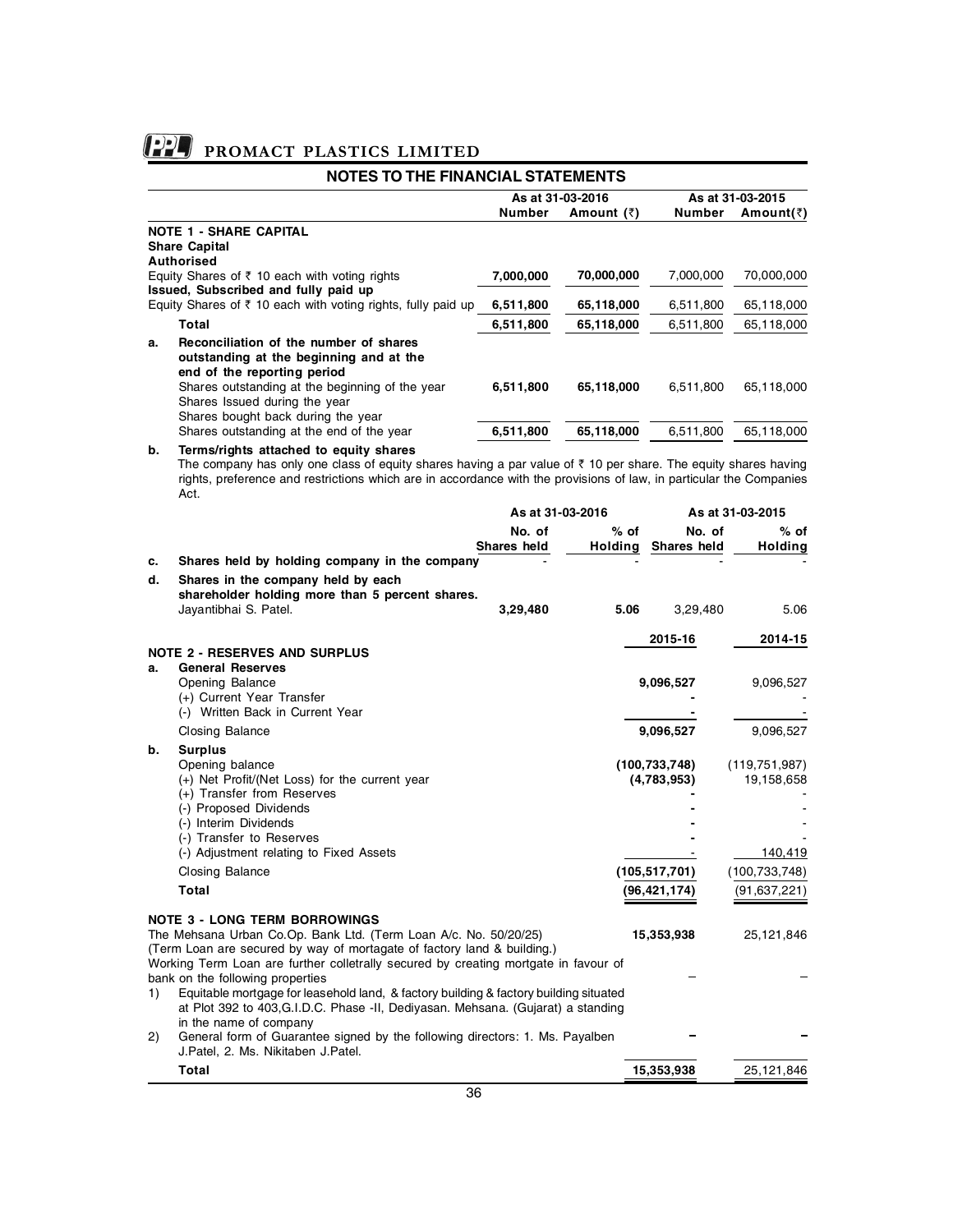|                                                                                                                                                                                                                                | As at          | As at          |
|--------------------------------------------------------------------------------------------------------------------------------------------------------------------------------------------------------------------------------|----------------|----------------|
|                                                                                                                                                                                                                                | 31-03-2016 (₹) | 31-03-2015 (₹) |
| <b>NOTE 4 - OTHER LONG TERM LIABILITIES</b>                                                                                                                                                                                    |                |                |
|                                                                                                                                                                                                                                |                |                |
| Total                                                                                                                                                                                                                          |                |                |
|                                                                                                                                                                                                                                |                |                |
| <b>NOTE 5 - LONG TERM PROVISIONS</b>                                                                                                                                                                                           |                |                |
| Provision for employee benefits<br>(a)                                                                                                                                                                                         |                |                |
| Superannuation (unfunded)                                                                                                                                                                                                      |                |                |
| Gratuity (unfunded)                                                                                                                                                                                                            |                |                |
| Leave Encashment (unfunded)                                                                                                                                                                                                    |                |                |
| ESOP / ESOS                                                                                                                                                                                                                    |                |                |
| <b>Others (Specify nature)</b><br>(b)                                                                                                                                                                                          |                |                |
| <b>Total</b>                                                                                                                                                                                                                   |                |                |
|                                                                                                                                                                                                                                |                |                |
| NOTE 6 - SHORT TERM BORROWINGS                                                                                                                                                                                                 |                |                |
| <b>Secured</b>                                                                                                                                                                                                                 |                |                |
| Loans repayable on demand<br>(a)                                                                                                                                                                                               |                |                |
| from banks: The Mehsana Urban Co-OP, Bank Ltd.                                                                                                                                                                                 |                |                |
| Loan Agaisnt Fixed Assets A/c. No. 13/10/51                                                                                                                                                                                    | 60,212,951     | 59,847,249     |
|                                                                                                                                                                                                                                | 60,212,951     | 59,847,249     |
| Unsecured                                                                                                                                                                                                                      |                |                |
| From Inter Corporate Company.                                                                                                                                                                                                  |                |                |
| From Other.                                                                                                                                                                                                                    |                |                |
| From Director.                                                                                                                                                                                                                 | 31,656,172     | 14,500,000     |
| Total                                                                                                                                                                                                                          | 91,869,123     | 74,347,249     |
| (Cash credit Loan are secured by way of mortagate of factory land & building.)<br>Working Cash credit loan and Term Loan are further colletrally secured by creating mortgage in favour of bank on the<br>following properties |                |                |
| Equitable mortgage for leasehold land, & factory building & factory building situated at Plot 392 to 403, G.I.D.C.<br>1)                                                                                                       |                |                |
| Phase -II, Dediyasan. Mehsana. (Gujarat) a standing in the name of company<br>General form of Guarantee signed by the following directors: 1. Ms. Payalben J.Patel, 2. Ms. Nikitaben J.Patel.<br>2)                            |                |                |

#### **NOTE 7 - TRADE PAYABLES**

| (a) Micro and Small enterprises |  |  |
|---------------------------------|--|--|
| (b) Others                      |  |  |
| Total                           |  |  |
|                                 |  |  |

- 7.1 The company has not received information from vendors regarding their status under the Micro, Small and Medium Enterprises Development Act, 2006 hence disclosures relating to amounts unpaid as at year end together with interest paid / payable under this Act have not been given.
- 7.2 Balances of Trade Payable have been taken as per books and are subject to reconciliation / confirmation and consequential adjustments, if any.

#### TDS [Payable] 307,713<br>Advance From Customers and the set of the set of the set of the set of the set of the set of the set of the set o<br>119,043 **NOTE 8 - OTHER CURRENT LIABILITIES 184,983** Advance From Customers **119,043**<br>
Payable Other Than Raw Material **Advance 1,430,370** 650,950 Payable Other Than Raw Material **Total 1,734,396 NOTE 9 - SHORT TERM PROVISIONS** 958,663 **(a) Provision for employee benefits** Factory Salary and Labour & Wages **Factory** Salary and Labour & Wages Office Salary **-**  $\blacksquare$ **(b) Others (Specify nature)** CST/VAT Tax  $\overline{\phantom{a}}$  . The set of the set of the set of the set of the set of the set of the set of the set of the set of the set of the set of the set of the set of the set of the set of the set of the set of the set o Electricital Expenses - **-** Services Tax 77,617 **662,667** Provision for Audit Fees **50,000** 50,000<br> **Total** 50,000 50,000 50,000 50,000 50,000 50,000 50,000 50,000 50,000 50,000 50,000 50,000 50,000 50,000 50,000 50,000 50,000 50,000 50,000 50,000 50,000 50,000 50,000 50,000 50,0 **Total 712,667** 127,617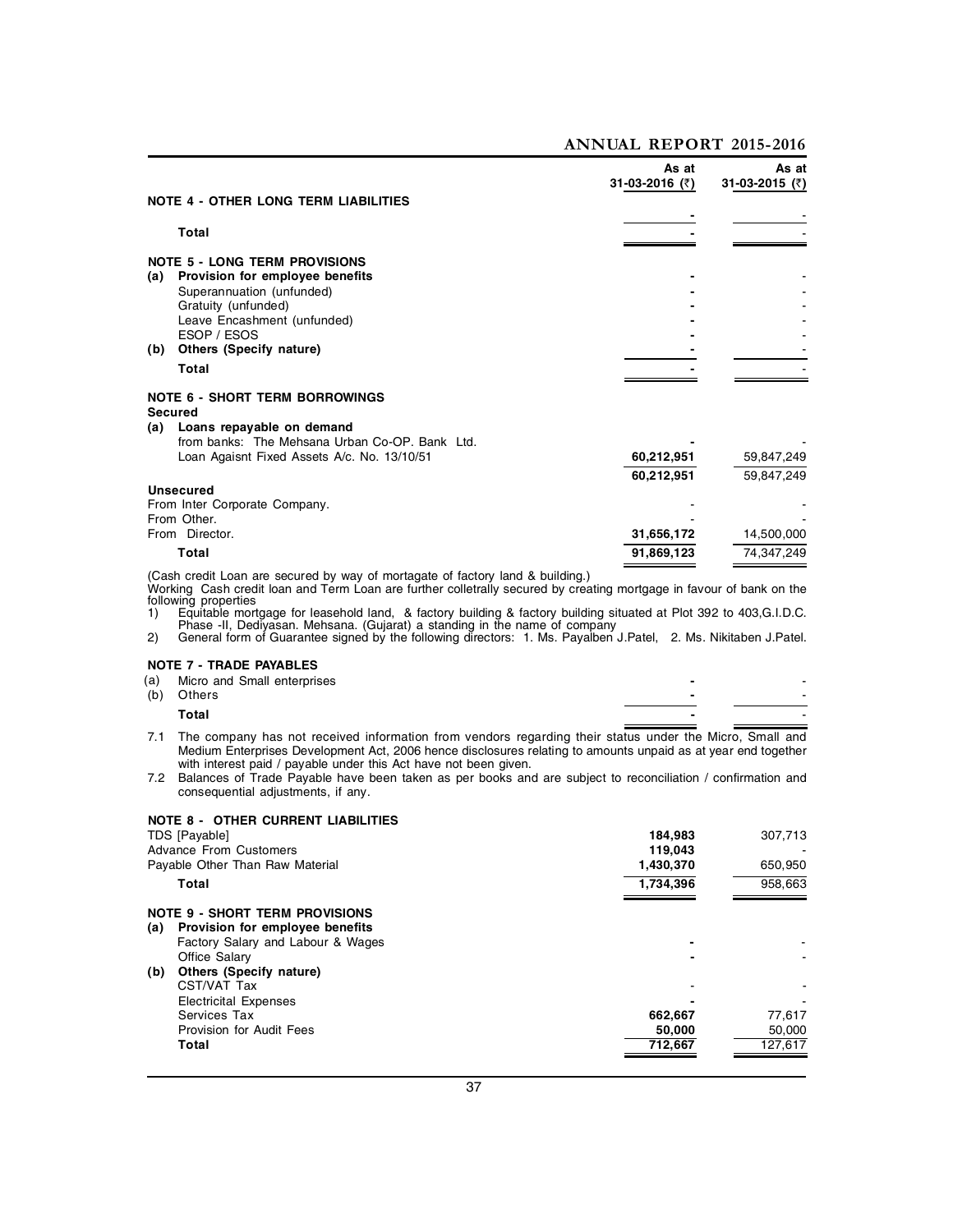### $\left( 22\right)$ **---**

## **PROMACT PLASTICS LIMITED**

#### **NOTE 10 - FIXED ASSETS.**

| <b>Particulars</b>                                                                                                                                                      |                          |                           | <b>Gross Block</b>         |                 |                          | Depreciaton              |          |                                       | <b>Net Block</b>   |               |                                |
|-------------------------------------------------------------------------------------------------------------------------------------------------------------------------|--------------------------|---------------------------|----------------------------|-----------------|--------------------------|--------------------------|----------|---------------------------------------|--------------------|---------------|--------------------------------|
|                                                                                                                                                                         | Value<br>at the          | <b>Addition</b><br>during | <b>Deduction</b><br>during | Value<br>at the | Value<br>at the          | Addition<br>during       | during   | <b>Deduction Adjustment</b><br>during | Value<br>at the    | As on         | As on<br>31.03.2016 31.03.2015 |
|                                                                                                                                                                         | beginning                | the year                  | the year                   | end             | beginning                | the year                 | the year | the year                              | end                |               |                                |
| Air Condition                                                                                                                                                           | 354185                   | $\pmb{0}$                 | 0                          | 354185          | 336476                   | 0                        | 0        | 0                                     | 336476             | 17709         | 17709                          |
| Computer                                                                                                                                                                | 132590                   | 0                         | 0                          | 132590          | 132590                   | 0                        | 0        | 0                                     | 132590             | 0             | 0                              |
| Electrical Installations                                                                                                                                                | 3421175                  | 0                         | 0                          | 3421175         | 2445728                  | $\mathbf{0}$             | 0        | $\pmb{0}$                             | 2445728            | 975447        | 975447                         |
| Equipment.                                                                                                                                                              | 237633                   | 0                         | 0                          | 237633          | 161294                   | 0                        | 0        | 0                                     | 161294             | 76339         | 76339                          |
| Factory Building                                                                                                                                                        | 19269104                 | 0                         | 0                          | 19269104        | 10268043                 | 607374                   | 0        | 0                                     | 10875417           | 8393687       | 9001061                        |
| Staff Quarter                                                                                                                                                           | 804818                   | 0                         | 0                          | 804818          | 218624                   | 30407                    | 0        | 0                                     | 249031             | 555787        | 586194                         |
| Furnitur and Fixture                                                                                                                                                    | 156352                   | $\pmb{0}$                 | $\bf{0}$                   | 156352          | 78954                    | 0                        | 0        | $\pmb{0}$                             | 78954              | 77398         | 77399                          |
| Mobile                                                                                                                                                                  | 22475                    | 0                         | 0                          | 22475           | 21351                    | 0                        | 0        | 0                                     | 21351              | 1124          | 1124                           |
| Plant and Machinery                                                                                                                                                     | 57990710                 | $\pmb{0}$                 | 54576                      | 57936134        | 41945729                 | 0                        | 24073    | 0                                     | 41921656           | 16014478      | 16044981                       |
| Lease hold Land.                                                                                                                                                        | 1446568                  | 0                         | 0                          | 1446568         | 0                        | 0                        | 0        | 0                                     | $\mathbf{0}$       | 1446568       | 1446568                        |
| SUB TOTAL (A)                                                                                                                                                           | 83835610                 | 0                         | 54576                      | 83781034        | 55608789                 | 637781                   | 24073    | 0                                     | 56222497           | 27558537      | 28226821                       |
| Intangible Assets                                                                                                                                                       | $\overline{\phantom{a}}$ | $\overline{\phantom{a}}$  | ×,                         | ÷,              | $\overline{\phantom{a}}$ | $\overline{\phantom{a}}$ | ÷,       | $\overline{\phantom{a}}$              | ×,                 | ×,            | ×,                             |
| SUB TOTAL (B)                                                                                                                                                           | $\blacksquare$           | $\blacksquare$            | $\blacksquare$             | $\blacksquare$  | $\blacksquare$           | ÷,                       | ä,       | $\ddot{\phantom{a}}$                  | ä,                 | İ,            |                                |
| Capital Work-in-<br>progress                                                                                                                                            | J.                       | ÷.                        | J.                         | J.              | L.                       | J.                       | L.       | ×.                                    | $\overline{a}$     | l.            |                                |
| SUB TOTAL (C)                                                                                                                                                           | ÷,                       | ÷,                        | ÷,                         | ÷,              | ÷,                       | ÷,                       | ÷,       | ÷,                                    | ÷,                 | $\frac{1}{2}$ |                                |
| Intangible Assets Under<br>Development                                                                                                                                  | Ĭ.                       | ä,                        | l,                         | Ĭ.              | ä,                       |                          | ä,       | l,                                    |                    | L             |                                |
| SUB TOTAL (D)                                                                                                                                                           |                          | ä,                        |                            |                 |                          |                          |          |                                       |                    |               |                                |
| Total [A+B+C+D]<br>(Current Year)                                                                                                                                       | 83835610                 | 0                         | 54576                      | 83781034        | 55608789                 | 637781                   | 24073    | 0                                     | 56222497           | 27558537      | 28226821                       |
| (Previous Year)                                                                                                                                                         | 86666750                 | 0                         | 2831140                    | 83835610        | 57216968                 | 637781                   | 2386381  | 140421                                | 55608789           | 28226821      | 29449783                       |
|                                                                                                                                                                         |                          |                           |                            |                 |                          |                          |          | 31-03-2016 (₹)                        | As at              |               | Asat<br>31-03-2015 (₹)         |
| <b>NOTE 11 - NON CURRENT INVESTMENT.</b><br>Investment in Share - Unquoted.<br>(a)<br>The Mehsana Urban Co-Op. Bank Ltd.<br>Investment in Equity Share - Quoted.<br>(b) |                          |                           |                            |                 |                          |                          |          |                                       | 2,750,500          |               | 2,750,500                      |
| Total                                                                                                                                                                   |                          |                           |                            |                 |                          |                          |          |                                       | 2,750,500          |               | 2,750,500                      |
| <b>NOTE 12 - LONG TERM LOANS AND ADVANCES</b>                                                                                                                           |                          |                           |                            |                 |                          |                          |          |                                       |                    |               |                                |
| <b>Capital Advances</b><br>a.                                                                                                                                           |                          |                           |                            |                 |                          |                          |          |                                       |                    |               |                                |
| b.<br><b>Security Deposits</b><br>Unsecured, considered good<br>Security Deposit EMD<br>Other Deposit<br>Doubtful                                                       |                          |                           |                            |                 |                          |                          |          |                                       | 323,931<br>489,817 |               | 423,931<br>489,817             |

# **c. Loans and advances to related parties -**

**d. Other loans and advances (specify nature) 762,650**

Less: Provision for doubtful deposits and the set of the set of the set of the set of the set of the set of the set of the set of the set of the set of the set of the set of the set of the set of the set of the set of the

913,748

755,350 755,350 1,669,098

- 1990 - 1990 - 1990 - 1990 - 1990 - 1990 - 1990 - 1990 - 1990 - 1990 - 1990 - 1990 - 1990 - 1990 - 1990 - 199<br>1991 - 1991 - 1991 - 1991 - 1991 - 1991 - 1991 - 1991 - 1991 - 1991 - 1991 - 1991 - 1991 - 1991 - 1991 - 1991 - 1990 - 1990 - 1991 - 1992 - 1993<br>1994 - 1994 - 1994 - 1994 - 1994 - 1994 - 1994 - 1994 - 1994 - 1994 - 1994 - 1994 - 1994 - 1994 - 1994 - 1994

**- 813,748**

**-**

**762,650 1,576,398**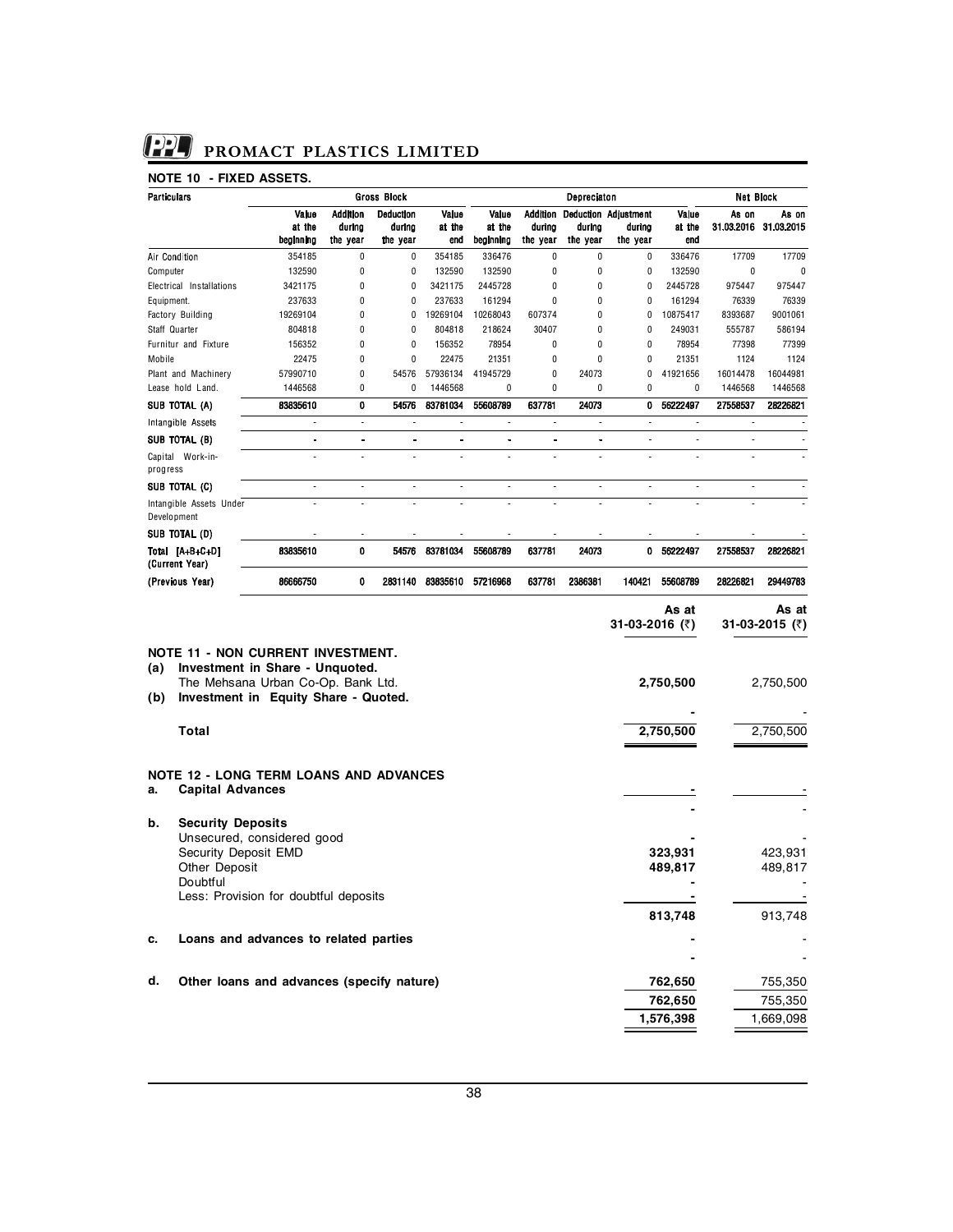|          |                                                                                                            | As at<br>31-03-2016 (₹) | As at<br>31-03-2015 (₹) |
|----------|------------------------------------------------------------------------------------------------------------|-------------------------|-------------------------|
| а.       | <b>NOTE 13- OTHER NON-CURRENT ASSETS</b><br>Long term trade receivables                                    |                         |                         |
|          | (including trade receivables on deferred credit terms)                                                     |                         |                         |
|          |                                                                                                            |                         |                         |
|          |                                                                                                            |                         |                         |
|          | <b>NOTE 14 - INVENTORIES</b>                                                                               |                         |                         |
| a.<br>b. | Raw Materials and components (Valued at Cost)<br>Work-in-progress (Valued at Cost)                         |                         |                         |
| с.       | Finished goods (Valued at Cost / Net realisable Value)                                                     |                         |                         |
| d.       | Stores and Spares.                                                                                         |                         |                         |
|          | Total                                                                                                      |                         |                         |
|          |                                                                                                            |                         |                         |
|          | <b>NOTE 15 - TRADE RECEIVABLES</b>                                                                         |                         |                         |
|          | Trade receivables outstanding for a period less than six<br>months from the date they are due for payment. |                         |                         |
|          | Unsecured, considered good                                                                                 | 3,534,269               |                         |
|          |                                                                                                            | 3,534,269               |                         |
|          | Trade receivables outstanding for a period exceeding six                                                   |                         |                         |
|          | months from the date they are due for payment                                                              |                         |                         |
|          | Unsecured, considered good                                                                                 | 80,982                  | 140,613                 |
|          |                                                                                                            | 80,982                  | 140,613                 |
|          | Total                                                                                                      | 3,615,251               | 140,613                 |
|          | Trade Receivable stated above include debts due by:                                                        |                         |                         |
|          | Company in which director is a member / director                                                           |                         |                         |
|          | NOTE 16 - CASH AND CASH EQUIVALENTS                                                                        |                         |                         |
| a.       | Balances with banks                                                                                        |                         |                         |
|          | In Current Account                                                                                         | 17,670                  | 24,811,021              |
|          | FDR and Margin money with bank                                                                             |                         |                         |
|          |                                                                                                            | 17,670                  | 24,811,021              |
| b.       | Cash on hand                                                                                               | 32,269                  | 184,578                 |
|          |                                                                                                            | 49,939                  | 24,995,599              |
|          | <b>NOTE 17 - SHORT-TERM LOANS AND ADVANCES</b>                                                             |                         |                         |
|          | Unsecured, considered good unless otherwise stated<br>Advance Tax Paid. (Asst. Year 2005-06)               | 250,000                 | 250,000                 |
|          | TDS Receivable A/c Year 2006-2007                                                                          | 398,456                 | 398,456                 |
|          | TDS Receivable A/c Year 2008-2009                                                                          | 149,698                 | 149,698                 |
|          | TDS Receivable A/c Year 2009-2010                                                                          | 36,141                  | 36,141                  |
|          | TDS Receivable A/c Year 2010-2011<br>TDS Receivable A/c Year 2011-2012                                     | 20,112                  | 20,112                  |
|          | TDS Receivable A/c Year 2013-2014                                                                          | 12,896<br>723,227       | 12,896<br>723,227       |
|          | TDS Receivable A/c Year 2014-2015                                                                          | 1,181,005               | 1,181,005               |
|          | TDS Receivable A/c Year 2015-2016                                                                          | 748,314                 |                         |
|          | Modvat Credit Receivable<br><b>PLA Account</b>                                                             | 33                      | 33                      |
|          | Prepaid Insurance                                                                                          | 3,531<br>1,163          | 3,531<br>1,135          |
|          | Duty Drawback Receivable.                                                                                  | 33,278                  |                         |
|          | Advance to Creditors                                                                                       | 25,823,282              | 42,101                  |
|          |                                                                                                            | 29,381,137              | 2,818,335               |
|          | <b>Related Party Transaction</b>                                                                           |                         |                         |
|          | Company in which director is a member / director                                                           |                         |                         |
|          |                                                                                                            |                         |                         |
|          |                                                                                                            |                         |                         |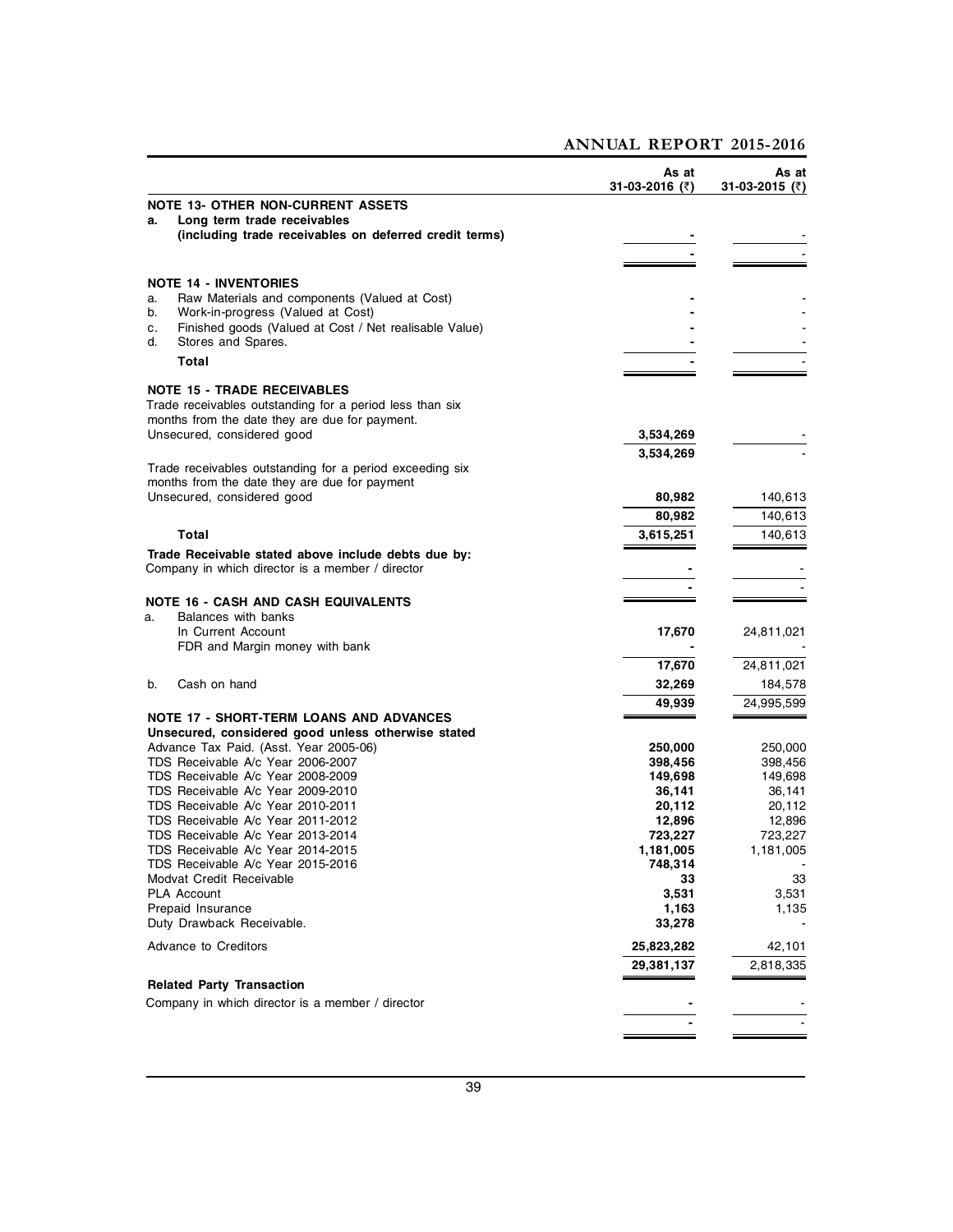|                      |                                                                                                                                                                                                                          | As at<br>31-03-2016 (₹) | As at<br>31-03-2015 (₹) |
|----------------------|--------------------------------------------------------------------------------------------------------------------------------------------------------------------------------------------------------------------------|-------------------------|-------------------------|
|                      | <b>NOTE 18 - OTHER CURRENT ASSETS</b>                                                                                                                                                                                    |                         |                         |
|                      |                                                                                                                                                                                                                          |                         |                         |
|                      |                                                                                                                                                                                                                          |                         |                         |
|                      | Note 18 - a) Contingent liabilities and commitments (to the extent not provided for)                                                                                                                                     |                         |                         |
| (i)                  | <b>Contingent Liabilities</b><br>(a) Other money for which the company is contingently liable:                                                                                                                           |                         |                         |
|                      | <b>Bank Guarantee</b>                                                                                                                                                                                                    |                         |                         |
|                      | Letter of Credit                                                                                                                                                                                                         |                         |                         |
|                      |                                                                                                                                                                                                                          |                         |                         |
|                      |                                                                                                                                                                                                                          |                         |                         |
| b)                   | <b>Details of Dividend Payment</b>                                                                                                                                                                                       |                         |                         |
|                      | <b>Particulars</b>                                                                                                                                                                                                       | Total ₹                 | Per share ₹             |
|                      | Dividends proposed to be distributed to equity shareholders                                                                                                                                                              |                         |                         |
| C)                   | In the opinion of the Board, all assets other than fixed assets and non current investments, have a realisable<br>value in the ordinary course of business which is not different from the amount at which it is stated. |                         |                         |
|                      |                                                                                                                                                                                                                          | 2015-16                 | 2014-15                 |
|                      |                                                                                                                                                                                                                          | ₹                       | ₹                       |
|                      |                                                                                                                                                                                                                          |                         |                         |
| Sale of products     | <b>NOTE 19 - REVENUE FROM OPERATIONS</b>                                                                                                                                                                                 | 3,402,313               | 803.912                 |
| Less: Excise duty    |                                                                                                                                                                                                                          |                         | 19,127                  |
| Godown Rent          |                                                                                                                                                                                                                          | 5,721,657               | 7,535,592               |
| Total                |                                                                                                                                                                                                                          | 9,123,970               | 8,320,377               |
|                      |                                                                                                                                                                                                                          |                         |                         |
|                      | <b>NOTE 20 - OTHER INCOME</b>                                                                                                                                                                                            |                         |                         |
|                      | Interest Income (in case of a company other than a finance company)                                                                                                                                                      | 2,441,126               | 1,815,682               |
| Dividend Income      | Duty Drawback Receivable.                                                                                                                                                                                                | 412,538<br>33,278       | 343,788                 |
| Kasar Vatav          |                                                                                                                                                                                                                          | 17,790                  |                         |
| Total                |                                                                                                                                                                                                                          | 2,904,732               | 2,159,470               |
|                      |                                                                                                                                                                                                                          |                         |                         |
|                      | <b>NOTE 21 - COST OF MATERIALS CONSUMED</b>                                                                                                                                                                              |                         |                         |
| <b>Opening Stock</b> |                                                                                                                                                                                                                          |                         | 8,327                   |
|                      | Add: Purchase of Raw Material during the year.                                                                                                                                                                           |                         |                         |
| Add: Purchase        | Add: Freight (Purchase)                                                                                                                                                                                                  | 2,019,300<br>8,000      |                         |
|                      | Add: Clearing & Forwarding Charges.                                                                                                                                                                                      | 575,539                 |                         |
|                      |                                                                                                                                                                                                                          | 2,602,839               | 8,327                   |
|                      | Less: Closing Stock                                                                                                                                                                                                      |                         |                         |
| Total                |                                                                                                                                                                                                                          | 2,602,839               | 8,327                   |
|                      | Imported & Indigenous Raw Materials Consumed                                                                                                                                                                             |                         |                         |
|                      |                                                                                                                                                                                                                          | 2015-16                 | 2014-15                 |
|                      |                                                                                                                                                                                                                          | %                       | %                       |
| Imported             |                                                                                                                                                                                                                          |                         |                         |
| Indigenous           |                                                                                                                                                                                                                          |                         | 8,327<br>100            |
| <b>Total</b>         |                                                                                                                                                                                                                          |                         | 8,327<br>100            |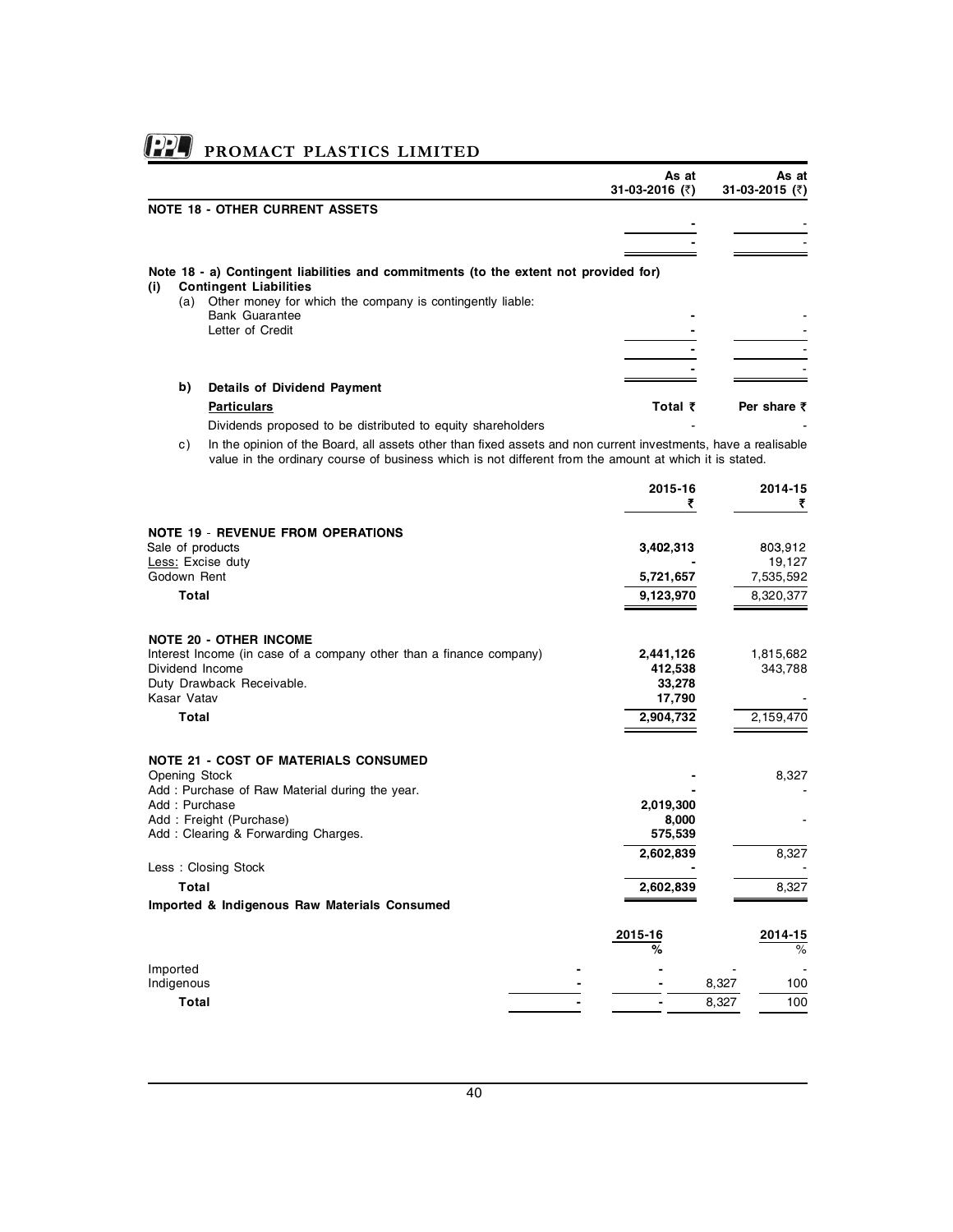|                                                                                                                                              | 2015-16<br>₹ | 2014-15<br>₹         |
|----------------------------------------------------------------------------------------------------------------------------------------------|--------------|----------------------|
| NOTE 22 - MANUFACTURING & OPERATING COSTS                                                                                                    |              |                      |
| Water Charges                                                                                                                                |              |                      |
| Electrical Expenses (Electricity Bill)                                                                                                       |              |                      |
| Labour Charge<br>Machinery Maintenance and Repairs.                                                                                          |              |                      |
| Security Expenses.                                                                                                                           |              |                      |
| Total                                                                                                                                        |              |                      |
|                                                                                                                                              |              |                      |
| NOTE 23 - CHANGES IN INVENTORIES OF FINISHED GOODS<br><b>WORK-IN-PROGRESS AND STOCK-IN-TRADE</b><br>Inventories at the beginning of the year |              |                      |
| <b>Opening Stock:</b>                                                                                                                        |              |                      |
| Finished Goods and Work in Process<br>Stores and Spares.                                                                                     |              | 1,199,928<br>315,000 |
| Inventories at the end of the year                                                                                                           |              |                      |
| <b>Closing Stock:</b>                                                                                                                        |              |                      |
| Finished Goods and Work in Process                                                                                                           |              |                      |
| Stores and Spares.                                                                                                                           |              |                      |
| Total                                                                                                                                        |              | 1,514,928            |
|                                                                                                                                              |              |                      |
| <b>NOTE 24 - EMPLOYEE BENEFITS EXPENSE</b>                                                                                                   |              |                      |
| Salaries and Bonus<br>(a)                                                                                                                    | 217,580      | 247,110              |
| Directors Remuneration<br>Contributions to -<br>(b)                                                                                          |              |                      |
| Provident fund<br>(i)                                                                                                                        |              | 9,742                |
| Superannuation scheme<br>(ii)                                                                                                                |              |                      |
| Gratuity fund contributions<br>(c)                                                                                                           |              |                      |
| <b>ESIC</b> contributions<br>(d)                                                                                                             |              |                      |
| Staff welfare expenses<br>(e)                                                                                                                |              |                      |
| Total                                                                                                                                        | 217,580      | 256,852              |
| <b>NOTE 25 - FINANCE COSTS</b><br>Interest expense                                                                                           |              |                      |
| Working capital loans (Term Loan)                                                                                                            | 2,702,092    | 3,926,587            |
| Working capital loans (Cash Credit)                                                                                                          | 7,985,367    | 8,319,469            |
| Other borrowing costs                                                                                                                        | 1,729,081    | 3,046,884            |
| Bank Charges & Commission                                                                                                                    | 580          | 381                  |
| Total                                                                                                                                        | 12,417,120   | 15,293,321           |
|                                                                                                                                              |              |                      |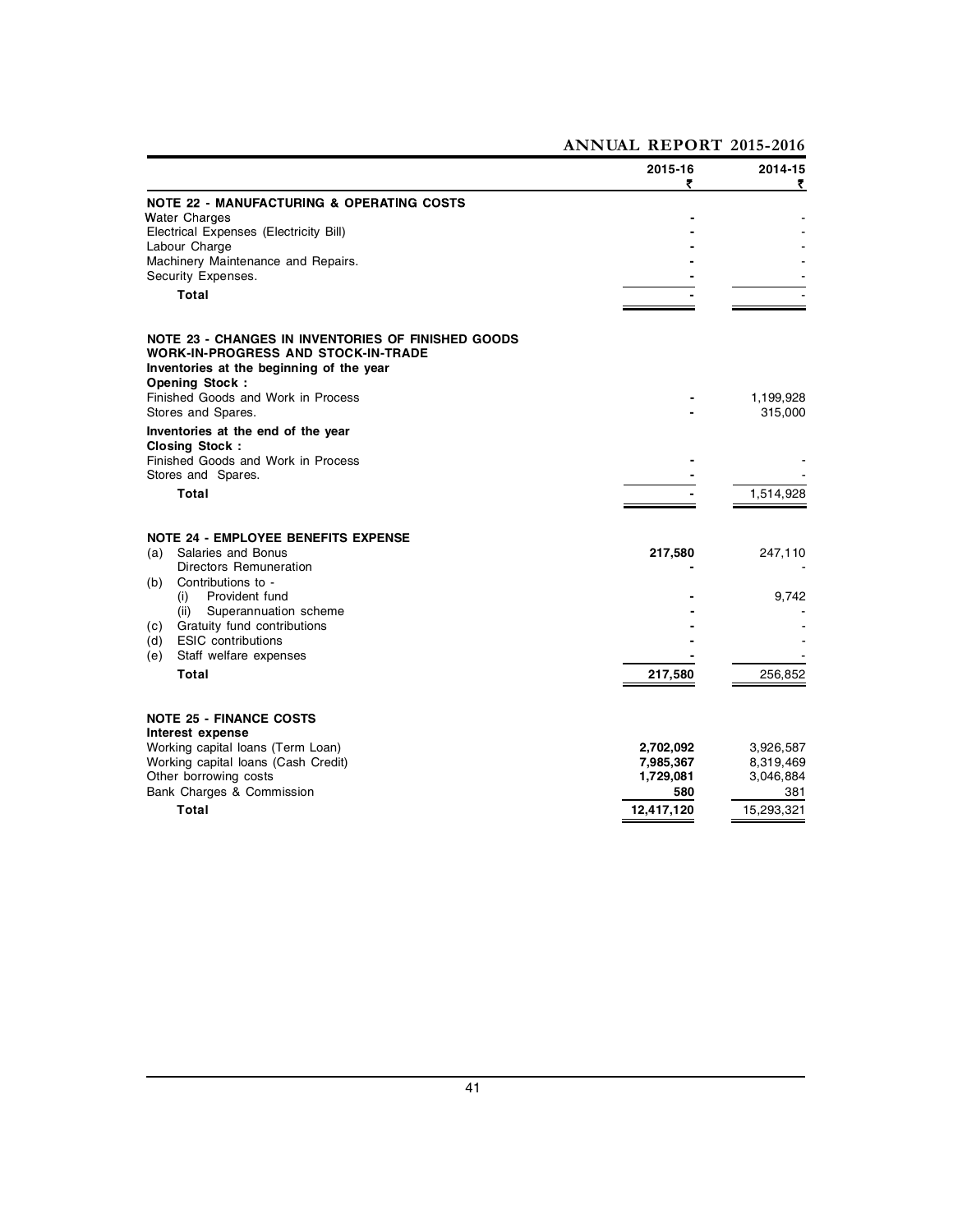

|                                                    | 2015-16<br>₹ | 2014-15<br>₹ |
|----------------------------------------------------|--------------|--------------|
| <b>NOTE 26 OTHER EXPENSES</b>                      |              |              |
| <b>Advertisement Expenses</b>                      | 33,885       | 37,620       |
| <b>Audit Fees</b>                                  | 50,000       | 50,000       |
| <b>Building Repairing</b>                          | 3,760        |              |
| Consultant Expenses.                               | 173,322      | 131,000      |
| Computer Expenes.                                  | 1,450        |              |
| Electrical Expenses (Electricity Bill)             | 85,151       | 68,425       |
| Factory Exp.                                       |              | 13,000       |
| Filing expenses                                    | 23,000       | 28,800       |
| G.I.D.C. Association Services Charges.             | 21,180       | 21,180       |
| Insurance                                          | 5,359        | 4,174        |
| Kasar/Vatav.                                       |              | 7,317        |
| Legal and Consultancy charges                      | 69,405       | 67,755       |
| Listing fees                                       | 200,000      | 120,000      |
| Membership Fees.                                   | 5,000        |              |
| News Paper                                         |              | 800          |
| Office Expnses.                                    | 17,800       |              |
| Postage expenses                                   | 9,005        | 15,095       |
| Professional Tax                                   | 2,400        | 2,400        |
| Security Expenses.                                 | 38,279       | 107,558      |
| Service Tax.                                       | 14,441       | 44,752       |
| <b>Stamp Expenses</b>                              | 700          | 1,000        |
| <b>Stationery And Printing</b>                     | 17,029       | 14,600       |
| Tea & Water Expenses.                              | 9,469        | 10,600       |
| <b>Telephone Expenses</b>                          | 18,833       | 38,969       |
| <b>Travelling Expenses</b>                         | 124,771      | 12,583       |
| <b>Water Charges</b>                               | 19,200       | 19,200       |
| Total                                              | 943,438      | 816,827      |
|                                                    |              |              |
| NOTE 27 - EXCEPTIONAL ITEMS                        |              |              |
| Profit on Sales of Plant & Machinery,              | 1,402        | 498,531      |
| Less: Loss on Sales of Plant and Machinery         |              | 55,040       |
|                                                    | 1,402        | 443,491      |
|                                                    |              |              |
| Profit on Sale of Other Assets                     |              | 24,847,600   |
| Profit on Sales of Computer                        |              | 502,000      |
| Profit on Sales of Misc. Item.                     | 4,700        |              |
| Profit on Sales of Furniture & Fixture             |              | 1,410,001    |
| Profit on Sales of C.C.T.V. Camera/Thump Bioaccess |              | 3,756        |
| Total                                              | 6,102        | 27,206,848   |
|                                                    |              |              |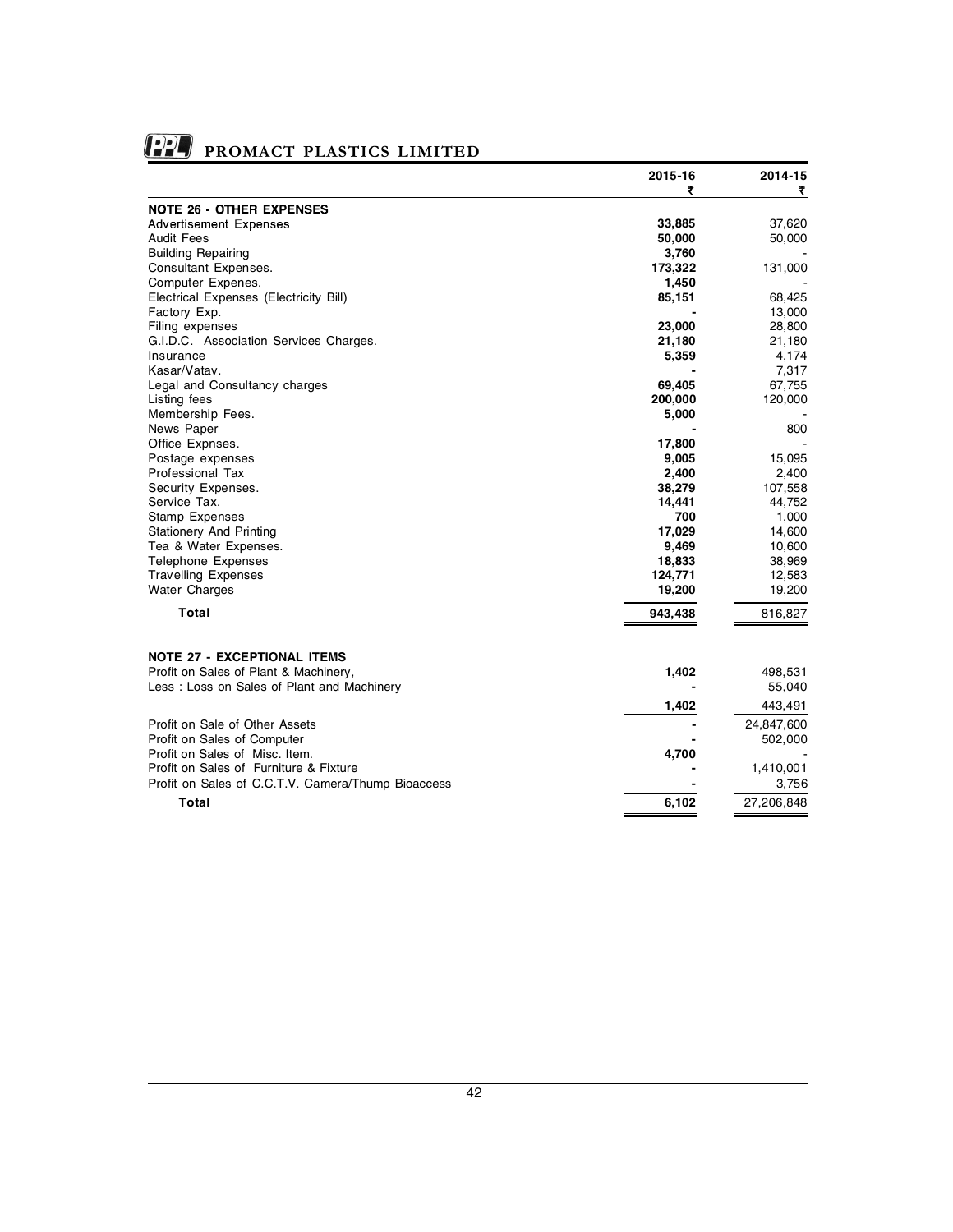| <b>28. CONTINGENT LIABILITIES</b>     |            |             |
|---------------------------------------|------------|-------------|
|                                       | 2015-16    | $2014 - 15$ |
| Contingent Liability (Bank Guarantee) | <b>NIL</b> | NIL         |

**29.** During the year the company has incurred cash loss of ₹41.46 Lacs and at the end of the year negative net worth of the company is  $\bar{\tau}$  313.03 Lacs and the accounts are prepared on Going Concern basis. As per the information and explanations given to us, the company is taking positive steps to move further for survival and development.

#### **30. MICRO AND SMALL SCALE BUSINESS ENTERPRISES**

The management has initiated the process of identifying enterprises which have been providing goods and services to the company and which qualify under the definition of micro and small enterprises, as defined under Micro, Small and Medium Enterprise Development Act, 2006. Accordingly, the disclosure requirement here under is not furnished.

**31.** Balance conformations in respect of debtors, creditors and loan & Advance granted / taken are subject to confirmation and reconciliation.

#### **32. SEGMENT REPORTING POLICIES**

#### Business Segment

The company has discontinue the running business, but earned the interest income from advance given and earned income from Trading of Land as such segment reporting policy not considered in the year under consideration.

|     | 33. COMPONENTS OF NET DEFERRED TAX ASSET                                                                                                           | As at<br>31-03-2016 (₹) | As at<br>31-03-2015 (₹) |
|-----|----------------------------------------------------------------------------------------------------------------------------------------------------|-------------------------|-------------------------|
|     | <b>Deferred Tax Liability</b><br><b>Related to Fixed Assets</b>                                                                                    | (2,61,11,969)           | (2,67,80,253)           |
|     | <b>Deferred Tax Assets</b><br>Carried Forward Loss allowable for tax purposes in the following years<br>Disallowance under the Income Tax Act 1961 | 6,94,87,290<br>Nil      | 6,74,16,088<br>Nil      |
|     | Net Deferred Tax Assets (Liability)                                                                                                                | 4,33,75,321             | 4,06,35,835             |
|     |                                                                                                                                                    | $2015 - 16$ (₹)         | 2014-15 (₹)             |
|     | <b>34. MANAGERIAL REMUNERATION</b><br>Paid to Director                                                                                             | Nil                     | Nil                     |
|     | Total                                                                                                                                              | Nil                     | Nil                     |
|     | <b>35. AUDITORS' REMUNERATION</b>                                                                                                                  |                         |                         |
|     | For Auditor Remuneration                                                                                                                           | 50,000                  | 50,000                  |
|     | <b>TOTAL</b>                                                                                                                                       | 50,000                  | 50.000                  |
| 36. | <b>SEGMENT REPORTING</b>                                                                                                                           |                         |                         |
|     | Geographical Segment is identified as the secondary<br>segment and details are given below:                                                        |                         |                         |
|     | Domestic Sales & Services (Net)                                                                                                                    | 57,21,657               | 83,20,377               |
|     | <b>Export Sales</b>                                                                                                                                | 34,02,313               | Nil                     |
|     | Total                                                                                                                                              | 91,23,970               | 83,20,377               |
| 37. | <b>DONATION TO POLITICAL PARTIES</b>                                                                                                               |                         |                         |
|     |                                                                                                                                                    | Nil                     | Nil                     |
|     | <b>TOTAL</b>                                                                                                                                       | Nil                     | Nil                     |
|     |                                                                                                                                                    |                         |                         |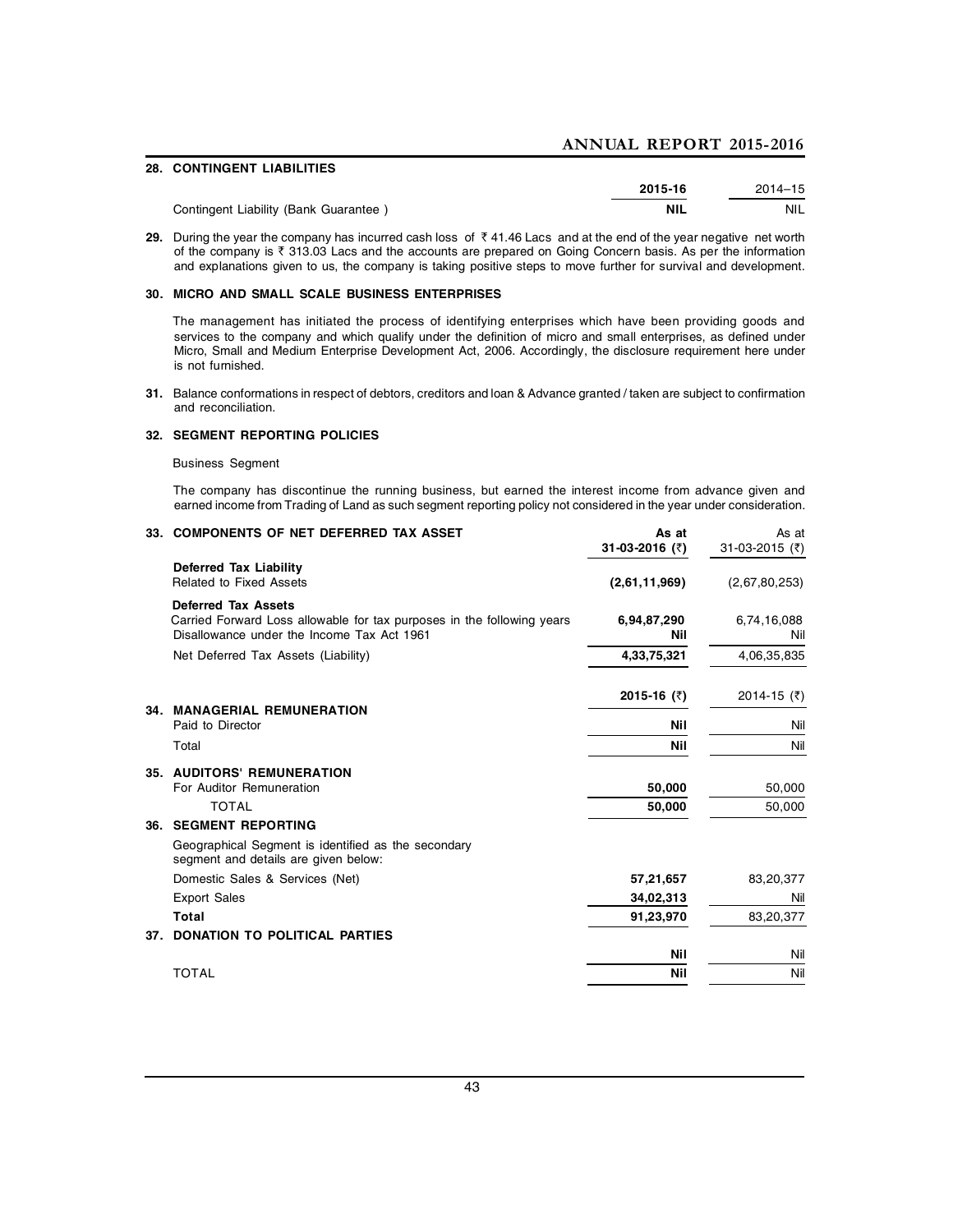|     |             |    | <b>38. EARNING PER SHARE</b>                                                    |              |     |                            |             |
|-----|-------------|----|---------------------------------------------------------------------------------|--------------|-----|----------------------------|-------------|
|     |             |    | Profit attributable to the Equity Shareholders                                  |              |     | (47, 83, 953)              | 1,91,58,658 |
|     |             |    | Weighted average number of Equity shares of ₹ 10/- each fully                   |              |     |                            |             |
|     |             |    | paid up outstanding during the year                                             |              |     | 65,11,800                  | 65,11,800   |
|     |             |    | Basic / Diluted earning per share of ₹ 10/- each fully paid up                  |              |     | (0.73)                     | 2.94        |
| 39. |             |    | <b>CONSUMPTION OF IMPORTED AND INDIGENOUS RAW MATERIALS</b>                     |              |     |                            |             |
|     |             |    |                                                                                 | $2015 - 16$  |     | $2014 - 15$                |             |
|     | Particulars |    |                                                                                 | Amount $(3)$ | %   | Amount $(\bar{z})$         | %           |
|     | Indigenous  |    |                                                                                 | Nil          | Nil | Nil                        | Nil         |
|     | Imported    |    |                                                                                 | <b>Nil</b>   | Nil | Nil                        | Nil         |
| 40. |             |    | <b>CONSUMPTION OF IMPORTED &amp;</b><br><b>INDIGENEOUS STORES &amp; SPARES</b>  |              |     |                            |             |
|     | Particulars |    |                                                                                 | (₹)          | %   | (₹)                        | %           |
|     | Indigenous  |    |                                                                                 | Nil          | Nil | Nil                        | Nil         |
|     | Imported    |    |                                                                                 | Nil          | Nil | Nil                        | Nil         |
| 41. |             |    | <b>EARNINGS / EXPENDITURE IN FOREIGN CURRENCY</b>                               |              |     |                            |             |
|     |             |    |                                                                                 |              |     | 2015-16 (₹)                | 2014-15 (₹) |
|     |             |    | FOB Value of Exports                                                            |              |     | Nil                        | Nil         |
|     |             |    | Expenditure in foreign Currancy                                                 |              |     | Nil                        | Nil         |
| 42. |             |    | <b>CIF VALUE OF IMPORTS</b>                                                     |              |     |                            |             |
|     |             |    | CIF Value of Imports                                                            |              |     | Nil                        | Nil         |
| 43. |             |    | <b>RELATED PARTY DISCLOSURES</b>                                                |              |     |                            |             |
|     | А.          |    | List of related parties with whom transactions have taken place during the year |              |     |                            |             |
|     |             | ı. | Name of the related parties                                                     | Short name   |     | Nature of the relationship |             |
|     |             |    | Prabhu Steel Corporation.                                                       | <b>PSC</b>   |     | Relative                   |             |
|     |             |    | II. Key Managerial Personnel:                                                   |              |     |                            |             |
|     |             |    | Mr. Miteshkumar A. Patel                                                        |              |     | Chairman                   |             |
|     |             |    | Mr. Jayantilal S. Patel                                                         |              |     | Managing Director          |             |
|     |             |    | Ms. Nikitabhen J. Patel                                                         |              |     | <b>Director</b>            |             |
|     |             |    |                                                                                 |              |     |                            |             |
|     |             |    | Mr. Ankitbhai J. Patel                                                          |              |     | Director                   |             |
|     |             |    | Ms. Payalben J. Patel                                                           |              |     | Director                   |             |
|     |             |    | Mr. Dharmendrakumar B. Patel                                                    |              |     | Director                   |             |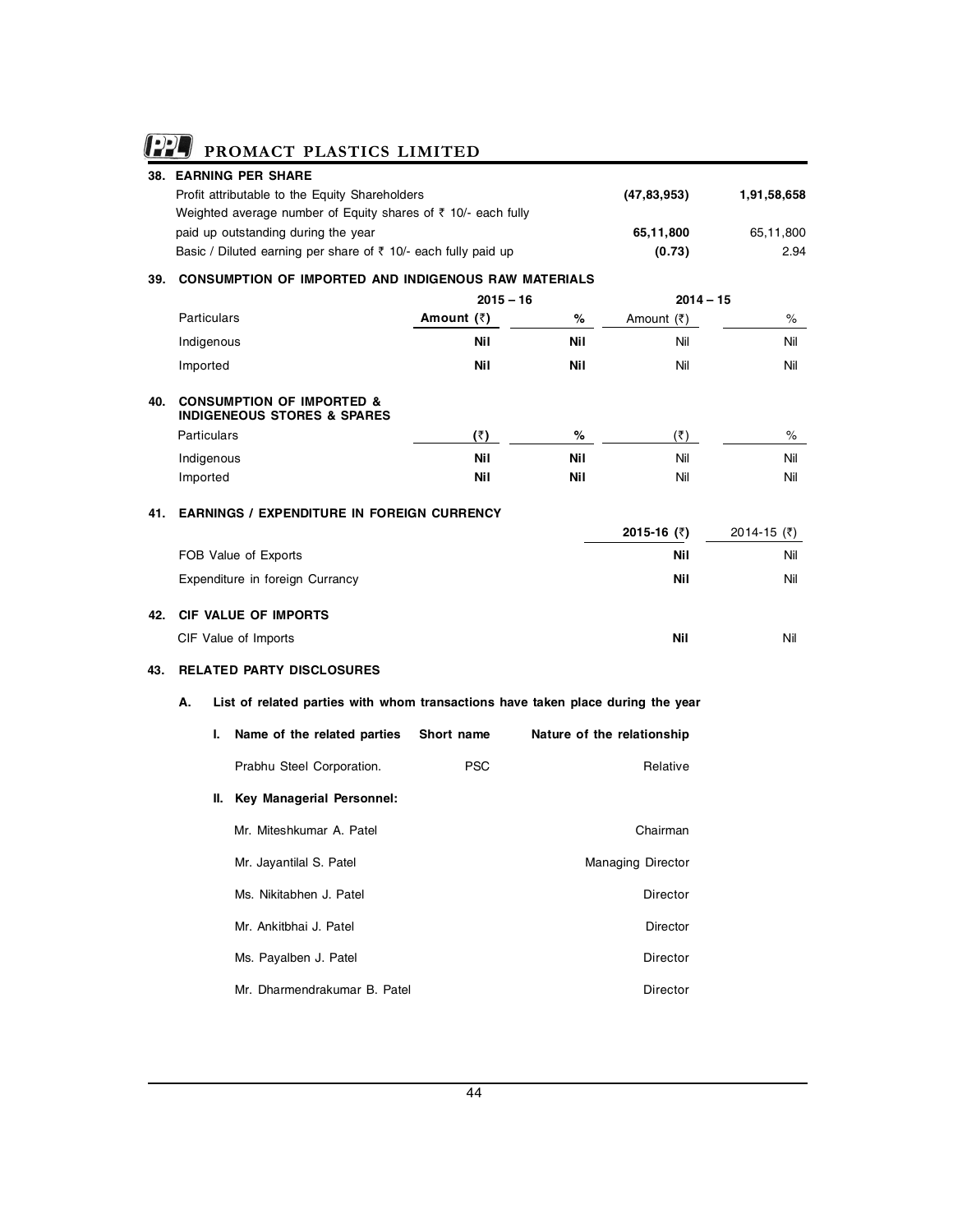#### **B. Transactions with related parties**

|                                                                  |                                      |            | (In '₹)    |
|------------------------------------------------------------------|--------------------------------------|------------|------------|
| <b>Particulars</b>                                               |                                      | <b>PSC</b> | <b>KMP</b> |
| Sales Service and other income                                   | <b>Current Year</b><br>Previous Year |            |            |
| Purchase of raw Material and<br>Components and Services          | <b>Current Year</b><br>Previous Year |            |            |
| Interest and other expenditure                                   | <b>Current Year</b><br>Previous Year |            |            |
| Interoperate Deposits Placed/<br>(Received) net amount and Other | <b>Current Year</b><br>Previous Year |            |            |
| Interest income                                                  | <b>Current Year</b><br>Previous Year | 8,457.00   |            |
| Salary Commission On profit                                      | <b>Current Year</b><br>Previous Year |            |            |
| Purchase of capital assets                                       | <b>Current Year</b><br>Previous Year |            |            |
| Share Purchase / Sales                                           | <b>Current Year</b><br>Previous Year |            |            |
| Due to Company                                                   | <b>Current Year</b><br>Previous Year |            |            |
| Payable by Company                                               | <b>Current Year</b><br>Previous Year |            |            |
| Interoperate deposits<br>(receivable)/payable                    | <b>Current Year</b><br>Previous Year |            |            |

Previous year's figures have been regrouped / re classified wherever necessary to correspond with the current year's classification disclosure.

As per our Audited Report Annexed. Chartered Accountants **For M. M. Salvi & Co.** F.R. No.: 109004W

Proprietor. **(M. M. Salvi)** M.No. : 030678 Place : Mehsana Date : 27/05/2016

### **For and on behalf of the Board**

| TVI GINI VII DCHGII VI LIIC DVGIU |                          |  |  |  |  |
|-----------------------------------|--------------------------|--|--|--|--|
| Javantilal S. Patel               | <b>Managing Director</b> |  |  |  |  |
| Payalben J. Patel                 | Director                 |  |  |  |  |
| Vipul F. Bhavsar                  | CFO                      |  |  |  |  |
|                                   |                          |  |  |  |  |

Place : Ahmedabad Date : 27/05/2016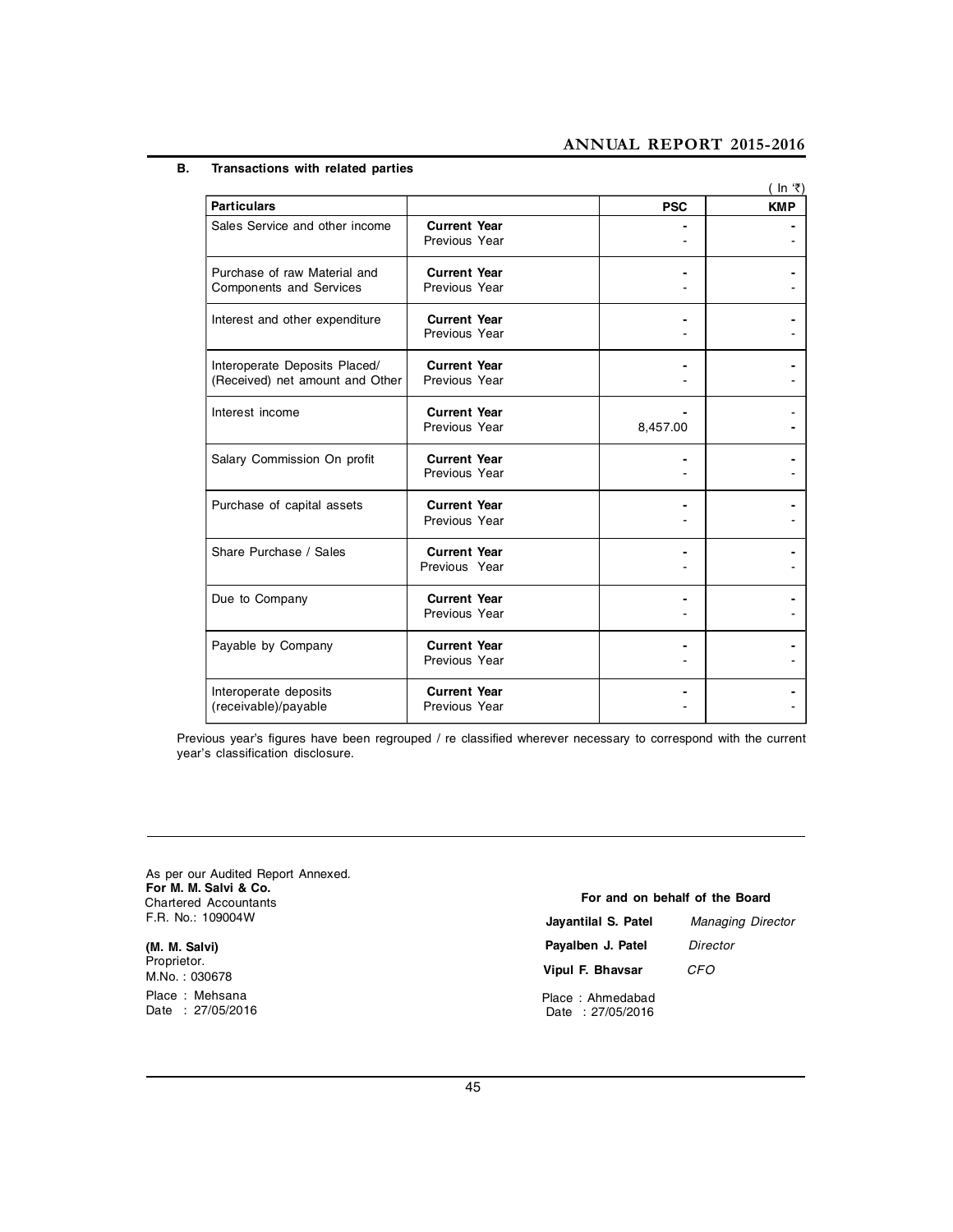|                                       |                            | FORM MGT-11<br><b>PROXY FORM</b><br>[Pursuant to Section 105(6) of the Companies Act, 2013 and<br>Rule 19(3) of the Companies (Management and Administration) Rules, 2014)]                                                                                     |                         |  |
|---------------------------------------|----------------------------|-----------------------------------------------------------------------------------------------------------------------------------------------------------------------------------------------------------------------------------------------------------------|-------------------------|--|
|                                       | Name of the member (s):    |                                                                                                                                                                                                                                                                 |                         |  |
| Registered Address:                   |                            |                                                                                                                                                                                                                                                                 |                         |  |
| Email Id:                             |                            |                                                                                                                                                                                                                                                                 |                         |  |
|                                       | Folio No./ DPID-Client ID: |                                                                                                                                                                                                                                                                 |                         |  |
|                                       |                            |                                                                                                                                                                                                                                                                 |                         |  |
|                                       |                            | as my/ our proxy to attend and vote for me as me/us and on my/ our behalf at the 32 <sup>nd</sup> Annual General Meeting of the                                                                                                                                 |                         |  |
| indicated below:<br>Resolution<br>No. |                            | Company, to be held on Thursday, the 22 <sup>nd</sup> September, 2016 at 3.00 p.m. at Banquet Hall of Hotel Kanak, Opp. Gujarat<br>College, Ellisbridge, Ahmedabad - 380 006 and at any adjournment thereof in respect of such resolutions as are<br>Resolution | Optional<br>For Against |  |
|                                       | <b>Ordinary Business</b>   |                                                                                                                                                                                                                                                                 |                         |  |
| 1                                     |                            | Adoption of the Audited Financial Statements of the Company for the financial year<br>ended 31 <sup>st</sup> March, 2016, the reports of the Board of Directors and Auditors thereon.                                                                           |                         |  |
| 2                                     | himself for re-appointment | Re-Appointment of Mr. Ankit J. Patel, liable to retire by rotation and being eligible, offers                                                                                                                                                                   |                         |  |
| 3                                     |                            | Ratification of appointment of Statutory Auditors of the Company                                                                                                                                                                                                |                         |  |
|                                       | <b>Special Business</b>    |                                                                                                                                                                                                                                                                 |                         |  |
| 4                                     | Companies Act, 2013.       | Authority to the Board of Directors to make investment under section 186 of the                                                                                                                                                                                 |                         |  |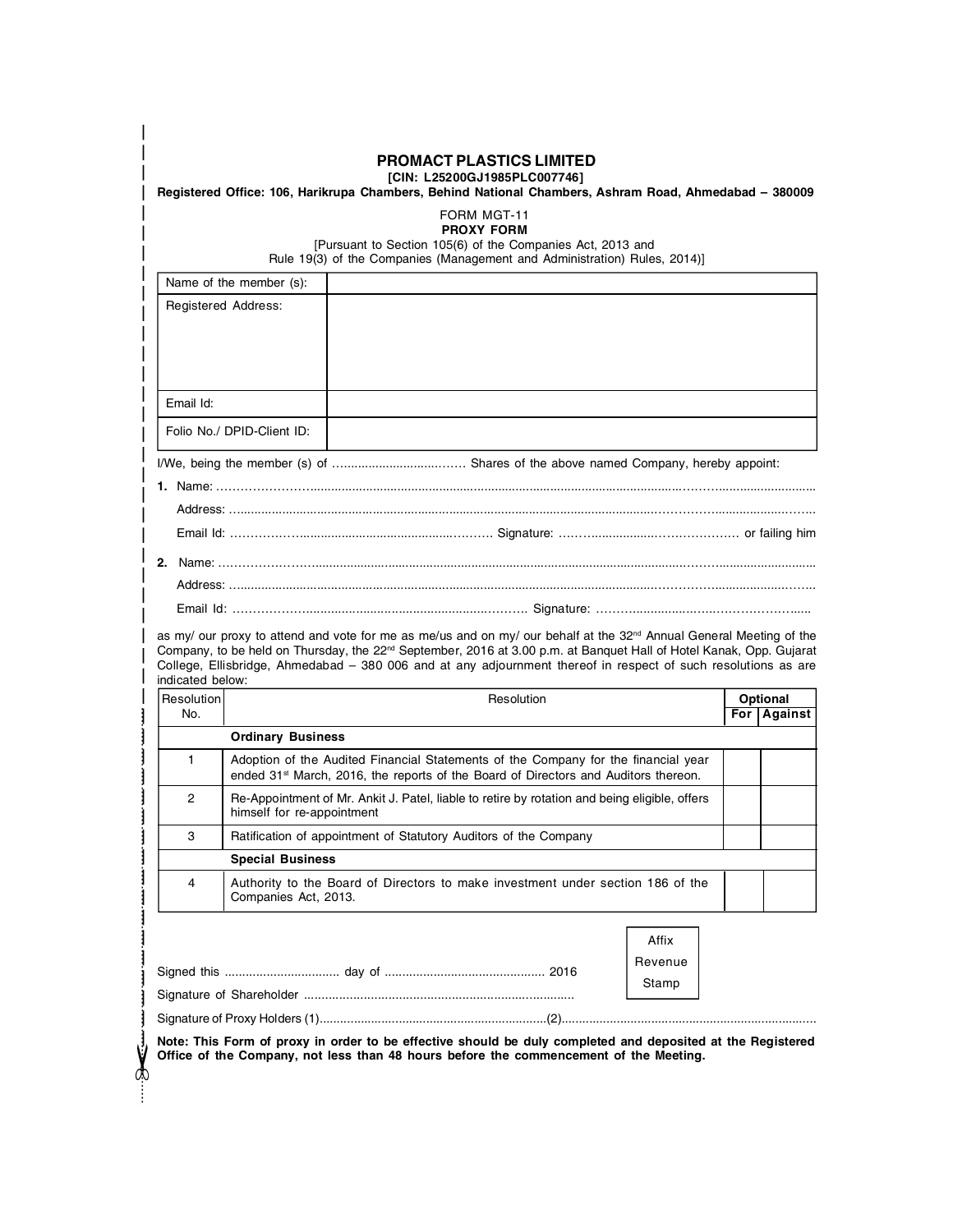

### Route Map for Annual General Meeting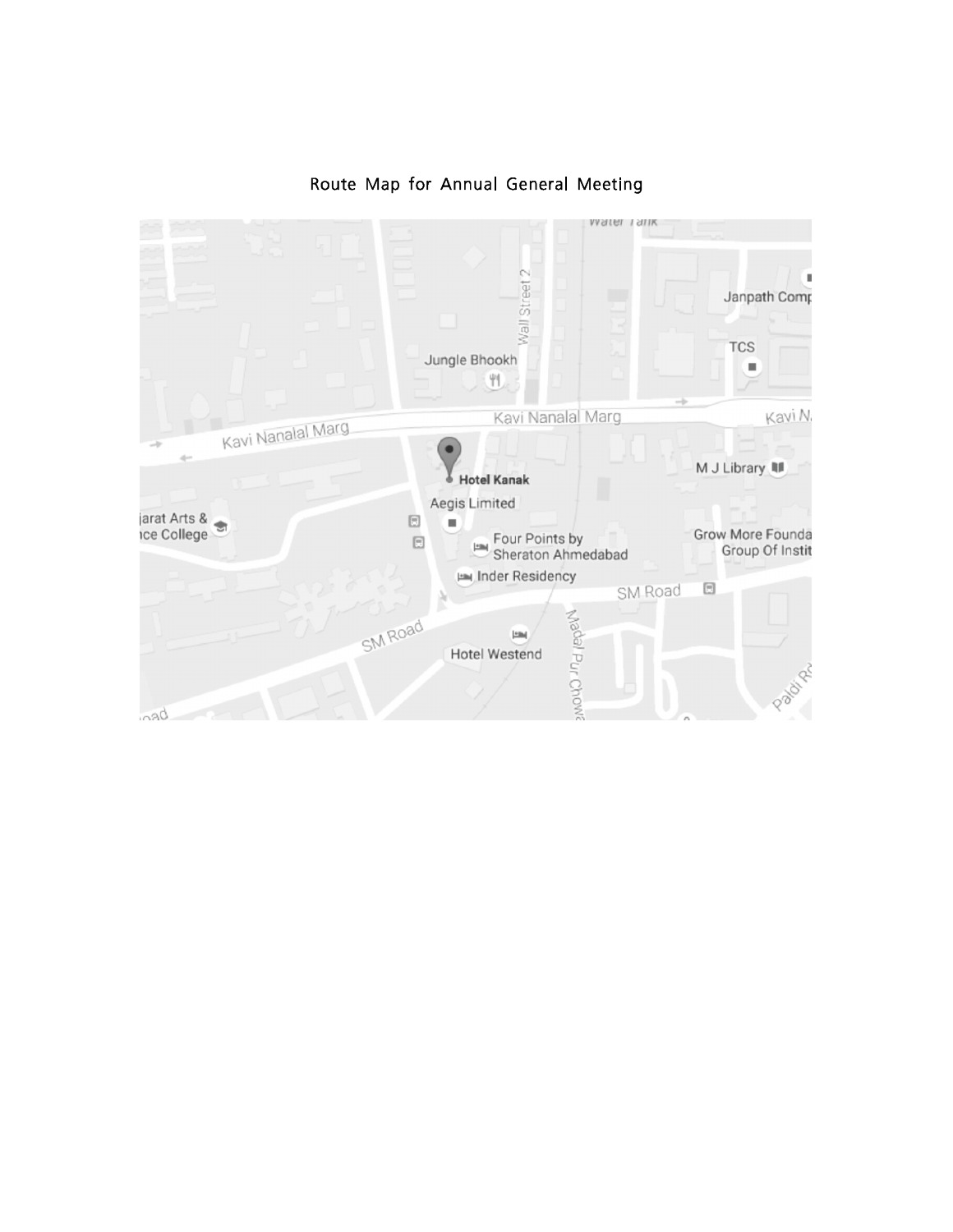**[CIN: L25200GJ1985PLC007746]**

**Registered Office: 106, Harikrupa Chambers, Behind National Chambers, Ashram Road, Ahmedabad – 380009**

#### **FORM MGT-12**

#### **ATTENDANCE / BALLOT FORM (TO BE USED BY SHAREHOLDERS PERSONALLY PRESENT/THROUGH PROXY AT THE MEETING AND HAVE NOT OPTED FOR E-VOTING)**

|   | Name and Registered Address: of the Sole/<br>First named Shareholder                                                                                                                                                                                                                                                                                       |  |  |  |
|---|------------------------------------------------------------------------------------------------------------------------------------------------------------------------------------------------------------------------------------------------------------------------------------------------------------------------------------------------------------|--|--|--|
| 2 | Name(s) of the Joint Holder(s) (if any)                                                                                                                                                                                                                                                                                                                    |  |  |  |
| 3 | Registered Folio No./ DPID-Client ID                                                                                                                                                                                                                                                                                                                       |  |  |  |
| 4 | Number of Shares(s) held                                                                                                                                                                                                                                                                                                                                   |  |  |  |
| 5 | I/We hereby exercise my/our attendance/ vote(s) in respect of the resolutions set out in the Notice of 32 <sup>nd</sup><br>Annual General Meeting (AGM) of the Company to be held on Thursday, 22 <sup>nd</sup> September, 2016, by sending my/<br>our assent or dissent to the said Resolutions by placing the tick () mark at the appropriate box below: |  |  |  |

| Resolution<br>No.        | <b>Resolutions</b>                                                                                                                                                                          | No. of<br><b>Shares</b> | (FOR)<br>I/We assent<br>to the<br>resolution | (AGAINST)<br>I/We dissent<br>the<br>resolution |  |  |  |  |  |
|--------------------------|---------------------------------------------------------------------------------------------------------------------------------------------------------------------------------------------|-------------------------|----------------------------------------------|------------------------------------------------|--|--|--|--|--|
| <b>Ordinary Business</b> |                                                                                                                                                                                             |                         |                                              |                                                |  |  |  |  |  |
|                          | Adoption of the Audited Financial Statements of the<br>Company for the financial year ended 31 <sup>st</sup> March, 2016,<br>the reports of the Board of Directors and Auditors<br>thereon. |                         |                                              |                                                |  |  |  |  |  |
| $\mathfrak{p}$           | Re-Appointment of Mr. Ankit J. Patel, liable to retire by<br>rotation and being eligible, offers himself for re-<br>appointment                                                             |                         |                                              |                                                |  |  |  |  |  |
| 3                        | Ratification of appointment of Statutory Auditors of the<br>Company                                                                                                                         |                         |                                              |                                                |  |  |  |  |  |
| <b>Special Business</b>  |                                                                                                                                                                                             |                         |                                              |                                                |  |  |  |  |  |
| 4                        | Authority to the Board of Directors to make investment<br>under section 186 of the Companies Act, 2013.                                                                                     |                         |                                              |                                                |  |  |  |  |  |

Place :<br>Date :

(Signature of the Shareholder/Proxy)

Note: This Form is to be used for exercising attendance/ voting at the time of 32<sup>nd</sup> Annual General Meeting to be held on Thursday, the 22<sup>nd</sup> September, 2016 by shareholders/proxy. Duly filled in and signed ballot form **should be dropped in the Ballot box kept at the venue of AGM.**